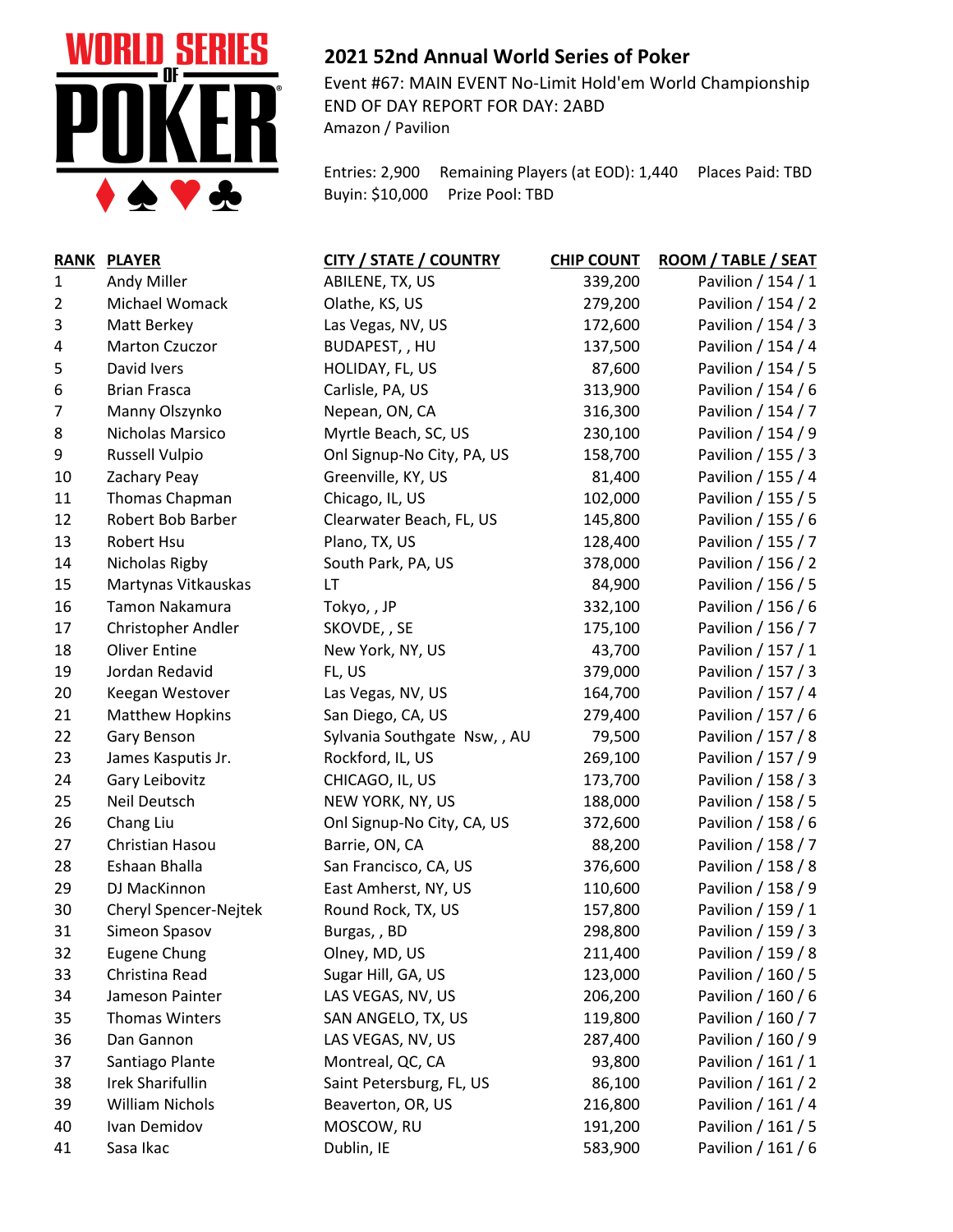| 42 | Dmitrii Perfilev        | Aventura, FL, US           | 106,600 | Pavilion / 161 / 7 |
|----|-------------------------|----------------------------|---------|--------------------|
| 43 | Jonathan Kramer         | Forest Hills, NY, US       | 149,500 | Pavilion / 161 / 9 |
| 44 | Patrick Truong          | PFLUGERVILLE, TX, US       | 65,200  | Pavilion / 162 / 1 |
| 45 | <b>Andrew Nagy</b>      | Onl Signup-No City, NY, US | 54,200  | Pavilion / 162 / 2 |
| 46 | Allen Kessler           | Las Vegas, NV, US          | 59,000  | Pavilion / 162 / 6 |
| 47 | Arie Zinger             | US                         | 187,000 | Pavilion / 162 / 8 |
| 48 | Mcdonald Ledbetter      | MONROE, LA, US             | 199,000 | Pavilion / 163 / 1 |
| 49 | <b>Anant Patel</b>      | NORWALK, CA, US            | 68,000  | Pavilion / 163 / 2 |
| 50 | Ryan Hazzard            | Henderson, NV, US          | 105,500 | Pavilion / 163 / 3 |
| 51 | Alexandre Raymond       | Onl Signup-No City, QC, CA | 41,600  | Pavilion / 163 / 4 |
| 52 | Jacek Pustula           | Brzeszcze, , PL            | 42,100  | Pavilion / 163 / 6 |
| 53 | Ronald Sullivan         | <b>BRADENTON, FL, US</b>   | 200,000 | Pavilion / 163 / 7 |
| 54 | Roman Hrabec            | MX                         | 385,900 | Pavilion / 163 / 8 |
| 55 | <b>Brian Yoon</b>       | Las Vegas, NV, US          | 204,600 | Pavilion / 163 / 9 |
| 56 | Derek Lapan             | Virginia Beach, VA, US     | 154,300 | Pavilion / 164 / 1 |
| 57 | Peter Robertson         | IE                         | 143,000 | Pavilion / 164 / 3 |
| 58 | Tom Hall                | Shrewsbury, GB             | 127,100 | Pavilion / 164 / 7 |
| 59 | Raul Martinez           | London, GB                 | 628,100 | Pavilion / 164 / 8 |
| 60 | Daniel Cai              | NEW YORK CITY, NY, US      | 48,200  | Pavilion / 165 / 2 |
| 61 | Matthew Mich            | Oskaloosa, IA, US          | 41,400  | Pavilion / 165 / 3 |
| 62 | Thomas Kawamura         | Houston, TX, US            | 128,400 | Pavilion / 165 / 4 |
| 63 | Peter Deramo            | Burlington, MA, US         | 269,500 | Pavilion / 165 / 5 |
| 64 | David Chung             | San Francisco, CA, US      | 177,300 | Pavilion / 165 / 7 |
| 65 | Roland Israelashvili    | Forest Hills, NY, US       | 197,200 | Pavilion / 165 / 8 |
| 66 | Shyam Srinivasan        | Toronto, ON, CA            | 29,700  | Pavilion / 165 / 9 |
| 67 | Luis Pinho              | PT                         | 316,200 | Pavilion / 166 / 3 |
| 68 | Dennis Richardson       | LOUISVILLE, KY, US         | 88,200  | Pavilion / 166 / 4 |
| 69 | Andre Butler            | HAMMOND, IN, US            | 174,000 | Pavilion / 166 / 5 |
| 70 | Rassoul Malboubi        | El Cerrito, CA, US         | 100,100 | Pavilion / 166 / 8 |
| 71 | Steven Loube            | Norcross, GA, US           | 260,200 | Pavilion / 166 / 9 |
| 72 | Alexander Klupchak      | Las Vegas, NV, US          | 77,900  | Pavilion / 167 / 1 |
| 73 | Patricia Calkins        | Indianapolis, IN, US       | 51,700  | Pavilion / 167 / 4 |
| 74 | Jana Vondach            | NEWARK, OH, US             | 43,100  | Pavilion / 167 / 8 |
| 75 | Jared Jaffee            | Brooklyn, NY, US           | 213,600 | Pavilion / 168 / 1 |
| 76 | Robert Brown            | MILFORD, NH, US            | 228,000 | Pavilion / 168 / 2 |
| 77 | Antoine Sankari         | Quebec, QC, CA             | 173,300 | Pavilion / 168 / 3 |
| 78 | Dominykas Karmazinas    | VILNUIS,, LT               | 214,200 | Pavilion / 168 / 4 |
| 79 | Daniel Tafur            | Albemarle, , ES            | 203,500 | Pavilion / 168 / 5 |
| 80 | Jaime Ayerbe            | WALLINGTON, NJ, US         | 110,000 | Pavilion / 168 / 6 |
| 81 | Atrayon Trevino         | Vista, CA, US              | 267,000 | Pavilion / 169 / 1 |
| 82 | <b>Fred Travis</b>      | Blooming Grove, TX, US     | 88,600  | Pavilion / 169 / 2 |
| 83 | Josh Kay                | WEST BLOOMFIELD, MI, US    | 242,700 | Pavilion / 169 / 3 |
| 84 | Michael Hauptman        | Los Angeles, CA, US        | 101,600 | Pavilion / 169 / 5 |
| 85 | Gary Cheng              | Toronto, ON, CA            | 314,900 | Pavilion / 169 / 6 |
| 86 | Hoby Shapiro            | WOODBURY, NY, US           | 41,300  | Pavilion / 169 / 9 |
| 87 | Jason Koon              | US                         | 361,200 | Pavilion / 170 / 1 |
| 88 | Feizal Satchu           | TORONTO, ON, CA            | 167,000 | Pavilion / 170 / 2 |
| 89 | Chun Law                | LONDON, , GB               | 62,700  | Pavilion / 170 / 3 |
| 90 | Christopher Canan       | METAIRIE, LA, US           | 86,900  | Pavilion / 170 / 4 |
| 91 | Erik Rensch             | Henderson, NV, US          | 116,200 | Pavilion / 170 / 6 |
| 92 | <b>Matthew Nemitoff</b> | New York, NY, US           | 223,000 | Pavilion / 170 / 7 |
| 93 | Vito DiStefano          | Las Vegas, NV, US          | 146,500 | Pavilion / 170 / 8 |
|    |                         |                            |         |                    |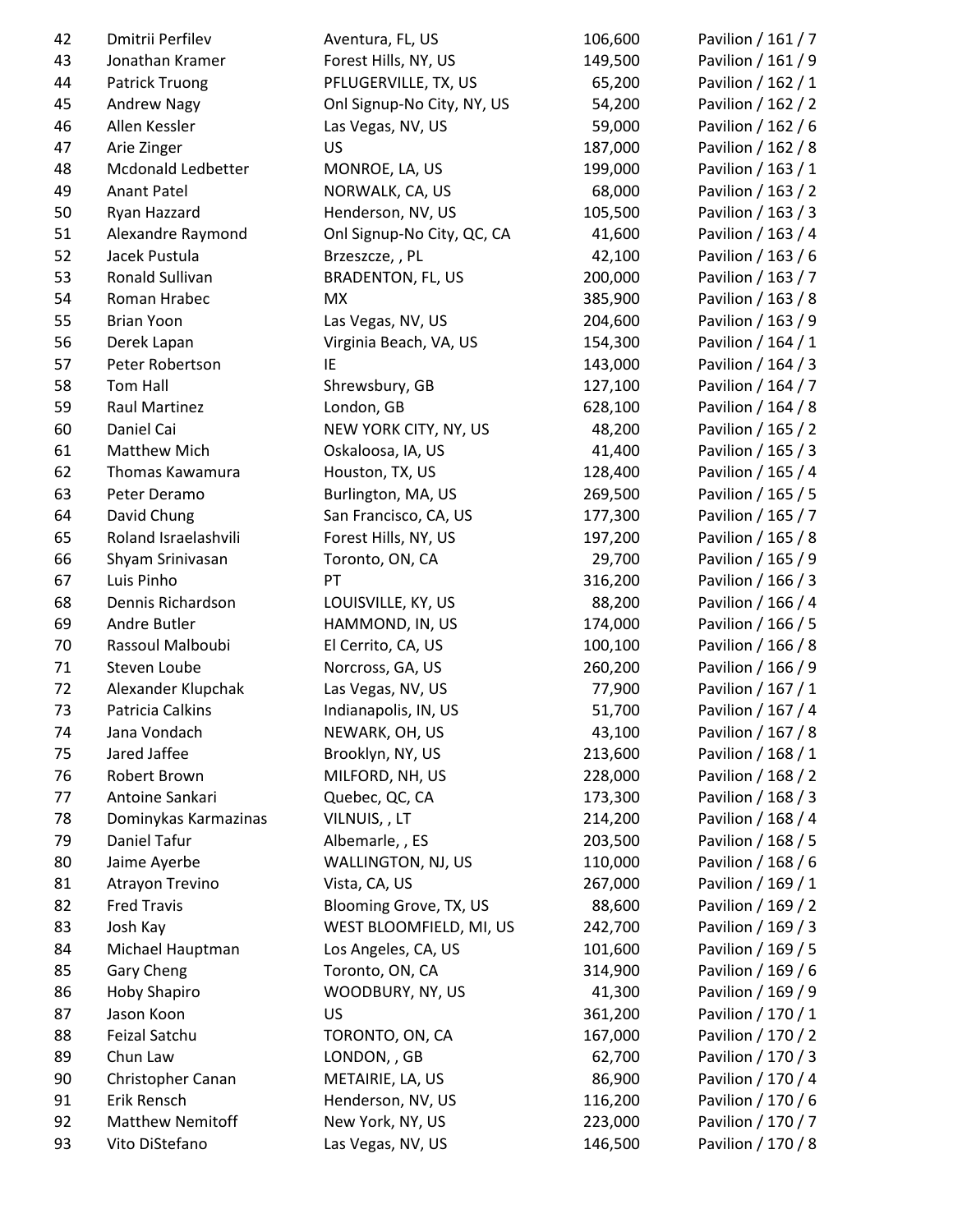| 94  | Sang Yeon Hwang           | КR                         | 64,000  | Pavilion / 170 / 9 |
|-----|---------------------------|----------------------------|---------|--------------------|
| 95  | Scott Fitzhugh            | Chagrin Falls, OH, US      | 201,700 | Pavilion / 171 / 3 |
| 96  | Brandon Fishman           | SAN DIEGO, CA, US          | 216,000 | Pavilion / 171 / 4 |
| 97  | <b>Steve Bogatz</b>       | Yankton, SD, US            | 113,000 | Pavilion / 171 / 6 |
| 98  | <b>Scott Dobbs</b>        | Covington, GA, US          | 100,000 | Pavilion / 171 / 7 |
| 99  | Ricardo Lopez             | Orlando, FL, US            | 108,500 | Pavilion / 172 / 4 |
| 100 | Jason Barnett             | Clearwater, FL, US         | 129,900 | Pavilion / 172 / 5 |
| 101 | Christoph Csik            | Hoboken, NJ, US            | 122,400 | Pavilion / 172 / 6 |
| 102 | Champie Douglas           | US                         | 21,500  | Pavilion / 172 / 7 |
| 103 | Tom Koral                 | Skokie, IL, US             | 55,700  | Pavilion / 172 / 9 |
| 104 | Kilo Krahn                | Cary, NC, US               | 28,000  | Pavilion / 173 / 6 |
| 105 | Mustapha Kanit            | Alessandria, , IT          | 473,300 | Pavilion / 173 / 8 |
| 106 | Salko Imsirovic           | Las Vegas, NV, US          | 67,500  | Pavilion / 173 / 9 |
| 107 | <b>Vicky Maus</b>         | Carol Stream, IL, US       | 132,500 | Pavilion / 174 / 1 |
| 108 | Masam Aslanpour           | Costa Mesa, CA, US         | 270,000 | Pavilion / 174 / 2 |
| 109 | Ahmed Amin                | Seattle, WA, US            | 141,400 | Pavilion / 174 / 3 |
| 110 | Montgomery Cole           | GREENSBORO, NC, US         | 62,900  | Pavilion / 174 / 4 |
| 111 | <b>Greg Collins</b>       | LAFAYETTE, CO, US          | 129,300 | Pavilion / 174 / 5 |
| 112 | Albert Morrow             | Florissant, MO, US         | 193,800 | Pavilion / 174 / 9 |
| 113 | Jason Min                 | EAST MEADOW, NY, US        | 82,600  | Pavilion / 175 / 1 |
| 114 | Thomas Conway             | PALATINE, IL, US           | 143,900 | Pavilion / 175 / 5 |
| 115 | Feng Li                   | Ellicott City, MD, US      | 291,700 | Pavilion / 175 / 8 |
| 116 | <b>Robert Hughes</b>      | Wheaton, MO, US            | 74,600  | Pavilion / 176 / 1 |
| 117 | Jordan Spurlin            | Tucson, AZ, US             | 217,400 | Pavilion / 176 / 2 |
| 118 | Alexander Turyansky       | SOURBRUDEN, , DE           | 133,500 | Pavilion / 176 / 3 |
| 119 | Maury Barrett             | Pensacola, FL, US          | 358,400 | Pavilion / 176 / 5 |
| 120 | <b>Christian Dressler</b> | Cologne, , DE              | 131,700 | Pavilion / 176 / 9 |
| 121 | <b>Michael Nugent</b>     | Winnipeg, MB, CA           | 175,200 | Pavilion / 177 / 2 |
| 122 | Michael Lavin             | BEVERLY, NJ, US            | 300,800 | Pavilion / 177 / 3 |
| 123 | Ayman Qutami              | REDWOOD CITY, CA, US       | 102,400 | Pavilion / 177 / 8 |
| 124 | Joseph Clark              | Leesburg, VA, US           | 126,000 | Pavilion / 177 / 9 |
| 125 | Benjamin Ludlow           | New York, NY, US           | 131,200 | Pavilion / 178 / 5 |
| 126 | William Cyr               | Boston, MA, US             | 126,200 | Pavilion / 178 / 6 |
| 127 | David Bourgoyne           | HONOLULU, HI, US           | 139,800 | Pavilion / 178 / 8 |
| 128 | Danila Kornilov           | Las Vegas, NV, US          | 89,900  | Pavilion / 178 / 9 |
| 129 | John Morgan               | MINNEAPOLIS, MN, US        | 116,600 | Pavilion / 179 / 2 |
| 130 | Craig Welko               | ST. LOUIS, MO, US          | 294,600 | Pavilion / 179 / 7 |
| 131 | Junseok Oh                | Gimhae, , KR               | 111,000 | Pavilion / 180 / 5 |
| 132 | Orestis Kanakopoulos      | Jefferson, PA, US          | 48,700  | Pavilion / 180 / 6 |
| 133 | <b>Richard Alsup</b>      | PLYMOUTH, MN, US           | 137,400 | Pavilion / 180 / 7 |
| 134 | Nick Vavalle              | BLOOMINGDALE, IL, US       | 67,900  | Pavilion / 181 / 1 |
| 135 | <b>Steve Foutty</b>       | Las Vegas, NV, US          | 620,000 | Pavilion / 181 / 3 |
| 136 | <b>Benoit Coulombe</b>    | Saint Patrick, , CA        | 300,700 | Pavilion / 181 / 4 |
| 137 | William Black             | Onl Signup-No City, NJ, US | 91,600  | Pavilion / 181 / 7 |
| 138 | Lawrence Kroch            | North York, ON, CA         | 108,300 | Pavilion / 181 / 8 |
| 139 | Marie Harrell             | Tampa, FL, US              | 20,400  | Pavilion / 181 / 9 |
| 140 | Daniel James              | Godamino, GB               | 144,400 | Pavilion / 182 / 1 |
| 141 | Yale Greenfield           | Chicago, IL, US            | 175,500 | Pavilion / 182 / 2 |
| 142 | Joshua Harrison           | Tampa, FL, US              | 143,100 | Pavilion / 182 / 6 |
| 143 | Paul Mattioda             | KNOXVILLE, TN, US          | 65,900  | Pavilion / 182 / 7 |
| 144 | Jonas Kronwitter          | MUNICH, , DE               | 280,000 | Pavilion / 182 / 8 |
| 145 | Morgan Machina            | Madison, WI, US            | 105,100 | Pavilion / 182 / 9 |
|     |                           |                            |         |                    |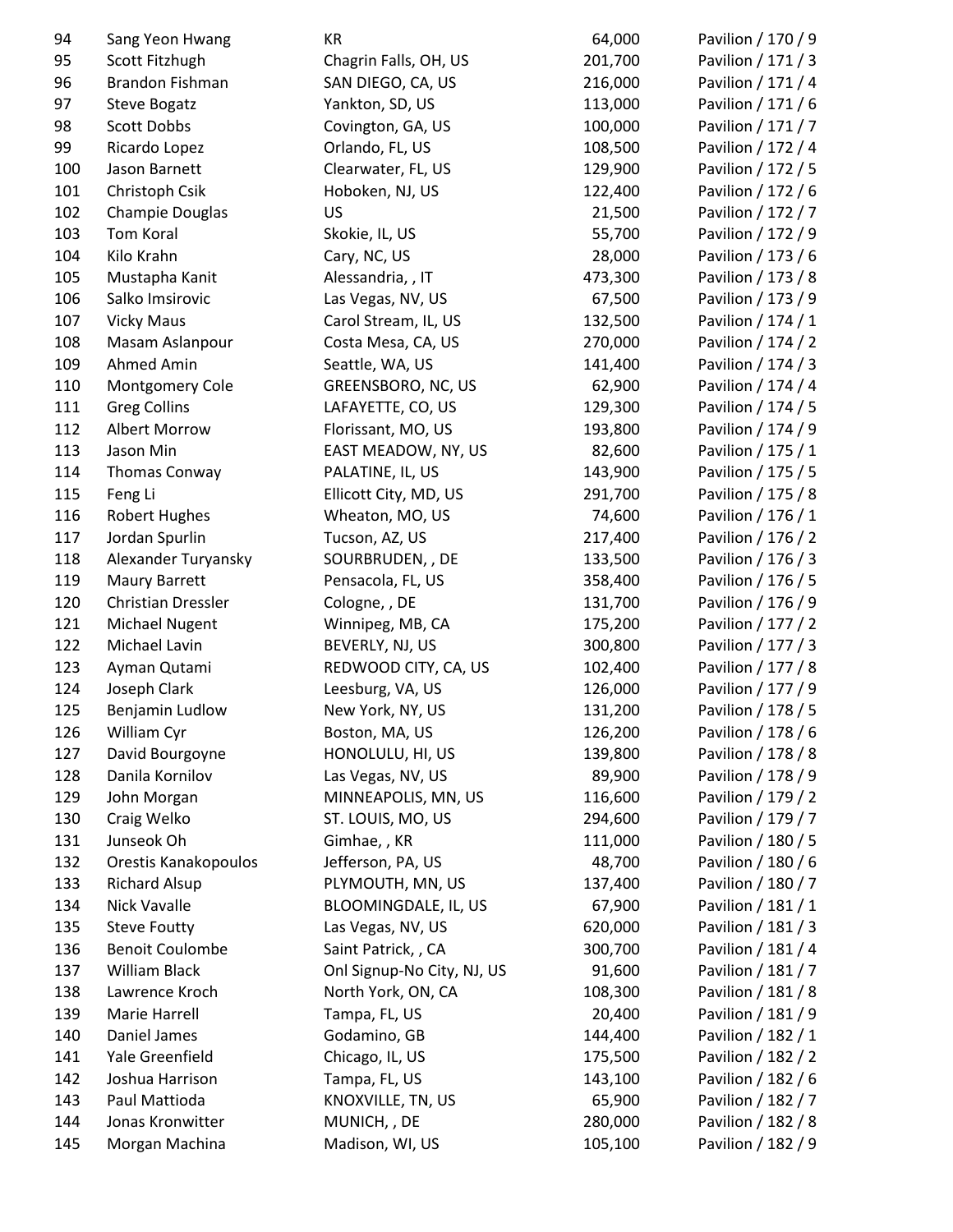| 146 | Michael Kassem             | Kingsport, NV, US            | 49,300       | Pavilion / 183 / 1 |
|-----|----------------------------|------------------------------|--------------|--------------------|
| 147 | Andrew Cooper              | Worcester, MA, US            | 311,300      | Pavilion / 183 / 2 |
| 148 | Nicholas Lepore            | MONROE, NJ, US               | 294,000      | Pavilion / 183 / 3 |
| 149 | Maxx Holland               | Clifton, CO, US              | 319,400      | Pavilion / 183 / 5 |
| 150 | Hogyun Kang                | KR                           | 273,000      | Pavilion / 184 / 3 |
| 151 | <b>Gytis Bernatavicius</b> | Vilnius, , LT                | 94,800       | Pavilion / 184 / 6 |
| 152 | Paul Greenberg             | Atlanta, GA, US              | 28,800       | Pavilion / 184 / 7 |
| 153 | Steve Ryan                 | NEW YORK, NY, US             | 49,200       | Pavilion / 184 / 8 |
| 154 | Jordan Pailha              | Paris, , FR                  | 53,400       | Pavilion / 185 / 1 |
| 155 | Jonathan Borenstein        | Teaneck, NJ, US              | 186,900      | Pavilion / 185 / 2 |
| 156 | Henry Fischer              | Gardena, CA, US              | 259,400      | Pavilion / 185 / 3 |
| 157 | <b>Fabian Quoss</b>        | MUNICH, , DE                 | 107,100      | Pavilion / 185 / 5 |
| 158 | Michael Kapernaros         | East Lyme, CT, US            | 77,800       | Pavilion / 185 / 7 |
| 159 | Jimmy Lee                  | Edmonton, AB, CA             | 52,400       | Pavilion / 185 / 8 |
| 160 | Richard Alexander          | Appleton, NY, US             | 54,700       | Pavilion / 185 / 9 |
| 161 | Marcell Csata              | Budapest, , HU               | 157,300      | Pavilion / 186 / 1 |
| 162 | Andrea Vezzani             | ROMCOLO, , IT                | 112,000      | Pavilion / 186 / 4 |
| 163 | Philipe Pizzari Pinto      | Miami, FL, US                | 274,400      | Pavilion / 186 / 5 |
| 164 | Jeffery Taylor             | Saint Paul, MN, US           | 62,800       | Pavilion / 186 / 6 |
| 165 | Maros Lechman              | Strongsville, OH, US         | 150,000      | Pavilion / 187 / 1 |
| 166 | <b>Oliver Thomas</b>       | Washington, NC, US           | 156,200      | Pavilion / 187 / 2 |
| 167 | Joshua Greenberg           | LAS VEGAS, NV, US            | 305,300      | Pavilion / 187 / 3 |
| 168 | Will Failla                | Smithtown, NY, US            | 215,000      | Pavilion / 187 / 4 |
| 169 | Eddie Ochana               | ELGIN, IL, US                | 396,500      | Pavilion / 187 / 8 |
| 170 | Joshua Tam                 | San Francisco, CA, US        | 188,500      | Pavilion / 187 / 9 |
| 171 | George James               | US                           | 92,000       | Pavilion / 188 / 2 |
| 172 | Marcelo Fernandez          | Rosario, , AR                | 90,400       | Pavilion / 188 / 4 |
| 173 | Santiago Nadal             | TECAMACHALCO, , MX           | 393,500      | Pavilion / 188 / 5 |
| 174 | Jevon Lam                  | ROSEMEAD, CA, US             | 211,400      | Pavilion / 188 / 6 |
| 175 | Matthew Vignali            | KENOSHA, WI, US              | 69,300       | Pavilion / 188 / 8 |
| 176 | <b>Christopher Barton</b>  | Elmira, NY, US               | 90,500       | Pavilion / 189 / 4 |
| 177 | <b>William Pierce</b>      | New York, NY, US             | 196,900      | Pavilion / 189 / 5 |
| 178 | David Moll                 | SAO PAULO, NY, US            | 116,800      | Pavilion / 189 / 7 |
| 179 | Sean Downs                 | Colton, CA, US               | 171,000      | Pavilion / 189 / 9 |
| 180 | <b>Carl Masters</b>        | Clarksville, TN, US          | 171,300      | Pavilion / 190 / 1 |
| 181 | Yudai Goto                 | Oiia Shi, , JP               | 178,900      | Pavilion / 190 / 2 |
| 182 | Eitan Borreda              | Brookeville, MD, US          | 90,700       | Pavilion / 190 / 3 |
| 183 | Kevin Theodore             | Seattle, WA, US              | 83,900       | Pavilion / 190 / 4 |
| 184 | Sergio Coutinho            | RIO TINTO,, PT               | 245,600      | Pavilion / 190 / 5 |
| 185 | Joe Serock                 | Las Vegas, NV, US            | 134,900      | Pavilion / 190 / 6 |
| 186 | Zachary Mcdiarmid          | Chico, CA, US                | 299,100      | Pavilion / 190 / 7 |
| 187 | Edmund Mokrzycki           | Finlayson, MN, US            | 80,400       | Pavilion / 190 / 8 |
| 188 | Michael Jensen             | <b>OVERLAND PARK, KS, US</b> | 256,600      | Pavilion / 191 / 1 |
| 189 | Sirous Jamshidi            | Broomall, PA, US             | 166,100      | Pavilion / 191 / 3 |
| 190 | David Baldanza             | Sherrill, NY, US             | 127,300      | Pavilion / 191 / 4 |
| 191 | Chris Alafogiannis         | Onl Signup-No City, ON, CA   | 69,600       | Pavilion / 191 / 6 |
| 192 | Alexander Dmytraczenko     | New Orleans, LA, US          | 303,500      | Pavilion / 191 / 7 |
| 193 | <b>Troy Brandwein</b>      | Staten Island, NY, US        | 25,100       | Pavilion / 191 / 9 |
| 194 | <b>Charles Balint</b>      | SPARKS, MD, US               | 221,100      | Pavilion / 192 / 1 |
| 195 | Jason Klapman              | TAMPA, FL, US                | 50,400       | Pavilion / 192 / 2 |
| 196 | Fabian Bernhauser          | Purkersdore, , AT            | $\mathbf{1}$ | Pavilion / 192 / 3 |
| 197 | <b>Bradley Rogoff</b>      | Cleveland, OH, US            | 119,100      | Pavilion / 192 / 4 |
|     |                            |                              |              |                    |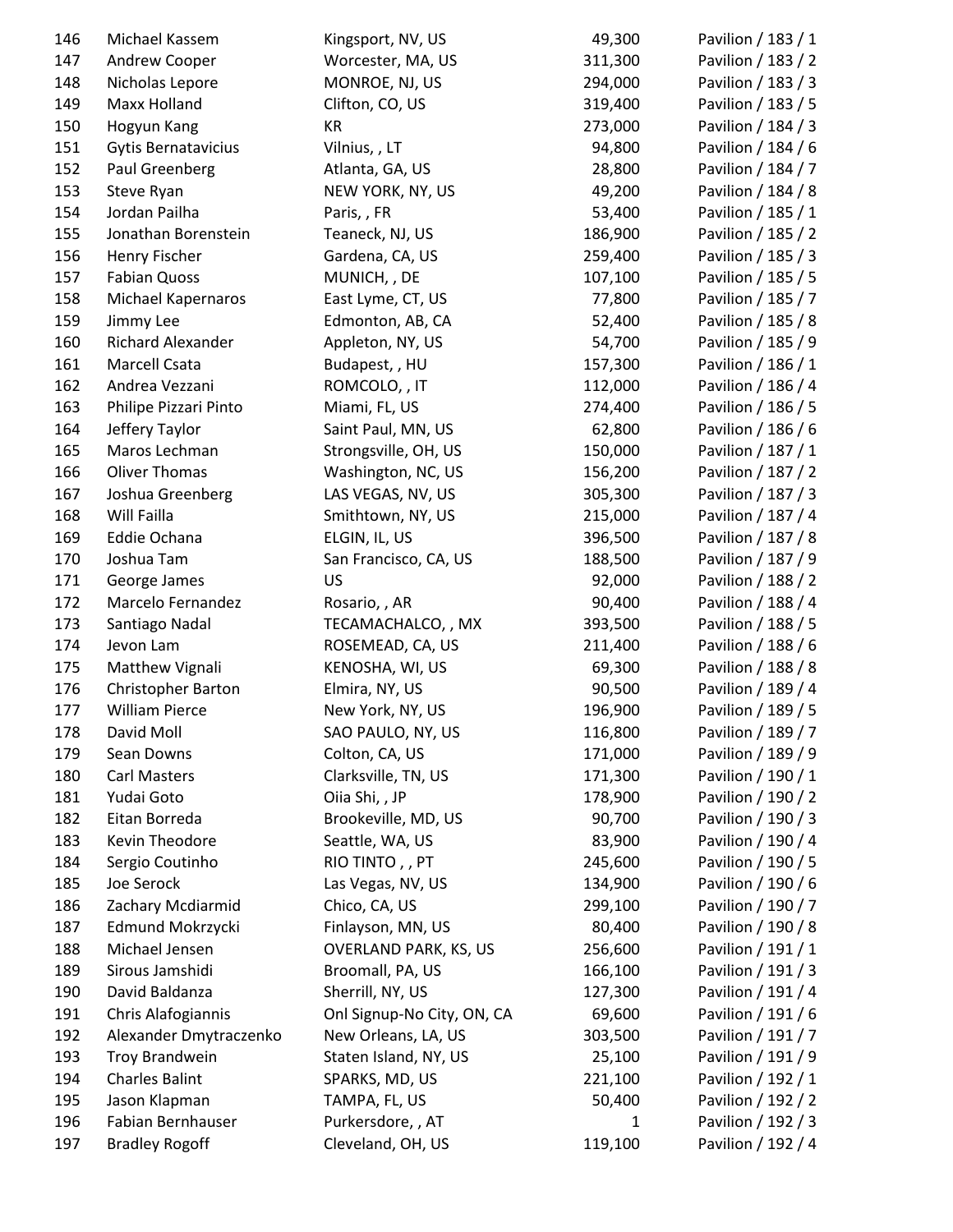| 198        | Mike Shin                      | Mount Prospect, IL, US                     | 59,600  | Pavilion / 192 / 5 |
|------------|--------------------------------|--------------------------------------------|---------|--------------------|
| 199        | Kevin Rand                     | Austin, TX, US                             | 139,200 | Pavilion / 192 / 6 |
| 200        | Kevin Gerhart                  | Las Vegas, NV, US                          | 238,900 | Pavilion / 192 / 7 |
| 201        | Allison Hollander              | Jacksonville, Florida, US                  | 123,000 | Pavilion / 192 / 9 |
| 202        | Jacob Perry                    | Branchville, NJ, US                        | 41,800  | Pavilion / 193 / 1 |
| 203        | <b>Brian Durr</b>              | Brentwood, TN, US                          | 35,800  | Pavilion / 193 / 2 |
| 204        | <b>Clayton Maguire</b>         | Las Vegas, NV, US                          | 346,400 | Pavilion / 193 / 3 |
| 205        | <b>Christopher Trang</b>       | Staten Island, NY, US                      | 112,100 | Pavilion / 193 / 5 |
| 206        | Pavel Plesuv                   | Prague, , CZ                               | 211,900 | Pavilion / 193 / 6 |
| 207        | Robel Andemichael              | White Plains, MD, US                       | 73,800  | Pavilion / 193 / 7 |
| 208        | <b>Omar Saeed</b>              | NEW YORK, NY, US                           | 363,000 | Pavilion / 193 / 8 |
| 209        | <b>Martin Finger</b>           | VIENNA, , AT                               | 239,100 | Pavilion / 194 / 1 |
| 210        | David Berck                    | Chappaqua, NY, US                          | 144,100 | Pavilion / 194 / 3 |
| 211        | Shahid Rameez                  | Montreal, , CA                             | 731,700 | Pavilion / 194 / 4 |
| 212        | Bawoo Yun                      | Seoul, , KP                                | 212,300 | Pavilion / 194 / 5 |
| 213        | Fatima Nanji                   | Vancouver, BC, CA                          | 187,200 | Pavilion / 194 / 6 |
| 214        | Shi Chen                       | Chino Hills, CA, US                        | 172,200 | Pavilion / 194 / 8 |
| 215        | Dwain Kinder                   | McGregor, TX, US                           | 124,000 | Pavilion / 194 / 9 |
| 216        | Paul Yi                        | Torrance, CA, US                           | 263,100 | Pavilion / 195 / 1 |
| 217        | Conrad Simpson                 | Wilmington, NC, US                         | 293,000 | Pavilion / 195 / 2 |
| 218        | Yingzheng Shi                  | Vancouver, , CA                            | 50,400  | Pavilion / 195 / 3 |
| 219        | Jorden Helstern                | Chicago, IL, US                            | 194,500 | Pavilion / 195 / 5 |
| 220        | Ali Ahmad                      | SCHAUMBURG, IL, US                         | 132,100 | Pavilion / 195 / 6 |
| 221        | Nam Phan                       | Kansas City, MO, US                        | 208,400 | Pavilion / 195 / 7 |
| 222        | Tristan Wade                   | <b>BOYNTON BEACH, FL, US</b>               | 141,000 | Pavilion / 195 / 8 |
| 223        | Artashes Kartalyan             | PASADENA, CA, US                           | 352,000 | Pavilion / 195 / 9 |
| 224        | Michael Zulker                 | TEMPE, AZ, US                              | 342,000 | Pavilion / 196 / 1 |
| 225        | <b>Starr Bridge</b>            | Petaluma, CA, US                           | 138,500 | Pavilion / 196 / 2 |
| 226        | Stefan Huber                   | SCHLIEREN, , CH                            | 113,000 | Pavilion / 196 / 3 |
| 227        | <b>Brian Goble</b>             | PEORIA, AZ, US                             | 106,100 | Pavilion / 196 / 4 |
| 228        | Yanki Koppel                   | SUNNYVALE, CA, US                          | 133,200 | Pavilion / 196 / 5 |
| 229        | Michail Grigorev               | Los Angeles, CA, US                        | 194,500 | Pavilion / 196 / 7 |
| 230        | Lisa Fong                      | S Pasadena, CA, US                         | 57,300  | Pavilion / 196 / 8 |
| 231        | Kristopher Burchfield          | Houston, TX, US                            | 108,900 | Pavilion / 196 / 9 |
| 232        | Benjamin Steinwachs            | Columbus, GA, US                           | 156,500 | Pavilion / 197 / 1 |
| 233        | Nick Schwarmann                | ORLANDO, FL, US                            | 273,400 | Pavilion / 197 / 2 |
| 234        | Anar Khalilov                  | Houston, TX, US                            | 147,700 | Pavilion / 197 / 4 |
| 235        | John Leathart                  | HERNDON, VA, US                            | 360,500 | Pavilion / 197 / 5 |
| 236        | <b>Andrew Robbins</b>          | CINCINNATI, OH, US                         | 39,300  | Pavilion / 197 / 6 |
| 237        | Phachara Wongwichit            | Merrimac, , AU                             | 325,500 | Pavilion / 197 / 7 |
| 238        | Josh Pollock                   | Las Vegas, NV, US                          | 245,600 | Pavilion / 197 / 8 |
| 239        | Marc-Etienne McLaughlin        | BROSSARD, QC, CA                           | 44,400  | Pavilion / 197 / 9 |
| 240        | Vincent Moscati                | <b>VERPLANCK, NY, US</b>                   | 65,600  | Pavilion / 198 / 1 |
| 241        | Robert Campbell (AU)           | Melbourne, AU                              | 168,100 | Pavilion / 198 / 2 |
| 242        | Rambo Halpern                  | Portland, OR, US                           | 53,800  | Pavilion / 198 / 3 |
| 243        | Joshua Stubbs                  | Conway, AR, US                             | 127,700 | Pavilion / 198 / 4 |
|            |                                |                                            | 145,100 | Pavilion / 198 / 5 |
| 244<br>245 | Michael Liang<br>Ahmad Abghari | Alexandria, VA, US<br>LA CRESCENTA, CA, US | 80,300  | Pavilion / 198 / 6 |
| 246        | Allan Le                       | HUNTINGTON BEACH, CA, US                   | 180,000 | Pavilion / 198 / 7 |
| 247        | Alexander Jones                | CARDIFF, , ES                              | 113,800 | Pavilion / 198 / 8 |
| 248        | Ivan Galinec                   | HR                                         | 255,500 | Pavilion / 198 / 9 |
| 249        | Patrick Testoni                | Santa Cruz, CA, US                         | 152,600 | Pavilion / 199 / 1 |
|            |                                |                                            |         |                    |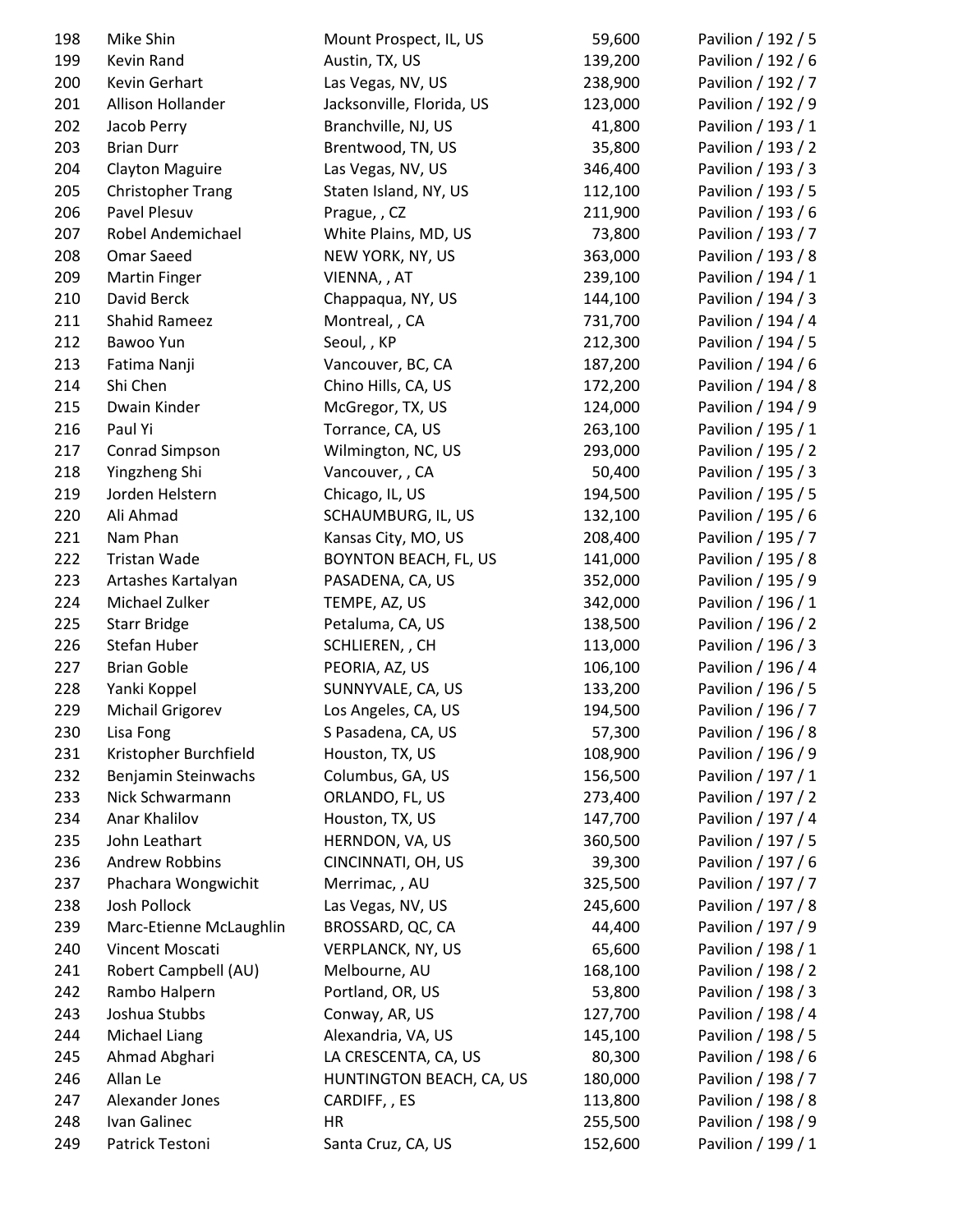| 250 | Jackob Datashvili        | Forest Hills, NY, US       | 183,500 | Pavilion / 199 / 2 |
|-----|--------------------------|----------------------------|---------|--------------------|
| 251 | Marcel Mcgray            | Lantana, FL, US            | 262,300 | Pavilion / 199 / 3 |
| 252 | Kim Schinco              | FREELAND, MI, US           | 72,000  | Pavilion / 199 / 4 |
| 253 | <b>Weston Pring</b>      | CALGARY, , CA              | 230,300 | Pavilion / 199 / 5 |
| 254 | Josiah Godbey            | Indianapolis, IN, US       | 120,900 | Pavilion / 199 / 7 |
| 255 | Ryan Samson              | SURREY, BC, CA             | 83,600  | Pavilion / 199 / 8 |
| 256 | Felix Bleiker            | ZURICH, , CH               | 298,500 | Pavilion / 199 / 9 |
| 257 | Kevin Pitstock           | Walpole, ME, US            | 146,700 | Pavilion / 200 / 1 |
| 258 | William McMahon          | Las Vegas, NV, US          | 454,200 | Pavilion / 200 / 2 |
| 259 | Jason Hickey             | Marina Del Rey, CA, US     | 199,900 | Pavilion / 200 / 3 |
| 260 | Anthony Kalanj           | Port Coquitlam, BC, CA     | 239,800 | Pavilion / 200 / 4 |
| 261 | Benjamin Earley          | CHESTER, VA, US            | 96,300  | Pavilion / 200 / 7 |
| 262 | Micha Hoedemaker         | Bassum, , NL               | 158,500 | Pavilion / 200 / 8 |
| 263 | David Cabrera            | US                         | 185,000 | Pavilion / 200 / 9 |
| 264 | <b>Matthew Traylor</b>   | Roseville, CA, US          | 227,400 | Pavilion / 201 / 2 |
| 265 | <b>Ryan Messick</b>      | Bear, DE, US               | 90,300  | Pavilion / 201 / 3 |
| 266 | Sean Legendre            | Metairie, LA, US           | 168,400 | Pavilion / 201 / 4 |
| 267 | Aaron Kramer             | Punta Gorda, FL, US        | 100,600 | Pavilion / 201 / 5 |
| 268 | Marty Zabib              | LAS VEGAS, NV, US          | 122,300 | Pavilion / 201 / 6 |
| 269 | Kevin Palmer             | San Diego, CA, US          | 194,400 | Pavilion / 201 / 7 |
| 270 | Isaac Kempton            | Newark, DE, US             | 209,500 | Pavilion / 201 / 8 |
| 271 | <b>Breixo Gonzalez</b>   | ES                         | 299,000 | Pavilion / 201 / 9 |
| 272 | Steve Yea                | SEOUL, KR                  | 165,900 | Pavilion / 202 / 1 |
| 273 | Hernan Crespin           | <b>BUENOS AIRES,, AR</b>   | 20,600  | Pavilion / 202 / 2 |
| 274 | Diego Sobrino            | IT                         | 178,100 | Pavilion / 202 / 3 |
| 275 | <b>Tom Macey</b>         | CHICAGO, IL, US            | 92,600  | Pavilion / 202 / 4 |
| 276 | <b>Brandon Merrill</b>   | SPOONER, WI, US            | 107,300 | Pavilion / 202 / 5 |
| 277 | <b>Rhett Wiseman</b>     | Onl Signup-No City, TN, US | 56,900  | Pavilion / 202 / 6 |
| 278 | Denys Chufarin           | Nier, , GB                 | 160,800 | Pavilion / 202 / 7 |
| 279 | <b>Ronny Dennis</b>      | Vernon, TX, US             | 48,200  | Pavilion / 202 / 9 |
| 280 | Robert Strano            | Melbourne, FL, US          | 91,600  | Pavilion / 203 / 1 |
| 281 | <b>Matthew Hunt</b>      | Salisbury, GB              | 344,000 | Pavilion / 203 / 2 |
| 282 | <b>Garry Bliesner</b>    | Spokane Valley, WA, US     | 175,100 | Pavilion / 203 / 3 |
| 283 | Pavlo Veksler            | Kiev, , UA                 | 117,400 | Pavilion / 203 / 4 |
| 284 | Jeremy Mintz             | Encino, CA, US             | 62,700  | Pavilion / 203 / 6 |
| 285 | Jeremy Meacham           | OAK BLUFFS, MA, US         | 448,300 | Pavilion / 203 / 7 |
| 286 | Damien Steel             | TORONTO, ON, CA            | 649,000 | Pavilion / 203 / 8 |
| 287 | <b>Roland Shen</b>       | San Jose, CA, US           | 65,700  | Pavilion / 203 / 9 |
| 288 | Will Molson              | WESTMOUNT, QC, CA          | 207,000 | Pavilion / 204 / 1 |
| 289 | Matt Waxman              | Fort Lauderdale, FL, US    | 196,800 | Pavilion / 204 / 3 |
| 290 | <b>Boshuang Gao</b>      | West Lafayette, IN, US     | 164,800 | Pavilion / 204 / 6 |
| 291 | Daniel Wellborn          | FAIRFAX, VA, US            | 46,500  | Pavilion / 204 / 7 |
| 292 | Andrew Rosen             | NEW YORK, NY, US           | 106,600 | Pavilion / 204 / 8 |
| 293 | <b>Alexandre Servies</b> | Bordeaux, FR               | 219,000 | Pavilion / 204 / 9 |
| 294 | Farhad Jamasi            | Ocoee, FL, US              | 635,000 | Pavilion / 205 / 2 |
| 295 | Andrew Ostapchenko       | Carlsbad, CA, US           | 538,400 | Pavilion / 205 / 3 |
| 296 | <b>Robert Downs</b>      | SEBASTIAN, FL, US          | 269,500 | Pavilion / 205 / 4 |
| 297 | Grzegorz Kozacki         | Middle Village, NY, US     | 122,100 | Pavilion / 205 / 5 |
| 298 | David Wang               | Pyrmont, , AU              | 23,700  | Pavilion / 205 / 6 |
| 299 | Steven Rivero            | Hialeah, FL, US            | 299,000 | Pavilion / 205 / 7 |
| 300 | Rafael Reis              | Curitiba, , BR             | 97,400  | Pavilion / 205 / 9 |
| 301 | Charlie Dawson           | Owensboro, KY, US          | 115,100 | Pavilion / 206 / 1 |
|     |                          |                            |         |                    |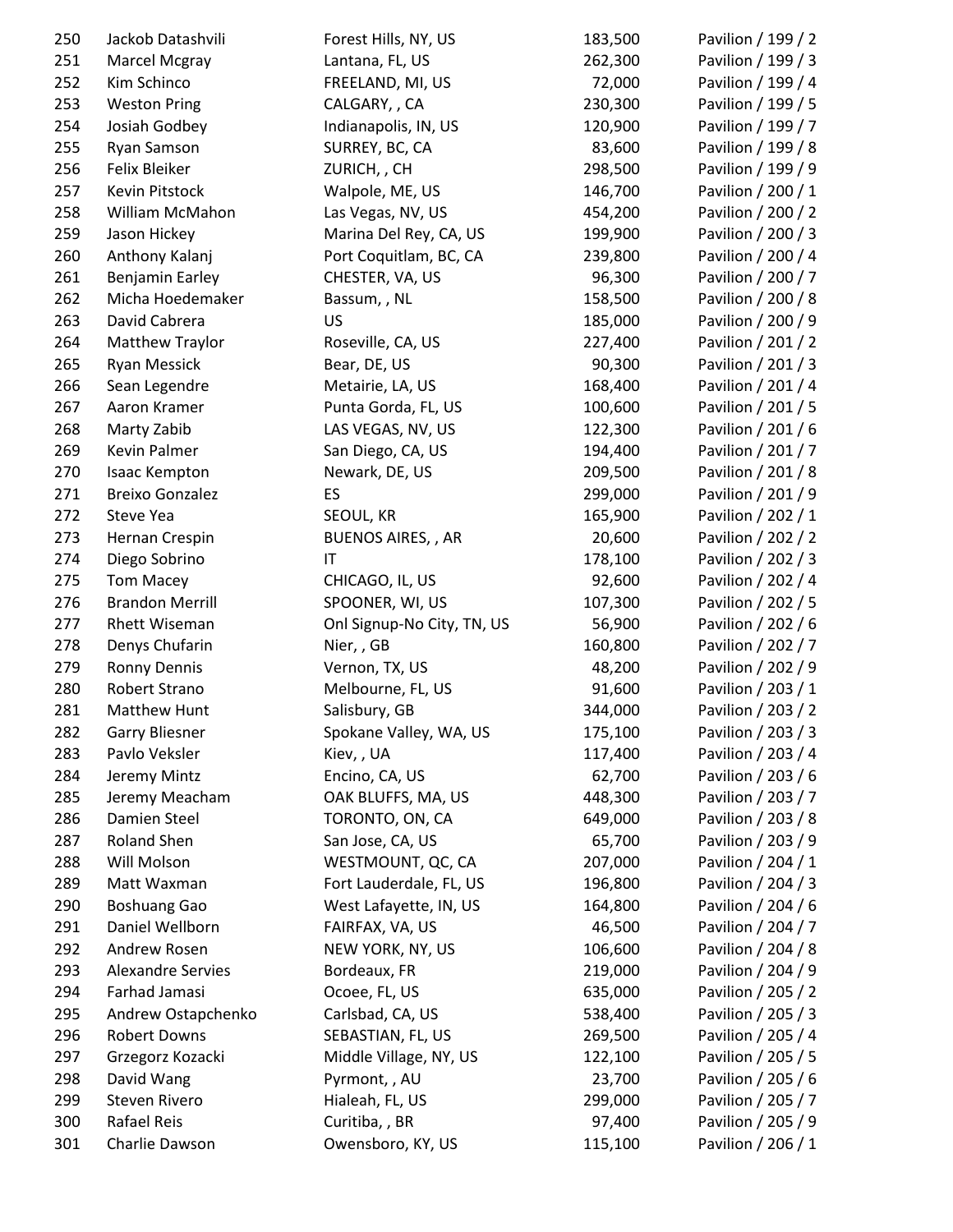| 302 | <b>DID NOT REPORT 8</b>   | US                        | 118,100      | Pavilion / 206 / 4 |
|-----|---------------------------|---------------------------|--------------|--------------------|
| 303 | Matthew Doran             | Columbia, SC, US          | 26,700       | Pavilion / 206 / 5 |
| 304 | <b>Eric Pfenning</b>      | WESTMINSTER, CO, US       | 289,100      | Pavilion / 206 / 6 |
| 305 | Nancy Matson              | SANTA MONICA, CA, US      | $\mathbf{1}$ | Pavilion / 206 / 7 |
| 306 | James Angelo              | Elkridge, MD, US          | 211,400      | Pavilion / 206 / 8 |
| 307 | Andra Zachow              | St Petersburg, FL, US     | 98,000       | Pavilion / 206 / 9 |
| 308 | Dara O'Kearney            | Dublin, , IE              | 40,500       | Pavilion / 207 / 1 |
| 309 | Sejin Park                | <b>KR</b>                 | 345,700      | Pavilion / 207 / 2 |
| 310 | Chance Kornuth            | LAS VEGAS, NV, US         | 312,200      | Pavilion / 207 / 3 |
| 311 | <b>Michael Byers</b>      | PADUCAH, KY, US           | 49,400       | Pavilion / 207 / 4 |
| 312 | Daryn Brush               | WINCHESTER, CA, US        | 39,100       | Pavilion / 207 / 5 |
| 313 | <b>Richard Mullen</b>     | White Rock, BC, CA        | 195,600      | Pavilion / 207 / 6 |
| 314 | Scott Goldstein           | EVANSTON, IL, US          | 122,900      | Pavilion / 207 / 7 |
| 315 | <b>Craig Trost</b>        | Madison, WI, US           | 268,400      | Pavilion / 207 / 8 |
| 316 | lan Tang                  | Toronto, ON, CA           | 204,600      | Pavilion / 207 / 9 |
| 317 | Paul Tschernia            | HENDERSON, NV, US         | 90,100       | Pavilion / 208 / 1 |
| 318 | Andrew Wilmot             | Richardson, TX, US        | 39,800       | Pavilion / 208 / 2 |
| 319 | <b>Filippos Stavrakis</b> | FOREST HILL, MD, US       | 33,400       | Pavilion / 208 / 4 |
| 320 | Ben Keeline               | OSWEGO, IL, US            | 81,200       | Pavilion / 208 / 5 |
| 321 | Payman Arjang             | WOODLAND HILLS, CA, US    | 177,400      | Pavilion / 208 / 6 |
| 322 | Shai Zurr                 | Petach Tikva, , IL        | 112,900      | Pavilion / 208 / 8 |
| 323 | Ryan Torgersen            | Lindenwold, NJ, US        | 148,700      | Pavilion / 208 / 9 |
| 324 | Rahul Deevara             | ATLANTA, GA, US           | 354,100      | Pavilion / 209 / 1 |
| 325 | Mark Feinberg             | San Diego, CA, US         | 110,400      | Pavilion / 209 / 2 |
| 326 | Masaaki Izushima          | Menlo Park, CA, US        | 23,100       | Pavilion / 209 / 3 |
| 327 | Christopher Simone (CA)   | SAN JOSE, CA, US          | 92,900       | Pavilion / 209 / 4 |
| 328 | Robert Rasmussen          | EDMONDS, WA, US           | 85,100       | Pavilion / 209 / 5 |
| 329 | Daniel Enright            | Dallas, TX, US            | 218,600      | Pavilion / 209 / 6 |
| 330 | Tuan Huynh                | Boise, ID, US             | 365,700      | Pavilion / 209 / 7 |
| 331 | <b>Gregory Robbins</b>    | Fresno, CA, US            | 180,400      | Pavilion / 209 / 8 |
| 332 | Steve Stolzmann           | SHEBOYGAN, WI, US         | 93,100       | Pavilion / 210 / 1 |
| 333 | Don Huffman               | Napa, CA, US              | 35,900       | Pavilion / 210 / 2 |
| 334 | Randy Ohel                | Henderson, NV, US         | 226,000      | Pavilion / 210 / 3 |
| 335 | Joaquin Melogno           | UY                        | 101,500      | Pavilion / 210 / 4 |
| 336 | <b>Adam Greenberg</b>     | Long Grove, IL, US        | 97,000       | Pavilion / 210 / 5 |
| 337 | David Macleod             | Huntington Beach, CA, US  | 182,200      | Pavilion / 210 / 6 |
| 338 | Yevgeniy Timoshenko       | SEATTLE, WA, US           | 179,000      | Pavilion / 210 / 8 |
| 339 | John Skrovan              | Granger, TX, US           | 53,300       | Pavilion / 210 / 9 |
| 340 | Nithin Eapen              | STAMFORD, CT, US          | 65,400       | Pavilion / 211 / 1 |
| 341 | <b>Brian Kim</b>          | WALNUT, CA, US            | 116,100      | Pavilion / 211 / 2 |
| 342 | Norbert Koh               | SG                        | 132,700      | Pavilion / 211 / 3 |
| 343 | <b>Bart Lybaert</b>       | Mechelen, BE              | 155,900      | Pavilion / 211 / 4 |
| 344 | Ilyas Muradi              | Fort Wayne, IN, US        | 249,600      | Pavilion / 211 / 5 |
| 345 | Sean Mcnulty              | Toronto, ON, CA           | 102,300      | Pavilion / 211 / 7 |
| 346 | Massoud Eskandari         | MISSION VIEJO, CA, US     | 187,300      | Pavilion / 211 / 8 |
| 347 | Kevin Schulz              | CHICAGO, IL, US           | 326,300      | Pavilion / 211 / 9 |
| 348 | <b>Brian Metter</b>       | Norwalk, CT, US           | 72,800       | Pavilion / 212 / 1 |
| 349 | Soren Vohrs               | AT                        | 96,600       | Pavilion / 212 / 2 |
| 350 | March Schwartz            | LAKE HAVASU CITY, AZ, US  | 90,600       | Pavilion / 212 / 3 |
| 351 | <b>Steven Kirton</b>      | Midlothian, VA, US        | 406,200      | Pavilion / 212 / 5 |
| 352 | Ronnie Bardah             | <b>BROCKTON, MA, US</b>   | 288,800      | Pavilion / 212 / 6 |
| 353 | Parmod Soni               | <b>BURR RIDGE, IL, US</b> | 151,300      | Pavilion / 212 / 7 |
|     |                           |                           |              |                    |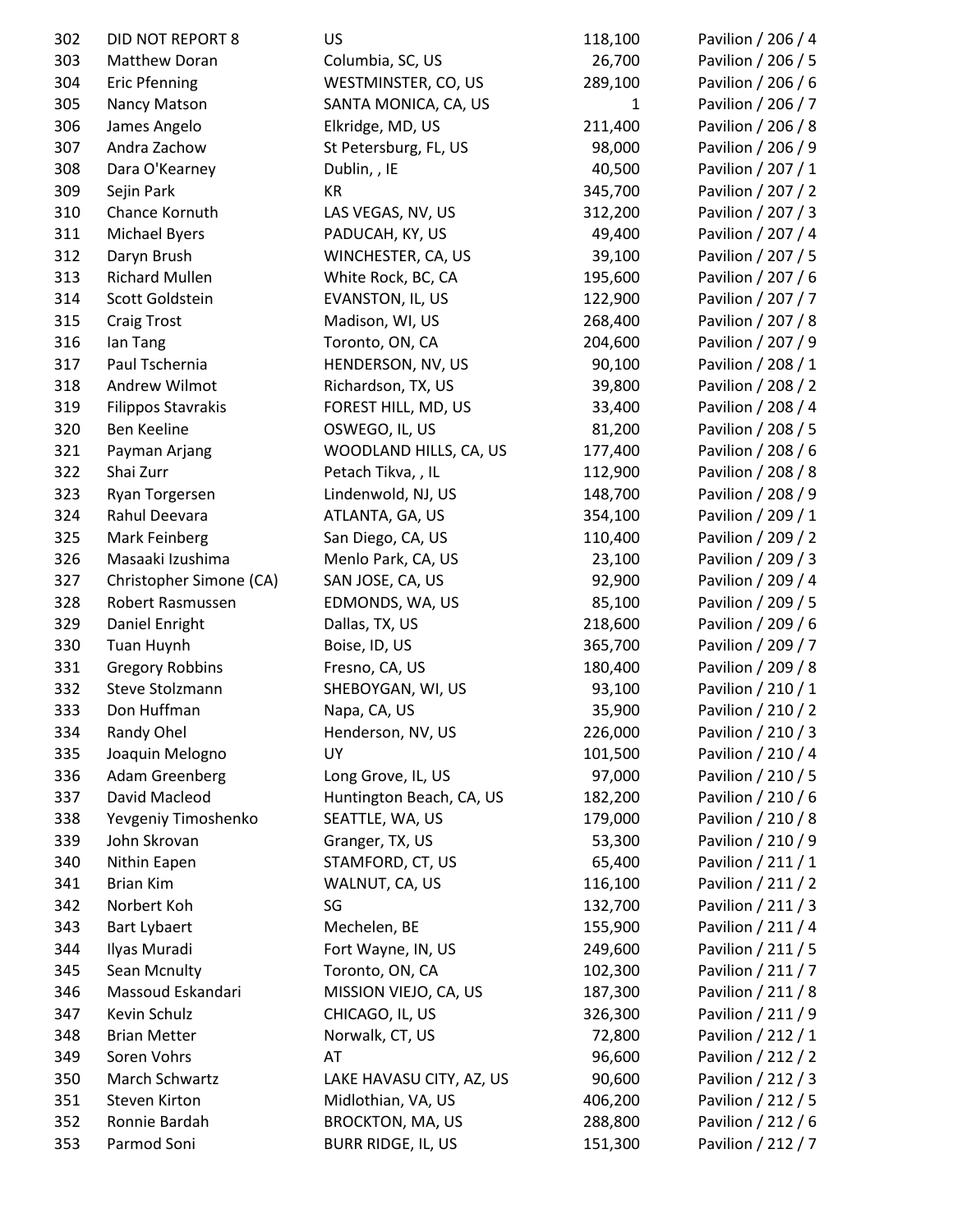| 354 | Vincent Masino              | Levittown, NY, US           | 95,000  | Pavilion / 212 / 8 |
|-----|-----------------------------|-----------------------------|---------|--------------------|
| 355 | Steven Josephsen            | BOTHELL, WA, US             | 135,000 | Pavilion / 212 / 9 |
| 356 | Phi Hong                    | Jamaica Plain, MA, US       | 156,600 | Pavilion / 213 / 1 |
| 357 | Marius Heiene               | <b>NO</b>                   | 69,600  | Pavilion / 213 / 3 |
| 358 | Andrew Wu                   | Edison, NJ, US              | 73,700  | Pavilion / 213 / 5 |
| 359 | Uke Dauti                   | STANHOPE, NJ, US            | 187,000 | Pavilion / 213 / 6 |
| 360 | Donald Peterson             | Las Vegas, NV, US           | 66,400  | Pavilion / 213 / 7 |
| 361 | Jon Gisler                  | Irvine, CA, US              | 247,500 | Pavilion / 213 / 8 |
| 362 | Michal Wywrot               | BRAMPTON, ON, CA            | 174,500 | Pavilion / 213 / 9 |
| 363 | <b>Ross Santos</b>          | Carver, MA, US              | 84,900  | Pavilion / 214 / 1 |
| 364 | Thomas Mccabe               | Itasca, IL, US              | 155,600 | Pavilion / 214 / 2 |
| 365 | Colten Yamagishi            | Edmonton, AB, CA            | 70,400  | Pavilion / 214 / 3 |
| 366 | Stephen Chimelski           | LAS VEGAS, NV, US           | 147,000 | Pavilion / 214 / 5 |
| 367 | Frank Evans                 | Prospect Park, PA, US       | 109,700 | Pavilion / 214 / 6 |
| 368 | Keith Kaiser                | Dallas, TX, US              | 208,200 | Pavilion / 214 / 7 |
| 369 | Onur Unsal                  | Cyprus, , CY                | 284,500 | Pavilion / 214 / 9 |
| 370 | Peter Nigh                  | SAINT LOUIS, MO, US         | 159,000 | Pavilion / 215 / 1 |
| 371 | <b>Brock Parker</b>         | SILVER SPRING, MD, US       | 174,700 | Pavilion / 215 / 2 |
| 372 | JJ DeLaGarza                | Whittier, CA, US            | 254,900 | Pavilion / 215 / 4 |
| 373 | Chad Eveslage               | Ramsey, IN, US              | 363,300 | Pavilion / 215 / 5 |
| 374 | <b>Blair Hinkle</b>         | WEATHERBY LAKE, MO, US      | 396,200 | Pavilion / 215 / 6 |
| 375 | Ryan Gianquitti             | Boca Raton, FL, US          | 152,600 | Pavilion / 215 / 7 |
| 376 | David Coleman               | Livingston, NJ, US          | 613,500 | Pavilion / 215 / 8 |
| 377 | Sahak Khachatryan           | Sunland, CA, US             | 87,300  | Pavilion / 215 / 9 |
| 378 | <b>Emmanuelle Perrin</b>    | <b>FR</b>                   | 65,000  | Pavilion / 216 / 1 |
| 379 | <b>Bradley Coultas</b>      | Estero, FL, US              | 85,800  | Pavilion / 216 / 3 |
| 380 | Michael Gagliano            | Rockaway, NJ, US            | 44,000  | Pavilion / 216 / 4 |
| 381 | Young Phan                  | <b>GARDEN GROVE, CA, US</b> | 103,100 | Pavilion / 216 / 5 |
| 382 | Michael Leick               | Prescott Valley, AZ, US     | 174,300 | Pavilion / 216 / 6 |
| 383 | Andrew Kagan                | Scarsdale, NY, US           | 61,700  | Pavilion / 216 / 7 |
| 384 | Francisco Benitez           | Montevideo, , UY            | 81,200  | Pavilion / 216 / 8 |
| 385 | Shawn Vance                 | Biddeford, ME, US           | 59,700  | Pavilion / 216 / 9 |
| 386 | David Smith                 | Zionsville, IN, US          | 135,700 | Pavilion / 217 / 1 |
| 387 | Christian Christner         | Brighton, , GB              | 317,400 | Pavilion / 217 / 2 |
| 388 | <b>Maurice Amsellem</b>     | Onl Signup-No City, MD, US  | 61,100  | Pavilion / 217 / 3 |
| 389 | Johnathan Theisen           | FORT WAYNE, IN, US          | 102,700 | Pavilion / 217 / 4 |
| 390 | William Zgorski             | Hampstead, MD, US           | 28,500  | Pavilion / 217 / 6 |
| 391 | Byungjin Kang               | Seoul, , KR                 | 221,500 | Pavilion / 217 / 8 |
| 392 | <b>Francis Cruz</b>         | DO                          | 201,900 | Pavilion / 218 / 1 |
| 393 | Melissa Bryne               | Hutto, TX, US               | 137,100 | Pavilion / 218 / 2 |
| 394 | Jorge Confesor              | Providence, RI, US          | 95,500  | Pavilion / 218 / 3 |
| 395 | <b>Brett Halan</b>          | Bartlett, IL, US            | 182,700 | Pavilion / 218 / 4 |
| 396 | Daniel Jones                | Las Vegas, NV, US           | 335,400 | Pavilion / 218 / 5 |
| 397 | Philip Neiman               | FLUSHING, NY, US            | 153,100 | Pavilion / 218 / 6 |
| 398 | Danny Nguyen                | Westminster, CA, US         | 132,500 | Pavilion / 218 / 9 |
| 399 | Vinny Pahuja                | Hicksville, NY, US          | 143,500 | Pavilion / 219 / 1 |
| 400 | Kenny Nguyen                | Lansing, IL, US             | 127,000 | Pavilion / 219 / 2 |
| 401 | Joshua Merrin               | LOS ANGELES, CA, US         | 263,200 | Pavilion / 219 / 3 |
| 402 | Fredrik Kaarem              | Oslo, , NO                  | 109,500 | Pavilion / 219 / 4 |
| 403 | Erkut Yilmaz                | Fair Oaks, CA, US           | 95,100  | Pavilion / 219 / 5 |
| 404 | Benjamin Ezer               | IL                          | 209,600 | Pavilion / 219 / 6 |
| 405 | <b>Bertrand Grospellier</b> | Melun,, FR                  | 176,500 | Pavilion / 219 / 7 |
|     |                             |                             |         |                    |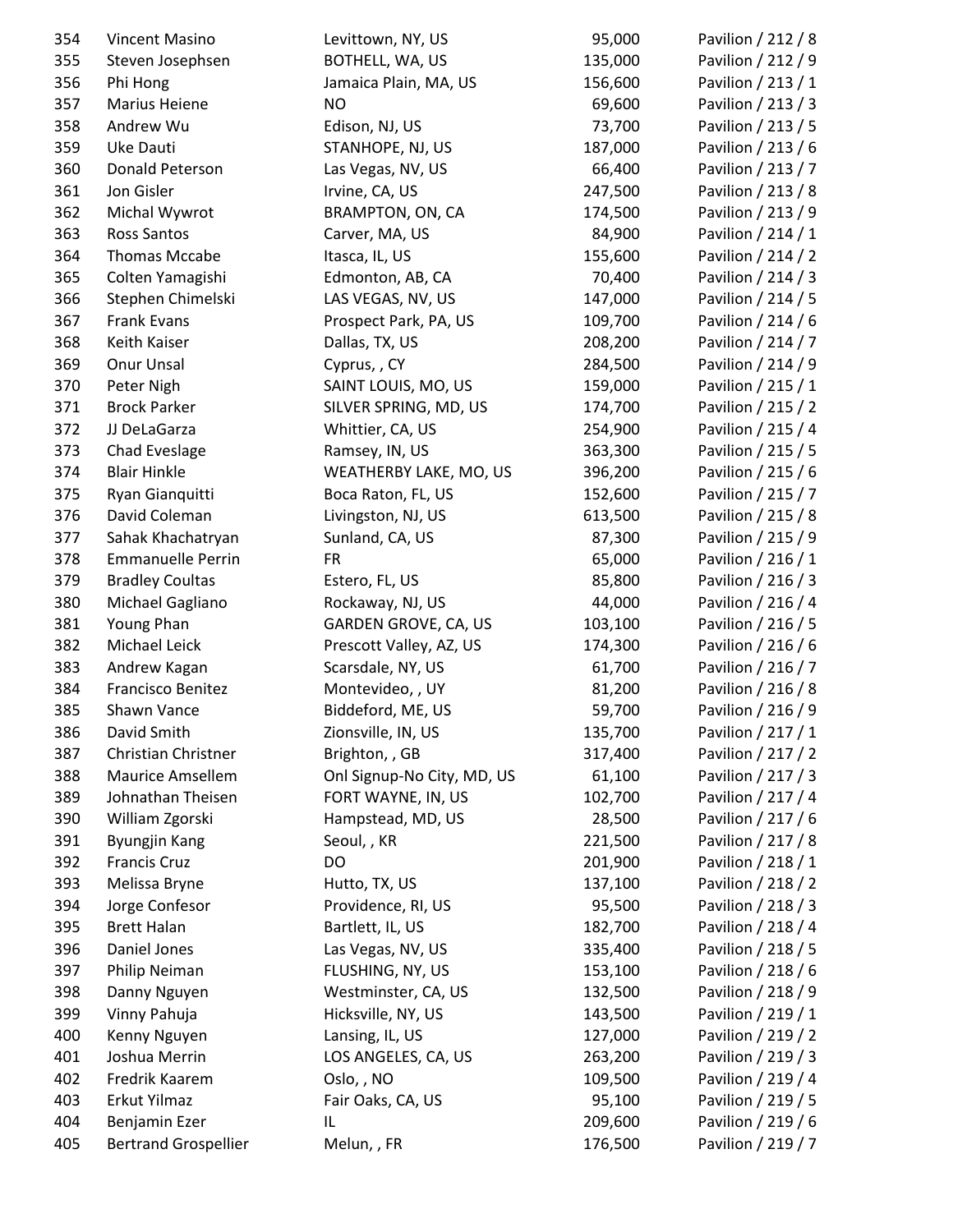| 406 | Jerry Wong             | Davie, FL, US              | 243,500 | Pavilion / 219 / 8 |
|-----|------------------------|----------------------------|---------|--------------------|
| 407 | Vanessa Alvarez        | VE                         | 60,200  | Pavilion / 219 / 9 |
| 408 | David Levy             | Denver, CO, IL             | 561,500 | Pavilion / 220 / 1 |
| 409 | Colin McHugh           | Las Vegas, NV, US          | 226,900 | Pavilion / 220 / 2 |
| 410 | <b>Matthew Mueller</b> | COLUMBIA, IL, US           | 55,700  | Pavilion / 220 / 3 |
| 411 | Christopher Bolio      | Clinton Township, MI, US   | 83,200  | Pavilion / 220 / 4 |
| 412 | David Mock             | Medford, MA, US            | 679,700 | Pavilion / 220 / 5 |
| 413 | Kenneth Cleeton        | Effingham, IL, US          | 92,200  | Pavilion / 220 / 6 |
| 414 | <b>Brannon Cashion</b> | Charlotte, NC, US          | 129,600 | Pavilion / 220 / 7 |
| 415 | <b>Hye Park</b>        | Holmdel, NJ, US            | 226,900 | Pavilion / 220 / 8 |
| 416 | Ryan Goldenberg        | West Haven, CT, US         | 225,000 | Pavilion / 220 / 9 |
| 417 | Max Lehmanski          | ROSENHEIM, DE              | 218,200 | Pavilion / 221 / 1 |
| 418 | Thissa Desilva         | LONDON, , GB               | 210,100 | Pavilion / 221 / 2 |
| 419 | Seungmook Jung         | KR                         | 190,100 | Pavilion / 221 / 3 |
| 420 | Adam Johnson (NH)      | Exeter, NH, US             | 44,700  | Pavilion / 221 / 4 |
| 421 | Justin Jordan          | Onl Signup-No City, OH, US | 62,700  | Pavilion / 221 / 5 |
| 422 | David Rozas            | BATON ROUGE, LA, US        | 138,000 | Pavilion / 221 / 6 |
| 423 | <b>Elanit Hasas</b>    | Smyrna, GA, US             | 272,300 | Pavilion / 221 / 8 |
| 424 | Jeremiah Fitzpatrick   | CHARLOTTE, NC, US          | 39,800  | Pavilion / 221 / 9 |
| 425 | Mike Shariati          | Irvine, CA, US             | 172,800 | Pavilion / 222 / 2 |
| 426 | Michael Marder         | Sewell, NJ, US             | 34,600  | Pavilion / 222 / 3 |
| 427 | Philip Chun            | Houston, TX, US            | 135,600 | Pavilion / 222 / 4 |
| 428 | <b>Colin Phoenix</b>   | Williamsville, NY, US      | 270,000 | Pavilion / 222 / 5 |
| 429 | James Little           | San Francisco, CA, US      | 307,300 | Pavilion / 222 / 6 |
| 430 | Emmanuel Okrah Jr      | Worcester, MA, US          | 196,000 | Pavilion / 222 / 9 |
| 431 | David Montoyamancera   | Beaumont, TX, US           | 46,200  | Pavilion / 223 / 1 |
| 432 | Anthony Hugenberg      | Folsom, CA, US             | 70,000  | Pavilion / 223 / 2 |
| 433 | <b>Andrew Marson</b>   | MENTOR, OH, US             | 179,500 | Pavilion / 223 / 3 |
| 434 | Anthony Spinella       | Las Vegas, NV, US          | 66,100  | Pavilion / 223 / 4 |
| 435 | <b>Trevor Keller</b>   | Souderton, PA, US          | 69,200  | Pavilion / 223 / 6 |
| 436 | Ayaz Mahmood           | SUGARLAND, TX, US          | 181,000 | Pavilion / 223 / 7 |
| 437 | Narimaan Ahmadi        | Alpharetta, GA, US         | 130,500 | Pavilion / 223 / 8 |
| 438 | <b>Bryan Fowler</b>    | Boiling Springs, SC, US    | 234,200 | Pavilion / 223 / 9 |
| 439 | Daniel Thomas          | LINCOLN, NE, US            | 41,300  | Pavilion / 224 / 1 |
| 440 | <b>Blaise Hom</b>      | Rosemead, CA, US           | 132,100 | Pavilion / 224 / 2 |
| 441 | <b>Fabrice Bigot</b>   | <b>FR</b>                  | 130,300 | Pavilion / 224 / 3 |
| 442 | Jeff Blenkarn          | ROCKFORD, MI, US           | 56,300  | Pavilion / 224 / 4 |
| 443 | Tonio Roder            | RUESSELSHEIM, , DE         | 320,100 | Pavilion / 224 / 5 |
| 444 | Miculitzki Gaston      | Miami, FL, US              | 333,000 | Pavilion / 224 / 6 |
| 445 | <b>Andrew Talbot</b>   | SAN JOSE, CA, US           | 356,200 | Pavilion / 224 / 7 |
| 446 | Benjamin Diebold       | Mt. Pleasant, SC, US       | 67,600  | Pavilion / 224 / 8 |
| 447 | <b>Stanley Lee</b>     | Las Vegas, NV, US          | 145,000 | Pavilion / 224 / 9 |
| 448 | Kyriakos Papadopoulos  | New York, NY, US           | 89,800  | Pavilion / 225 / 1 |
| 449 | Kenneth Neri           | Jackson, NJ, US            | 165,000 | Pavilion / 225 / 2 |
| 450 | Sean Mcdonald          | Paducah, KY, US            | 226,100 | Pavilion / 225 / 3 |
| 451 | Clement Van Driessche  | <b>FR</b>                  | 341,400 | Pavilion / 225 / 4 |
| 452 | Andy Finkelberg        | WESTON, FL, US             | 200,100 | Pavilion / 225 / 5 |
| 453 | <b>Orson Young</b>     | OCEANPORT, NJ, US          | 107,800 | Pavilion / 225 / 7 |
| 454 | Cliff Josephy          | MUTTONTOWN, NY, US         | 138,400 | Pavilion / 225 / 8 |
| 455 | Devon Ballard          | LITTLE ROCK, AR, US        | 150,100 | Pavilion / 225 / 9 |
| 456 | <b>Hiren Patel</b>     | CAROL STREAM, IL, US       | 196,900 | Pavilion / 226 / 1 |
| 457 | <b>Edward Harris</b>   | NEW ROCHELLE, NY, US       | 233,000 | Pavilion / 226 / 2 |
|     |                        |                            |         |                    |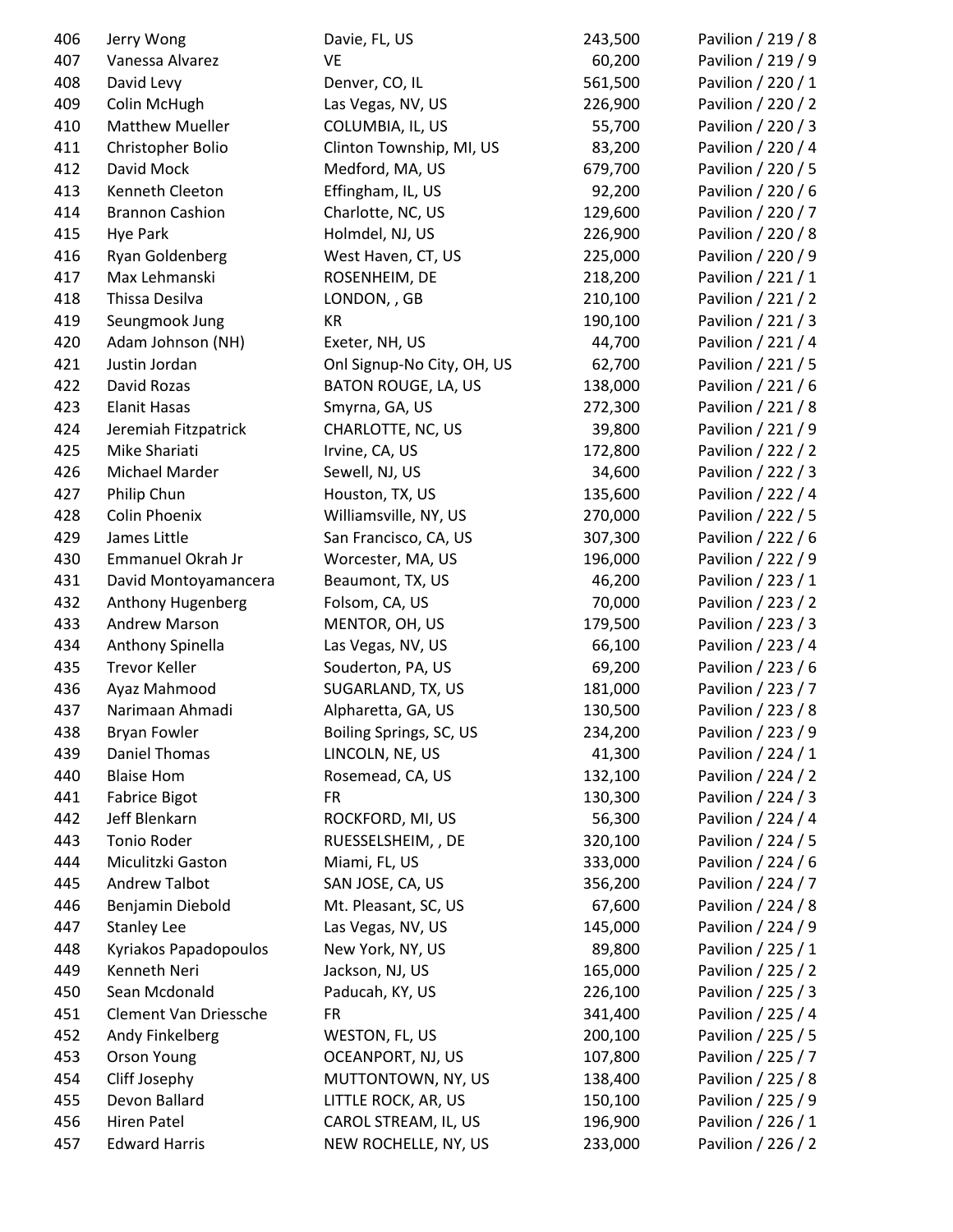| 458 | Janet Kosloff                      | Chestnut Hill, MA, US   | 40,000  | Pavilion / 226 / 3 |
|-----|------------------------------------|-------------------------|---------|--------------------|
| 459 | Adam Hendrix                       | Anchorage, AK, US       | 100,800 | Pavilion / 226 / 4 |
| 460 | Lika Gerasimova                    | MOSCOW, RU              | 105,900 | Pavilion / 226 / 5 |
| 461 | <b>Taylor Pollard</b>              | CONCORD, CA, US         | 108,200 | Pavilion / 226 / 6 |
| 462 | Matthew Ernst                      | Lexington, KY, US       | 388,200 | Pavilion / 226 / 8 |
| 463 | Shashank Jain                      | New Delhi, , IN         | 103,600 | Pavilion / 226 / 9 |
| 464 | <b>Martin Mathis</b>               | TALLAHASSEE, FL, US     | 178,600 | Pavilion / 227 / 1 |
| 465 | Daniel Sewnig                      | Trenton, NJ, US         | 312,900 | Pavilion / 227 / 2 |
| 466 | David Flood                        | St Catharines, , CA     | 251,000 | Pavilion / 227 / 3 |
| 467 | Joseph Young                       | Frisco, TX, US          | 51,000  | Pavilion / 227 / 4 |
| 468 | Jason Welch                        | FORT COLLINS, CO, US    | 228,600 | Pavilion / 227 / 5 |
| 469 | Mike Vanier                        | LINCOLN, NE, US         | 254,500 | Pavilion / 227 / 6 |
| 470 | <b>Anton Wigg</b>                  | Stockholm, SE           | 490,000 | Pavilion / 227 / 7 |
| 471 | David Botcowsky                    | Bethpage, NY, US        | 96,700  | Pavilion / 228 / 2 |
| 472 | Jerry Robinson                     | RALEIGH, NC, US         | 203,000 | Pavilion / 228 / 3 |
| 473 | Mathieu Papineau                   | France, OH, US          | 127,700 | Pavilion / 228 / 5 |
| 474 | Michael Melone                     | JOLIET, IL, US          | 175,800 | Pavilion / 228 / 6 |
| 475 | Michael Schwartz                   | Las Vegas, NV, US       | 122,700 | Pavilion / 228 / 7 |
| 476 | <b>Vladimir Peck</b>               | Glenview, IL, US        | 65,400  | Pavilion / 228 / 8 |
| 477 | <b>Taylor Deane</b>                | Pawleys Island, SC, US  | 168,500 | Pavilion / 228 / 9 |
| 478 | Joshua Larkin                      | Las Vegas, NV, US       | 15,500  | Pavilion / 229 / 1 |
| 479 | Jim Collopy                        | WASHINGTON, MD, US      | 55,900  | Pavilion / 229 / 3 |
| 480 | Aaron Steury                       | FORT WAYNE, IN, US      | 110,900 | Pavilion / 229 / 5 |
| 481 | <b>Sterling Lopez</b>              | Anchorage, AK, US       | 223,200 | Pavilion / 229 / 6 |
| 482 | Christopher Lastiwka               | Edmonton, AB, CA        | 168,100 | Pavilion / 229 / 7 |
| 483 | David Guay                         | St-Hubert, QC, CA       | 91,000  | Pavilion / 229 / 8 |
| 484 | <b>Brent Roberts</b>               | LAS VEGAS, NV, US       | 111,100 | Pavilion / 229 / 9 |
| 485 | Kevin Mckenzie                     | Franklin, MA, US        | 91,100  | Pavilion / 238 / 1 |
| 486 | DID NOT REPORT 11                  | <b>US</b>               | 117,900 | Pavilion / 238 / 2 |
| 487 | lan O'Hara                         | Coconut Creek, FL, US   | 172,300 | Pavilion / 238 / 3 |
| 488 | Chairud Vangchailued               | CHANDLER, AZ, US        | 206,500 | Pavilion / 238 / 4 |
| 489 | <b>Bryce Welker</b>                | Mesa, AZ, US            | 120,400 | Pavilion / 238 / 5 |
| 490 | Joshua Adkins                      | Tallahassee, FL, US     | 78,300  | Pavilion / 238 / 6 |
| 491 |                                    | West Nyack, NY, US      | 74,700  | Pavilion / 238 / 7 |
| 492 | <b>Timothy Mcgowan</b><br>Guo Chen | Philadelphia, PA, US    | 129,800 | Pavilion / 238 / 8 |
| 493 | Ping Liu                           | CHICAGO, IL, US         | 277,500 | Amazon / 238 / 9   |
|     |                                    |                         |         | Pavilion / 239 / 1 |
| 494 | <b>Austin Ecret</b>                | Saranac Lake, NY, US    | 139,400 |                    |
| 495 | Lukas Robinson                     | IM                      | 141,000 | Pavilion / 239 / 3 |
| 496 | Kitty Kuo                          | TAIPEI,, TW             | 203,100 | Pavilion / 239 / 4 |
| 497 | <b>Terry Thomason</b>              | Houston, TX, US         | 75,100  | Pavilion / 239 / 5 |
| 498 | Michael Pearson                    | San Francisco, CA, US   | 204,000 | Pavilion / 239 / 6 |
| 499 | Ali Hasan                          | Yakima, WA, US          | 93,500  | Pavilion / 239 / 7 |
| 500 | David "Bakes" Baker                | Marina Del Rey, CA, US  | 157,100 | Pavilion / 239 / 8 |
| 501 | Brian Mancilla                     | Las Vegas, NV, US       | 150,600 | Pavilion / 240 / 1 |
| 502 | Daniel Marx                        | Breckenridge, CO, US    | 137,700 | Pavilion / 240 / 2 |
| 503 | Mitch Schock                       | BISMARCK, ND, US        | 72,500  | Pavilion / 240 / 3 |
| 504 | <b>Bruce Knee</b>                  | VERNON HILLS, IL, US    | 155,600 | Pavilion / 240 / 4 |
| 505 | Orpen Kisacikoglu                  | <b>TR</b>               | 50,200  | Pavilion / 240 / 5 |
| 506 | <b>Scott Drobes</b>                | DULUTH, GA, US          | 69,600  | Pavilion / 240 / 6 |
| 507 | Christopher Avino                  | Snellville, GA, US      | 99,400  | Pavilion / 240 / 7 |
| 508 | Michael Walsh                      | PORT WASHINGTON, NY, US | 279,400 | Pavilion / 240 / 8 |
| 509 | <b>Curt Kohlberg</b>               | WESTON, MA, US          | 120,000 | Pavilion / 240 / 9 |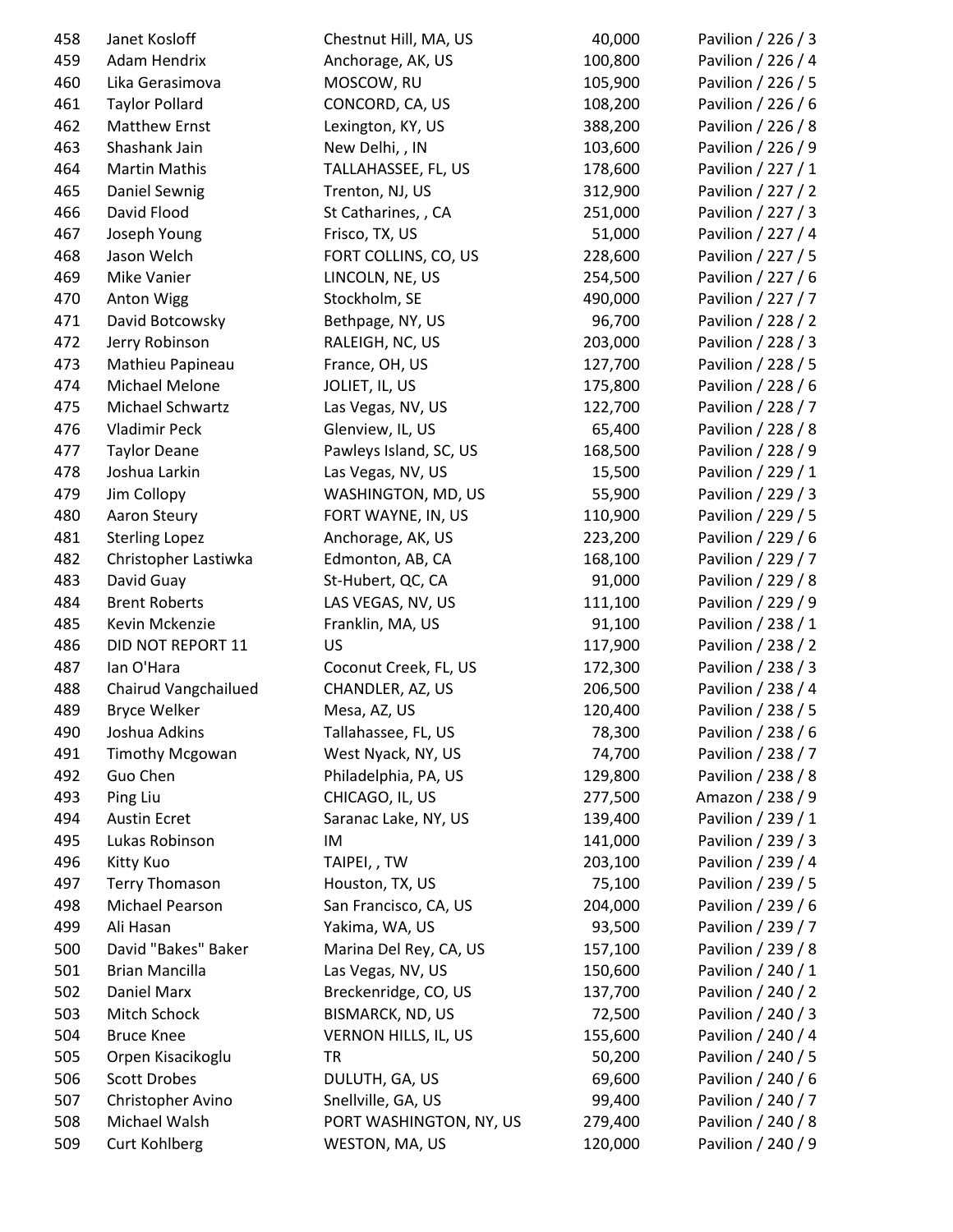| 510 | <b>Adrien Delmas</b>   | London, , GB                | 136,100 | Pavilion / 241 / 1 |
|-----|------------------------|-----------------------------|---------|--------------------|
| 511 | <b>Brett Rosen</b>     | La Jolla, CA, US            | 92,700  | Pavilion / 241 / 2 |
| 512 | Claudio Kalili         | Sao Paulo, , BR             | 38,100  | Pavilion / 241 / 4 |
| 513 | <b>Andrew Dick</b>     | Saint Paul, MN, US          | 244,000 | Pavilion / 241 / 5 |
| 514 | John Thornton          | ST PETERS, MO, US           | 114,100 | Pavilion / 241 / 6 |
| 515 | <b>Kevin Malis</b>     | Buffalo Grove, IL, US       | 123,900 | Pavilion / 241 / 7 |
| 516 | Joseph Haddad          | PORTLAND, OR, US            | 28,400  | Pavilion / 241 / 8 |
| 517 | Stephen Chidwick       | DEAL, , GB                  | 296,200 | Pavilion / 242 / 1 |
| 518 | Marc Wolpert           | Redondo Beach, CA, US       | 158,500 | Pavilion / 242 / 2 |
| 519 | Robert McLaughlin      | WASHINGTON, DC, US          | 45,100  | Pavilion / 242 / 4 |
| 520 | Mark Newhouse          | Las Vegas, NV, US           | 111,700 | Pavilion / 242 / 5 |
| 521 | Alen Patatanyan        | ENCINO, CA, US              | 187,800 | Pavilion / 242 / 6 |
| 522 | Joshua Field           | VILLA PARK, CA, US          | 74,400  | Pavilion / 242 / 7 |
| 523 | Philip Beck            | Las Vegas, NV, US           | 55,200  | Pavilion / 242 / 8 |
| 524 | Ivan Zarate            | RENO, NV, US                | 125,400 | Pavilion / 242 / 9 |
| 525 | Alan Percal            | Weston, FL, US              | 113,300 | Pavilion / 243 / 1 |
| 526 | <b>Austin Lewis</b>    | WACO, TX, US                | 280,000 | Pavilion / 243 / 2 |
| 527 | <b>Brian Kirchhoff</b> | Las Vegas, NV, US           | 108,300 | Pavilion / 243 / 3 |
| 528 | James Gregg            | NEW BERLIN, WI, US          | 176,800 | Pavilion / 243 / 4 |
| 529 | Michael Berland        | Cleveland, OH, US           | 107,700 | Pavilion / 243 / 5 |
| 530 | Yosef Fox              | LONG GROVE, IL, US          | 133,100 | Pavilion / 243 / 6 |
| 531 | David Fuss             | WASHINGTON, DC, US          | 199,100 | Pavilion / 243 / 7 |
| 532 | Nathan Zimnik          | Frederick, MD, US           | 84,300  | Pavilion / 243 / 8 |
| 533 | <b>Brian Wood</b>      | HOUSTON, TX, US             | 432,700 | Pavilion / 243 / 9 |
| 534 | Noel Eicher            | Poway, CA, US               | 517,500 | Pavilion / 244 / 1 |
| 535 | Ryan Riske             | Cambridge, , CA             | 63,000  | Pavilion / 244 / 2 |
| 536 | Eric Blair             | Las Vegas, NV, US           | 337,800 | Pavilion / 244 / 3 |
| 537 | Deon Mills             | Devonshire, GB              | 74,800  | Pavilion / 244 / 4 |
| 538 | Philippe Souki         | GB                          | 156,800 | Pavilion / 244 / 5 |
| 539 | Rajvir Dua             | Diamond Bar, CA, US         | 148,400 | Pavilion / 244 / 6 |
| 540 | Benjamin Heath         | <b>GB</b>                   | 360,800 | Pavilion / 244 / 7 |
| 541 | Preston McEwen         | Murfreesboro, TN, US        | 275,900 | Pavilion / 244 / 8 |
| 542 | Rayan Chamas           | Dollard-Des-Ormeaux, QC, CA | 363,900 | Pavilion / 244 / 9 |
| 543 | <b>Brian Altman</b>    | LONGMEADOW, MA, US          | 440,100 | Pavilion / 253 / 1 |
| 544 | <b>Eddy Nedialkov</b>  | Han, BG                     | 144,800 | Pavilion / 253 / 2 |
| 545 | <b>Brock Squire</b>    | Phoenix, AZ, US             | 156,300 | Pavilion / 253 / 3 |
| 546 | Yulia Lisichkina       | Las Vegas, NV, US           | 97,900  | Pavilion / 253 / 4 |
| 547 | Rod Danger             | Onl Signup-No City, CA, US  | 86,600  | Pavilion / 253 / 5 |
| 548 | Joao Vieira            | PT                          | 148,700 | Pavilion / 253 / 6 |
| 549 | Ori Goldman            | Onl Signup-No City, PA, US  | 114,500 | Pavilion / 253 / 7 |
| 550 | Anthony Newman         | BROOKLYN, NY, US            | 101,900 | Pavilion / 253 / 8 |
| 551 | Alexandros Theologis   | Thessaloniki, , GR          | 56,200  | Pavilion / 253 / 9 |
| 552 | Jennifer Noone         | Linden, NJ, US              | 173,000 | Pavilion / 254 / 1 |
| 553 | Cristian Paco          | Las Vegas, NV, US           | 168,600 | Pavilion / 254 / 3 |
| 554 | Benjamin Luber         | CHICAGO, IL, US             | 89,800  | Pavilion / 254 / 4 |
| 555 | John Simonian          | Pasadena, CA, US            | 176,100 | Pavilion / 254 / 6 |
| 556 | Roberto Begni          | Losone, CH                  | 163,800 | Pavilion / 254 / 7 |
| 557 | <b>Richard Hasnip</b>  | <b>GB</b>                   | 58,400  | Pavilion / 254 / 9 |
| 558 | Sandeep Pulusani       | Los Angeles, CA, US         | 69,900  | Pavilion / 255 / 1 |
| 559 | Ankush Mandavia        | Richmond, TX, US            | 119,500 | Pavilion / 255 / 2 |
| 560 | Adam Adler             | AVENTURA, FL, US            | 200,000 | Pavilion / 255 / 4 |
| 561 | DID NOT REPORT 10      | US                          | 135,400 | Pavilion / 255 / 5 |
|     |                        |                             |         |                    |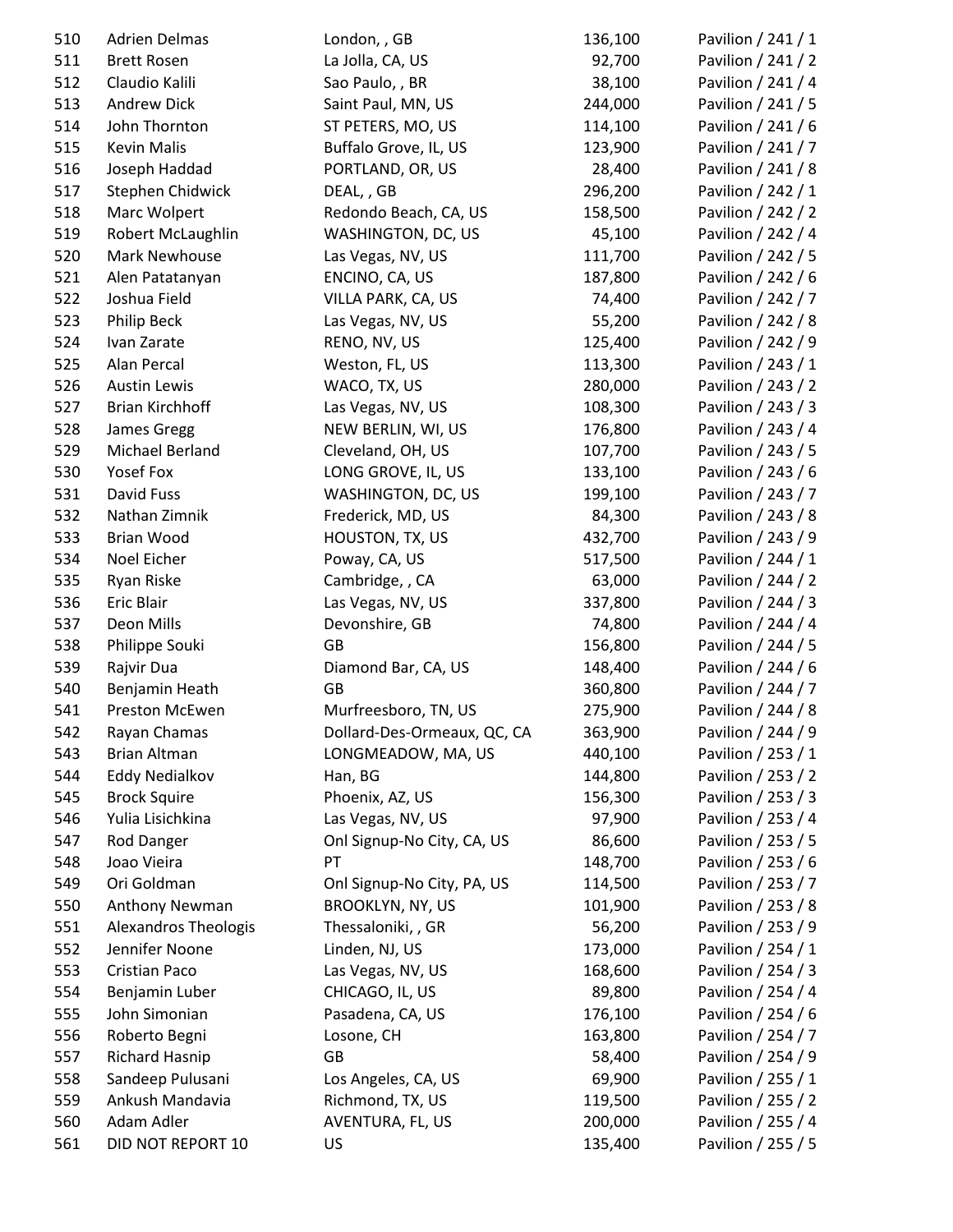| 562 | Ryan D'Angelo             | <b>BINGHAMPTON, NY, US</b> | 361,200 | Pavilion / 255 / 6 |
|-----|---------------------------|----------------------------|---------|--------------------|
| 563 | Russell Rosenblum         | LAS VEGAS, NV, US          | 117,200 | Pavilion / 255 / 7 |
| 564 | <b>Brittney Stout</b>     | Las Vegas, NV, US          | 394,900 | Pavilion / 255 / 8 |
| 565 | Taras Manko               | Ternopil, , GB             | 151,900 | Pavilion / 255 / 9 |
| 566 | Lara Eisenberg            | Bethesda, MD, US           | 229,300 | Pavilion / 256 / 1 |
| 567 | David Dean                | Lithia, FL, US             | 142,100 | Pavilion / 256 / 2 |
| 568 | <b>Richard Munro</b>      | Las Vegas, NV, US          | 299,500 | Pavilion / 256 / 3 |
| 569 | Nathan Swanson            | Sammamish, WA, US          | 113,900 | Pavilion / 256 / 5 |
| 570 | Vytautas Semaska          | Vilnius, , LT              | 97,100  | Pavilion / 256 / 6 |
| 571 | Joey Weissman             | <b>BOCA RATON, FL, US</b>  | 58,400  | Pavilion / 256 / 7 |
| 572 | Clifford Jacobson         | Henderson, NV, US          | 82,000  | Pavilion / 256 / 8 |
| 573 | Mitchell Halverson        | West Linn, OR, US          | 617,600 | Pavilion / 256 / 9 |
| 574 | Viken Artinian            | Montreal, QC, CA           | 72,300  | Pavilion / 257 / 1 |
| 575 | Jeff Shulman              | LAS VEGAS, NV, US          | 40,500  | Pavilion / 257 / 2 |
| 576 | Mark Davidoff             | PENN VALLEY, PA, US        | 82,800  | Pavilion / 257 / 3 |
| 577 | Elilton Gouveia           | Acworth, GA, US            | 275,000 | Pavilion / 257 / 4 |
| 578 | Daniel Babb               | Lillington, NC, US         | 284,000 | Pavilion / 257 / 5 |
| 579 | David Kilmartin Lappin    | Dublin, IE                 | 274,000 | Pavilion / 257 / 6 |
| 580 | Rami Boukai               | SAN DIEGO, CA, US          | 212,700 | Pavilion / 257 / 7 |
| 581 | Stefan Schillhabel        | Duesseldorf, , DE          | 43,200  | Pavilion / 257 / 8 |
| 582 | Peter Hong                | QUEENS, NY, US             | 154,000 | Pavilion / 257 / 9 |
| 583 | Francis Anderson          | POUGHKEEPSIE, NY, US       | 134,600 | Pavilion / 258 / 2 |
| 584 | <b>Tobias Anttila</b>     | Vienna, , AT               | 198,100 | Pavilion / 258 / 4 |
| 585 | Niko Koop                 | Trier, , DE                | 386,400 | Pavilion / 258 / 5 |
| 586 | Byambajav Bandi           | Vlaanbaater, , MN          | 162,900 | Pavilion / 258 / 6 |
| 587 | Julian Sanchez            | Weatogue, CT, US           | 204,500 | Pavilion / 258 / 7 |
| 588 | <b>Tsz Shing</b>          | Brooklyn, NY, US           | 112,900 | Pavilion / 258 / 8 |
| 589 | Benton Blakeman           | Las Vegas, NV, US          | 124,800 | Pavilion / 259 / 1 |
| 590 | Roman Valerstein          | NEWTOWN, PA, US            | 474,900 | Pavilion / 259 / 2 |
| 591 | Jeremy Schoenberg         | PORTLAND, OR, US           | 121,300 | Pavilion / 259 / 3 |
| 592 | Ronald Jacques            | Onl Signup-No City, BC, CA | 83,500  | Pavilion / 259 / 4 |
| 593 | Matthew Kaplan            | Onl Signup-No City, FL, US | 177,000 | Pavilion / 259 / 5 |
| 594 | <b>Ubaid Habib</b>        | TRACY, CA, US              | 317,400 | Pavilion / 259 / 6 |
| 595 | Keith Mendonsa            | SACRAMENTO, CA, US         | 233,700 | Pavilion / 259 / 7 |
| 596 | Gary Blackwood            | GB                         | 384,600 | Pavilion / 259 / 8 |
| 597 | Raymond Rife              | OMAHA, NE, US              | 36,200  | Pavilion / 259 / 9 |
| 598 | <b>Rittie Chuaprasert</b> | Portland, OR, US           | 414,000 | Pavilion / 268 / 1 |
| 599 | Daniel Montagnolli        | AT                         | 155,200 | Pavilion / 268 / 2 |
| 600 | Ralph Wong                | WEST CHESTER, PA, US       | 40,900  | Pavilion / 268 / 3 |
| 601 | <b>Scott Adams</b>        | Rosendale, MO, US          | 122,300 | Pavilion / 268 / 4 |
| 602 | Lander Lijo               | Gipuzkoa, , ES             | 50,800  | Pavilion / 268 / 5 |
| 603 | Matthew Giametta          | West Islip, NY, US         | 146,000 | Pavilion / 268 / 6 |
| 604 | Joseph Rogers             | Oxford, MS, US             | 54,200  | Pavilion / 268 / 7 |
| 605 | Shawn Puri                | Milpitas, CA, US           | 31,100  | Pavilion / 268 / 8 |
| 606 | Thu Tran                  | Biloxi, MS, US             | 206,200 | Pavilion / 268 / 9 |
| 607 | Andy Wagner               | DANVILLE, IL, US           | 27,500  | Pavilion / 269 / 1 |
| 608 | Robert Cunha              | Plymouth, MA, US           | 414,800 | Pavilion / 269 / 2 |
| 609 | Tatsuya Seki              | Tokyo,, JP                 | 232,700 | Pavilion / 269 / 3 |
| 610 | Selahaddin Bedir          | Mustafa, , TC              | 339,900 | Pavilion / 269 / 4 |
| 611 | Kristina Holst            | PALO ALTO, CA, US          | 61,500  | Pavilion / 269 / 5 |
| 612 | David Fong                | SAN JOSE, CA, US           | 322,700 | Pavilion / 269 / 6 |
| 613 | Yifu He                   | Sunnyvale, CA, US          | 387,600 | Pavilion / 269 / 7 |
|     |                           |                            |         |                    |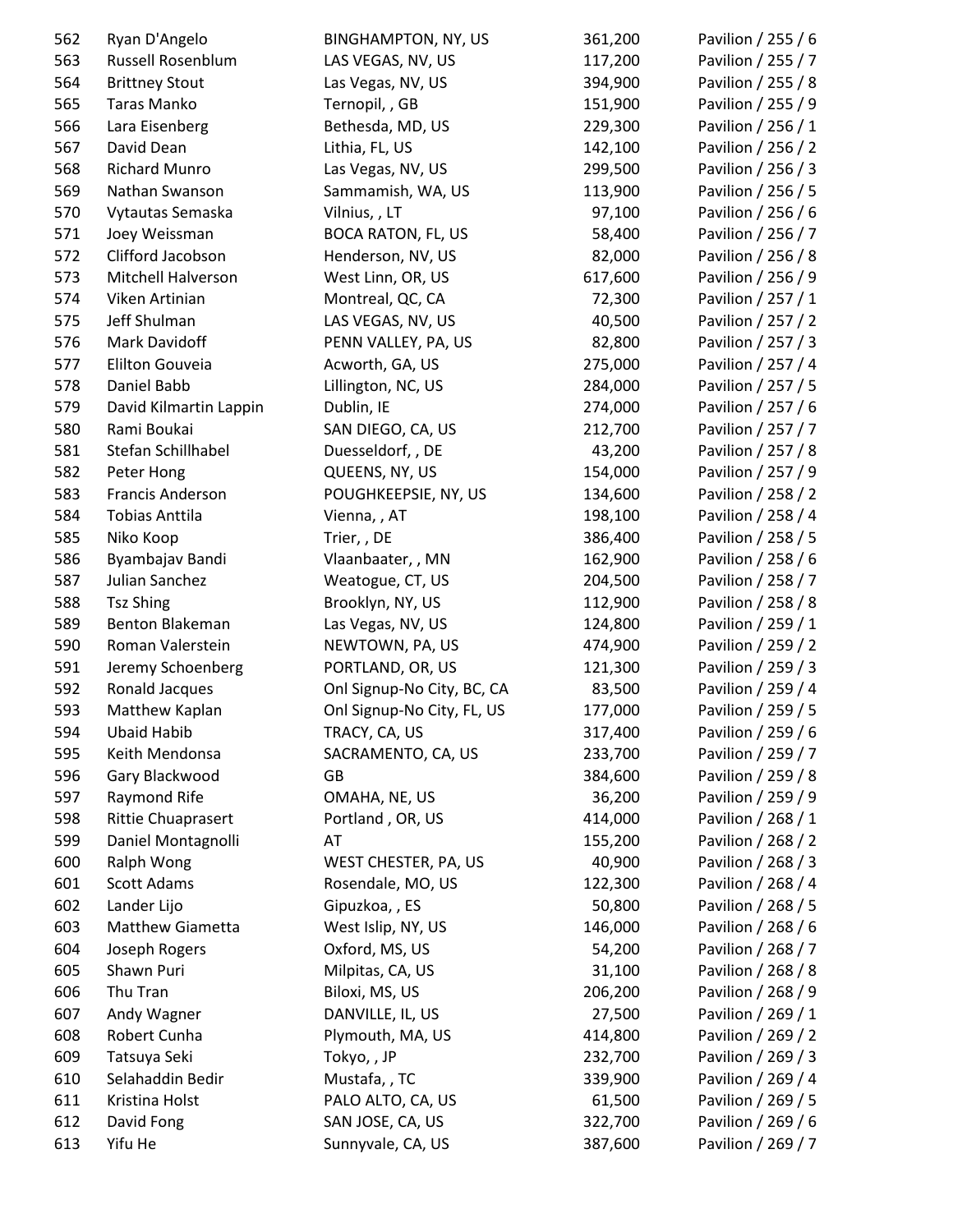| 614 | <b>Blake Bohn</b>       | Shakopee, MN, US        | 138,800 | Pavilion / 270 / 1 |
|-----|-------------------------|-------------------------|---------|--------------------|
| 615 | Ayodesi Coker           | Alexandria, VA, US      | 265,000 | Pavilion / 270 / 2 |
| 616 | Kayvon Shahbaz          | Fort Worth, TX, US      | 599,200 | Pavilion / 270 / 3 |
| 617 | Vladimir Vasilyev       | Watertown, MA, US       | 186,400 | Pavilion / 270 / 4 |
| 618 | James Morgan (CAN)      | Toronto, ON, CA         | 148,300 | Pavilion / 270 / 5 |
| 619 | Aaron Gunn              | Charlotte, NC, US       | 282,200 | Pavilion / 270 / 6 |
| 620 | David Novosel           | CINCINNATI, OH, US      | 185,800 | Pavilion / 270 / 7 |
| 621 | Jonathan Wil Pardy      | Clarenville, , CA       | 49,900  | Pavilion / 270 / 8 |
| 622 | Timo Kamphues           | Muhltal, , DE           | 120,000 | Pavilion / 270 / 9 |
| 623 | Oleksii Kovalchuk       | KIEV, , UA              | 45,900  | Pavilion / 271 / 1 |
| 624 | Ronald Peterson         | ORLANDO, FL, US         | 226,100 | Pavilion / 271 / 2 |
| 625 | Asher Conniff           | <b>BROOKLYN, NY, US</b> | 59,500  | Pavilion / 271 / 3 |
| 626 | Chris Wallace           | SAINT PAUL, MN, US      | 186,100 | Pavilion / 271 / 4 |
| 627 | <b>Martin Pineiro</b>   | Buenos Aries, , AR      | 503,200 | Pavilion / 271 / 5 |
| 628 | Nicholas Lore           | El Paso, TX, US         | 111,800 | Pavilion / 271 / 6 |
| 629 | <b>Matthew Letzring</b> | SOLDOTNA, AK, US        | 27,500  | Pavilion / 271 / 7 |
| 630 | Aaron Frei              | Longmont, CO, US        | 91,000  | Pavilion / 271 / 8 |
| 631 | Joseph Barnard          | Saint Paul, MN, US      | 42,700  | Pavilion / 272 / 1 |
| 632 | Ryan Eriquezzo          | Danbury, CT, US         | 268,100 | Pavilion / 272 / 2 |
| 633 | <b>Yuan Ting</b>        | Silver Spring, MD, US   | 31,700  | Pavilion / 272 / 3 |
| 634 | Tarun Gulati            | Glastonbury, CT, US     | 58,300  | Pavilion / 272 / 4 |
| 635 | Lu Huang                | San Francisco, CA, US   | 133,900 | Pavilion / 272 / 5 |
| 636 | David Feigenbaum        | Boca Raton, FL, US      | 67,000  | Pavilion / 272 / 6 |
| 637 | Joshua Martin           | Arlington, VA, US       | 133,400 | Pavilion / 272 / 7 |
| 638 | Marcos Exterkotter      | PORTA ALEGRE, BR        | 426,700 | Pavilion / 272 / 8 |
| 639 | Nicholas Zautra         | Tempe, AZ, US           | 69,800  | Pavilion / 272 / 9 |
| 640 | Ihor Kotyk              | GB                      | 126,800 | Pavilion / 273 / 1 |
| 641 | Joseph Drory            | Canton, MA, US          | 361,800 | Pavilion / 273 / 2 |
| 642 | Paulo Villena           | Valencia, ES            | 163,000 | Pavilion / 273 / 3 |
| 643 | Ido Aboudi              | Ramut Gah, , IL         | 181,900 | Pavilion / 273 / 5 |
| 644 | John Corning            | Syracuse, NY, US        | 174,800 | Pavilion / 273 / 6 |
| 645 | SheLok Wong             | Woodhaven, CT, US       | 173,800 | Pavilion / 273 / 7 |
| 646 | Yuhyun Sung             | MONROEVILLE, PA, US     | 61,500  | Pavilion / 273 / 8 |
| 647 | Pete Skyllas            | Astoria, NY, US         | 434,200 | Pavilion / 273 / 9 |
| 648 | William Benson          | MOBILE, AL, US          | 151,200 | Pavilion / 274 / 1 |
| 649 | Adam Volen              | Fullerton, CA, US       | 73,200  | Pavilion / 274 / 2 |
| 650 | Michael Graffeo         | FORT MILL, SC, US       | 259,600 | Pavilion / 274 / 7 |
| 651 | Joseph Cutler           | Mount Laurel, NJ, US    | 211,300 | Pavilion / 274 / 8 |
| 652 | Thong Tran              | Las Vegas, NV, US       | 114,200 | Pavilion / 274 / 9 |
| 653 | Justin Bonomo           | Las Vegas, NV, US       | 236,200 | Pavilion / 283 / 2 |
| 654 | Nicolas Betbese         | Buenos Aires, , AR      | 152,100 | Pavilion / 283 / 3 |
| 655 | Derek Chang             | Long Grove, IL, US      | 85,700  | Pavilion / 283 / 4 |
| 656 | Steve Zolotow           | LAS VEGAS, NV, US       | 127,100 | Pavilion / 283 / 5 |
| 657 | Justin Arnwine          | Upper Marlboro, MD, US  | 165,200 | Pavilion / 283 / 6 |
| 658 | David Ring              | WESTON, FL, US          | 224,300 | Pavilion / 283 / 7 |
| 659 | Hao Sun                 | Milwaukee, WI, US       | 220,900 | Pavilion / 283 / 8 |
| 660 | Mark Darner             | WINTER PARK, FL, US     | 29,700  | Pavilion / 283 / 9 |
| 661 | <b>Oliver Biles</b>     | Christchurch, , GB      | 317,200 | Pavilion / 284 / 1 |
| 662 | Tom Midena              | <b>BROOKLYN, MI, US</b> | 244,300 | Pavilion / 284 / 2 |
| 663 | Nghia Le                | SHAKOPEE, MN, US        | 121,100 | Pavilion / 284 / 3 |
| 664 | <b>Brian Saslavchik</b> | Miami Beach, FL, US     | 264,500 | Pavilion / 284 / 4 |
| 665 | Vangelis Kaimakamis     | GR                      | 204,000 | Pavilion / 284 / 5 |
|     |                         |                         |         |                    |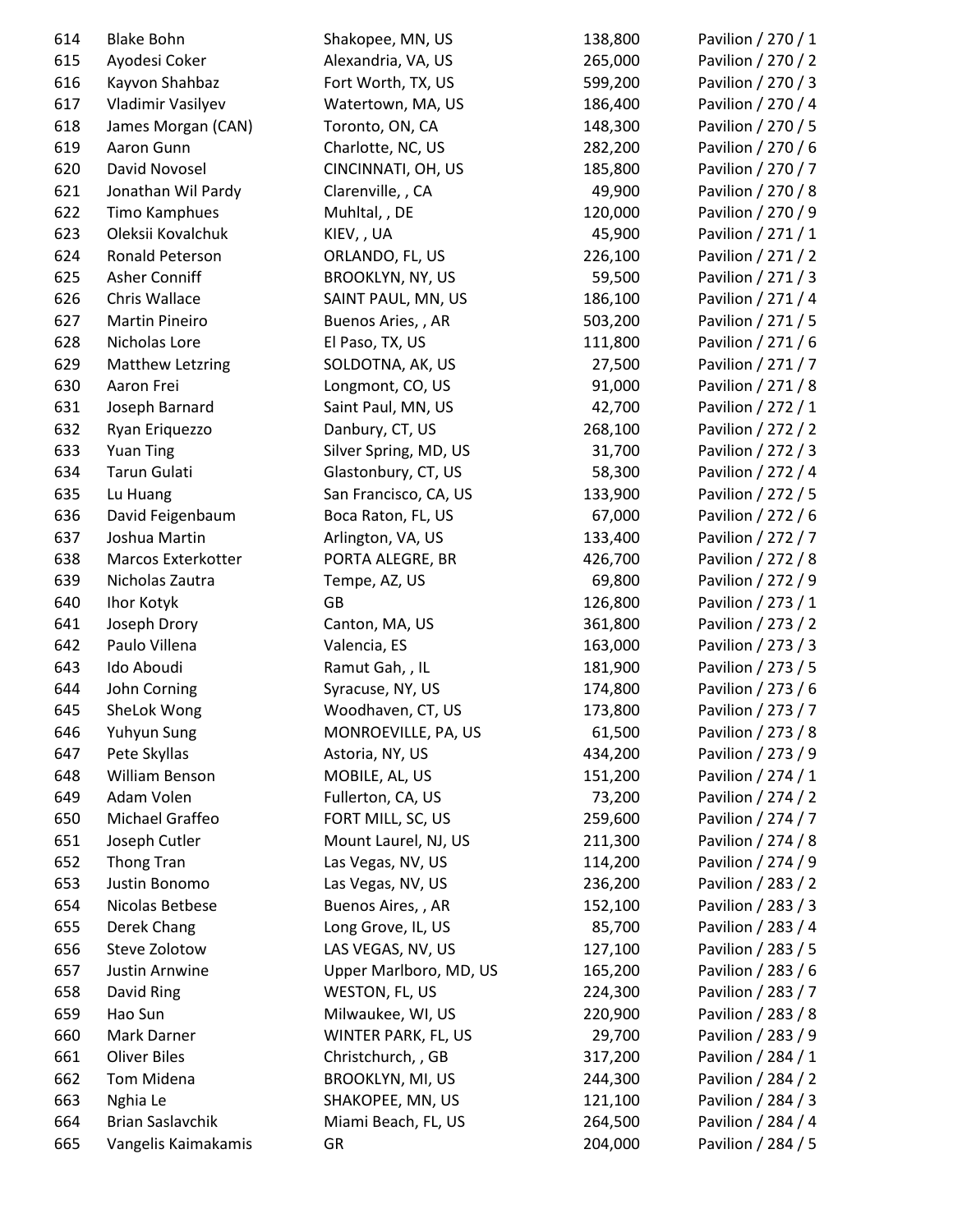| 666 | Shawn Wilson              | Woodstock, ON, CA        | 98,700       | Pavilion / 284 / 7 |
|-----|---------------------------|--------------------------|--------------|--------------------|
| 667 | <b>Blair Boze</b>         | Richmond, VA, US         | 125,100      | Pavilion / 284 / 9 |
| 668 | Nate Silver               | <b>BROOKLYN, NY, US</b>  | 171,000      | Pavilion / 285 / 1 |
| 669 | <b>Wojciech Barzantny</b> | Kaiserslautern, , DE     | 234,200      | Pavilion / 285 / 2 |
| 670 | Seth Evans                | Blue Springs, MO, US     | 380,000      | Pavilion / 285 / 4 |
| 671 | Kathy Liebert             | LAS VEGAS, NV, US        | 103,700      | Pavilion / 285 / 5 |
| 672 | DID NOT REPORT 9          | US                       | $\mathbf{1}$ | Pavilion / 285 / 6 |
| 673 | <b>Thomas Bauer</b>       | MENDOTA, IL, US          | 75,000       | Pavilion / 285 / 7 |
| 674 | Daan Mulders              | Plainfield, MA, US       | 79,300       | Pavilion / 285 / 8 |
| 675 | Chris Sandrock            | HELENA, MT, US           | 190,000      | Pavilion / 285 / 9 |
| 676 | Jason Hamernick           | Wyoming, MN, US          | 105,400      | Pavilion / 286 / 1 |
| 677 | <b>Clement Richez</b>     | Budapest, , FR           | 105,000      | Pavilion / 286 / 2 |
| 678 | Gregor Sverko             | Rijeka,, HR              | 59,000       | Pavilion / 286 / 3 |
| 679 | Jonathan Dwek             | TORONTO, ON, CA          | 180,400      | Pavilion / 286 / 4 |
| 680 | Michael Woo               | HACIENDA HEIGHTS, CA, US | 129,200      | Pavilion / 286 / 5 |
| 681 | Srinivasa Godavarthy      | Dublin, CA, US           | 84,400       | Pavilion / 286 / 6 |
| 682 | <b>Colton Blomberg</b>    | Tempe, AZ, US            | 61,900       | Pavilion / 286 / 7 |
| 683 | <b>Bradley Harris</b>     | Los Angeles, CA, US      | 130,200      | Pavilion / 286 / 8 |
| 684 | Nicolas Vayssieres        | US                       | 285,800      | Pavilion / 286 / 9 |
| 685 | Jeonggyu Cho              | Seoul, , KR              | 335,300      | Pavilion / 287 / 1 |
| 686 | William Criego            | Prior Lake, MN, US       | 89,300       | Pavilion / 287 / 2 |
| 687 | Marshall White            | Boone, NC, US            | 270,100      | Pavilion / 287 / 3 |
| 688 | <b>Tim Converse</b>       | San Francisco, CA, US    | 73,300       | Pavilion / 287 / 4 |
| 689 | Andrew Brinkley           | Atlanta, GA, US          | 42,300       | Pavilion / 287 / 7 |
| 690 | Joshua Jackson            | Torrance, CA, US         | 145,000      | Pavilion / 287 / 8 |
| 691 | Masato Yokosawa           | <b>JP</b>                | 365,700      | Pavilion / 287 / 9 |
| 692 | Robert Warstler           | Carmel, IN, US           | 82,500       | Pavilion / 288 / 1 |
| 693 | Max Avela                 | Helsinki,, FI            | 160,100      | Pavilion / 288 / 2 |
| 694 | Andrew Jenkins            | MONTEREY, CA, US         | 102,100      | Pavilion / 288 / 3 |
| 695 | Fares Santana             | Anthem, AZ, US           | 189,100      | Amazon / 288 / 4   |
| 696 | Florin Haiduc             | SATRE MARE, , MH         | 53,500       | Pavilion / 288 / 5 |
| 697 | Goran Mandic              | Zagreb, , HR             | $\mathbf{1}$ | Pavilion / 288 / 6 |
| 698 | Mark Liedtke              | Manassas, VA, US         | 59,500       | Pavilion / 288 / 7 |
| 699 | Joseph Brumpacheco        | Caxias, , BR             | 271,100      | Pavilion / 288 / 8 |
| 700 | Ana Freitas               | <b>BR</b>                | 239,100      | Pavilion / 288 / 9 |
| 701 | <b>Michael Dollins</b>    | LONG BEACH, CA, US       | 144,600      | Pavilion / 289 / 1 |
| 702 | Ryan Hohner               | South Plainfield, NJ, US | 53,200       | Pavilion / 289 / 2 |
| 703 | Jacob Miller              | Sleepy Hollow, NY, US    | 112,100      | Pavilion / 289 / 3 |
| 704 | Shalev Halfa              | IL                       | 232,600      | Pavilion / 289 / 4 |
| 705 | Scott Thompson            | OSWEGO, IL, US           | 100,500      | Pavilion / 289 / 5 |
| 706 | Ian Chan                  | CA                       | 106,000      | Pavilion / 289 / 6 |
| 707 | Luke Iorio                | Westfield, NJ, US        | 175,900      | Pavilion / 289 / 7 |
| 708 | <b>Adrian Buckley</b>     | WESTMINSTER, CO, US      | 170,000      | Pavilion / 289 / 8 |
| 709 | <b>Blake Napierala</b>    | Amherst, NY, US          | 176,000      | Pavilion / 289 / 9 |
| 710 | <b>Frank Bastow</b>       | Leatherhead, GB          | 217,000      | Pavilion / 298 / 1 |
| 711 | Frank Williams            | Middle Island, NY, US    | 64,000       | Pavilion / 298 / 4 |
| 712 | Jeremy Heiskanen          | Hopatcong, NJ, US        | 201,600      | Pavilion / 298 / 5 |
| 713 | Ivan Obradovic            | Halifax, NS, CA          | 322,300      | Pavilion / 298 / 6 |
| 714 | Peter Robinson            | Liverpool, , GB          | 69,300       | Pavilion / 298 / 7 |
| 715 | Doyle Elliott             | Bradenton, FL, US        | 94,000       | Pavilion / 298 / 8 |
| 716 | Russell Dohan             | CORAL GABLES, FL, US     | 121,200      | Pavilion / 298 / 9 |
| 717 | <b>Elliot Smith</b>       | RICHMOND, BC, CA         | 125,700      | Pavilion / 299 / 1 |
|     |                           |                          |              |                    |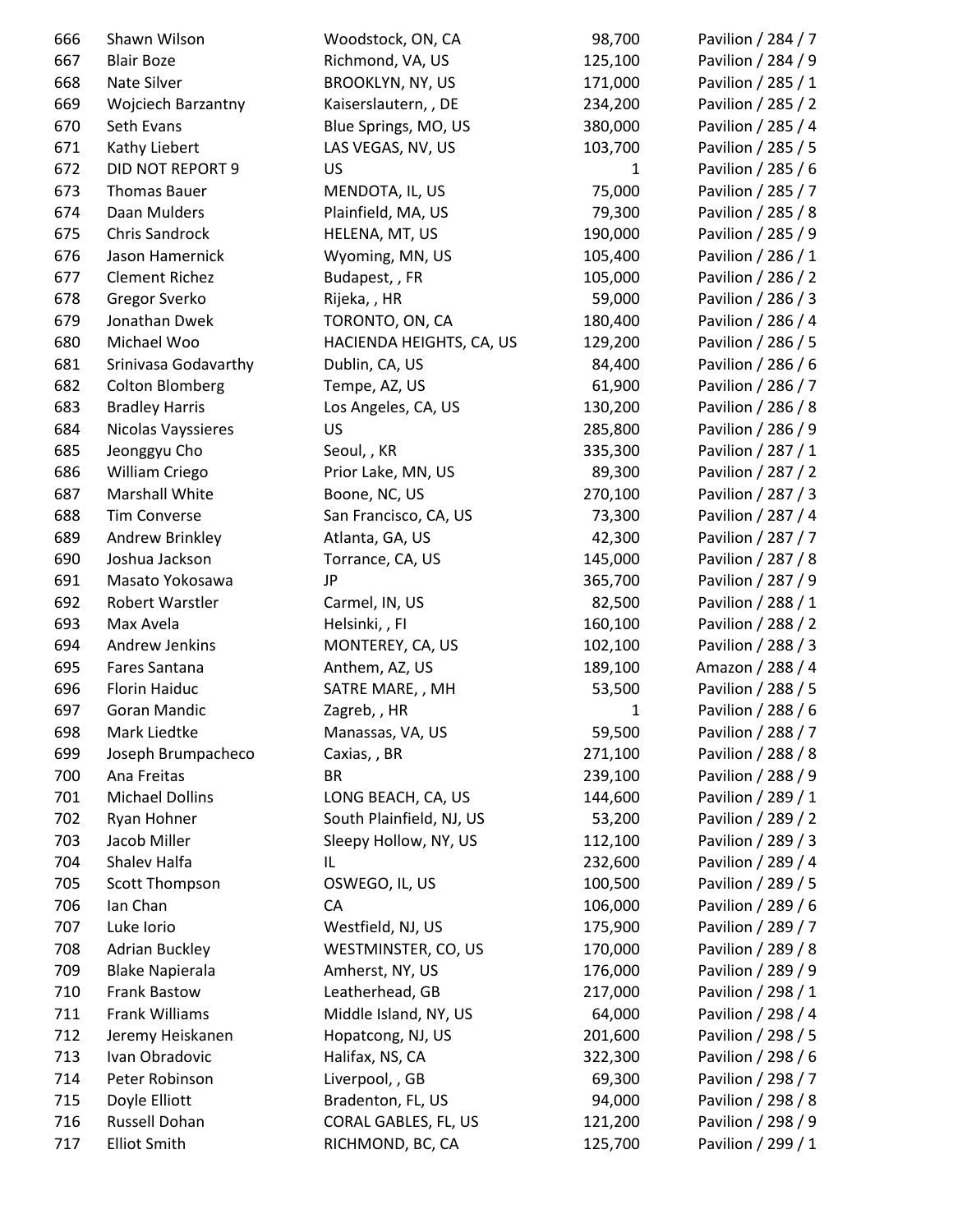| 718 | Ofir Mor                   | WOODMERE, NY, US          | 196,400 | Pavilion / 299 / 2 |
|-----|----------------------------|---------------------------|---------|--------------------|
| 719 | <b>Todd Witteles</b>       | LAS VEGAS, NV, US         | 114,000 | Pavilion / 299 / 3 |
| 720 | Stephen Moreschi           | Las Vegas, NV, US         | 85,500  | Pavilion / 299 / 4 |
| 721 | Franco Gasparini           | Rosario, , GB             | 114,700 | Pavilion / 299 / 5 |
| 722 | Deryl Taylor               | AUBURN, CA, US            | 129,800 | Pavilion / 299 / 7 |
| 723 | Federico Quevedo           | San Costa, , CR           | 202,600 | Pavilion / 299 / 8 |
| 724 | David Farber               | LAKE MARY, FL, US         | 162,500 | Pavilion / 299 / 9 |
| 725 | <b>Randy Sim</b>           | DOWNEY, CA, US            | 102,500 | Pavilion / 300 / 1 |
| 726 | Yingge Yan                 | Berkeley, CA, US          | 219,500 | Pavilion / 300 / 3 |
| 727 | <b>Ben Hamnett</b>         | HOLBROOK, PA, US          | 191,500 | Pavilion / 300 / 4 |
| 728 | <b>Aleks Dimitrov</b>      | Sofia, BG                 | 54,400  | Pavilion / 300 / 5 |
| 729 | Daniel Bunce               | OAK LAWN, IL, US          | 157,300 | Pavilion / 300 / 6 |
| 730 | Sebastian Hoyos            | Medellin, CO              | 217,700 | Pavilion / 300 / 7 |
| 731 | <b>Gabriel Sack</b>        | LAS VEGAS, NV, US         | 138,100 | Pavilion / 300 / 8 |
| 732 | Gary Otake                 | Plano, TX, US             | 98,600  | Pavilion / 301 / 1 |
| 733 | Yuri Dzivielevski          | Florianopolis, , BR       | 291,300 | Pavilion / 301 / 2 |
| 734 | Jonathan Fader             | Brooklyn, NY, US          | 41,800  | Pavilion / 301 / 5 |
| 735 | Juan Carlos Ramirez Parodi | Quincy, MA, US            | 141,500 | Pavilion / 301 / 7 |
| 736 | Alan Krassowski            | Rosendale, NY, US         | 157,900 | Pavilion / 301 / 8 |
| 737 | Matthew Romero             | Plantation, FL, US        | 32,100  | Pavilion / 301 / 9 |
| 738 | Tommaso Briotti            | ROME, , IT                | 316,500 | Pavilion / 302 / 1 |
| 739 | Pheng Vang                 | Green Bay, WI, US         | 37,600  | Pavilion / 302 / 2 |
| 740 | Nachman Berlin             | Brooklyn, NY, US          | 340,000 | Pavilion / 302 / 3 |
| 741 | Amnon Filippi              | NEW YORK, NY, US          | 38,000  | Pavilion / 302 / 4 |
| 742 | Andreas Zervas             | Chicago, IL, US           | 184,800 | Pavilion / 302 / 5 |
| 743 | Elton Beebe                | RIDGELAND, MS, US         | 236,000 | Pavilion / 302 / 6 |
| 744 | Renan Bruschi              | <b>BR</b>                 | 239,100 | Pavilion / 302 / 8 |
| 745 | Michael Amato              | <b>BOCA RATON, FL, US</b> | 32,200  | Pavilion / 302 / 9 |
| 746 | Farhad Davoudzadeh         | Palmdale, CA, US          | 165,500 | Pavilion / 303 / 1 |
| 747 | Colin Wickersheim          | SAN DIEGO, CA, US         | 150,500 | Pavilion / 303 / 2 |
| 748 | Justin Pechie              | Thompson, CT, US          | 127,900 | Pavilion / 303 / 3 |
| 749 | Omer Gabay                 | Apo, AE, US               | 240,900 | Pavilion / 303 / 4 |
| 750 | Ronald Mcclellan           | Frederick, MD, US         | 109,100 | Pavilion / 303 / 5 |
| 751 | Matt Kramer                | RANCHO CORDOVA, CA, US    | 178,900 | Pavilion / 303 / 6 |
| 752 | Sean Ragozzini             | Stafford, , GB            | 106,300 | Pavilion / 303 / 7 |
|     | Johan Schumacher           | BE                        |         |                    |
| 753 |                            |                           | 597,000 | Pavilion / 303 / 8 |
| 754 | George Petten              | Toronto, ON, CA           | 195,100 | Pavilion / 303 / 9 |
| 755 | Albert Ng                  | Cupertino, CA, US         | 159,700 | Pavilion / 304 / 1 |
| 756 | Ryan Lenaghan              | MOBILE, AL, US            | 156,100 | Pavilion / 304 / 3 |
| 757 | Junga Choi                 | Seoul, , KR               | 198,600 | Pavilion / 304 / 4 |
| 758 | Isaiah Goldman             | Boynton Beach, FL, US     | 237,100 | Pavilion / 304 / 5 |
| 759 | <b>Thomas Butler</b>       | Cumberland, RI, US        | 194,000 | Pavilion / 304 / 6 |
| 760 | Ion Godoroja               | Brooklyn, NY, US          | 149,000 | Pavilion / 304 / 7 |
| 761 | Daniel Vargas              | PASADENA, CA, US          | 37,500  | Pavilion / 304 / 8 |
| 762 | <b>Theodoros Tsianos</b>   | TORONTO, ON, CA           | 377,000 | Pavilion / 304 / 9 |
| 763 | <b>Brandon Cutsinger</b>   | Louisville, KY, US        | 205,200 | Amazon / 400 / 1   |
| 764 | <b>Greg Mueller</b>        | VANCOUVER, BC, CA         | 456,500 | Amazon / 400 / 4   |
| 765 | Pj Cha                     | Yorktown, VA, US          | 278,700 | Amazon / 400 / 5   |
| 766 | Stephen Buonomo            | Brooklyn, NY, US          | 109,900 | Amazon / 400 / 7   |
| 767 | Ziao Guo                   | Los Angeles, CA, US       | 194,000 | Amazon / 400 / 9   |
| 768 | Peter Chu                  | South El Monte, CA, US    | 229,000 | Amazon / 401 / 2   |
| 769 | <b>Gregory Gratton</b>     | Islip, NY, US             | 134,000 | Amazon / 401 / 3   |
|     |                            |                           |         |                    |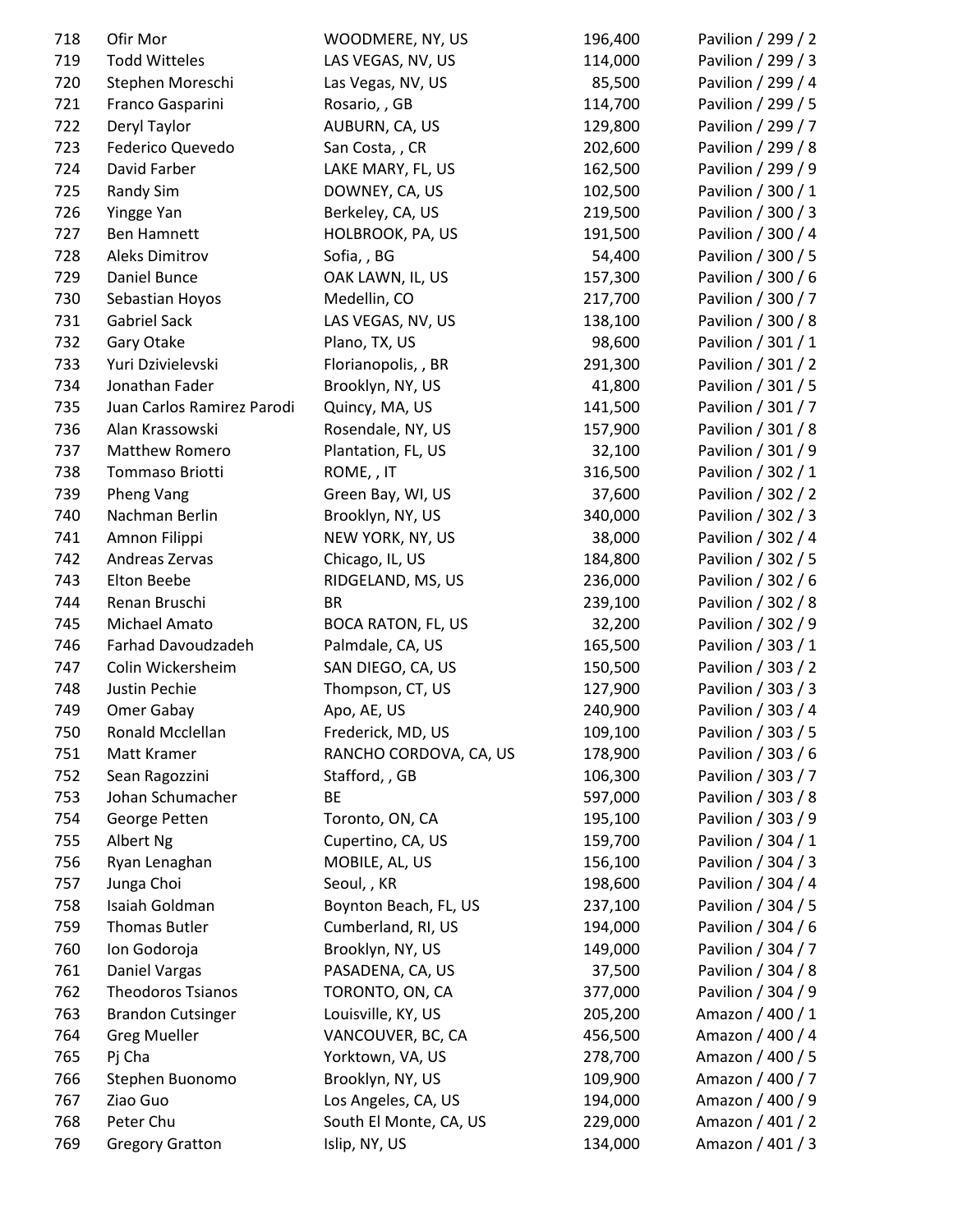| 770 | Ruslan Dykshteyn        | <b>BROOKLYN, NY, US</b>    | 513,000 | Amazon / 401 / 4 |
|-----|-------------------------|----------------------------|---------|------------------|
| 771 | <b>Brent Ballentine</b> | SOUTHGATE, MI, US          | 195,000 | Amazon / 401 / 7 |
| 772 | Masashi Fujiike         | Onl Signup-No City, , JP   | 380,200 | Amazon / 401 / 9 |
| 773 | Matan Krakow            | JERUSALEM, , IL            | 61,600  | Amazon / 402 / 1 |
| 774 | Daniel Weinman          | ATLANTA, GA, US            | 139,100 | Amazon / 402 / 4 |
| 775 | Gary Dolenga            | LA QUINTA, CA, US          | 42,600  | Amazon / 402 / 5 |
| 776 | <b>Theodore Nenov</b>   | Port Barrington, IL, US    | 135,300 | Amazon / 402 / 6 |
| 777 | <b>Kyle Chang</b>       | TORONTO,, CA               | 311,100 | Amazon / 402 / 8 |
| 778 | <b>Timothy Smith</b>    | Huntingtn Bch, CA, US      | 126,000 | Amazon / 403 / 2 |
| 779 | Peter Hengsakul         | PASADENA, CA, US           | 39,000  | Amazon / 403 / 3 |
| 780 | Ezra Abu Gazal          | WOODLAND HILLS, CA, US     | 77,700  | Amazon / 403 / 5 |
| 781 | Eben Kurtzman           | Sunnyvale, CA, US          | 128,300 | Amazon / 403 / 7 |
| 782 | Kfir Tubi               | IL                         | 117,600 | Amazon / 403 / 8 |
| 783 | Jamil Kanji             | Edmonton, AB, CA           | 264,500 | Amazon / 404 / 2 |
| 784 | Kasparas Klezys         | Vilnius, , LT              | 279,500 | Amazon / 405 / 1 |
| 785 | Christopher Hovey       | Omaha, NE, US              | 73,200  | Amazon / 405 / 3 |
| 786 | DJ Buckley              | EDEN PRAIRIE, MN, US       | 219,700 | Amazon / 405 / 5 |
| 787 | John Zentner            | Las Vegas, NV, US          | 96,600  | Amazon / 405 / 6 |
| 788 | Benjamin May            | PORTLAND, OR, US           | 43,000  | Amazon / 405 / 8 |
| 789 | Aaron Hernandez         | Newnan, GA, US             | 31,700  | Amazon / 406 / 1 |
| 790 | Paul Ranola             | Madison, WI, US            | 64,800  | Amazon / 406 / 4 |
| 791 | Florian Duta            | Birmingham, , GB           | 234,200 | Amazon / 406 / 5 |
| 792 | Raja Chirumamilla       | BIRMINGHAM, AL, US         | 118,500 | Amazon / 406 / 7 |
| 793 | Ramon Diaz              | Evansville, IN, US         | 29,400  | Amazon / 406 / 9 |
| 794 | Mohammad Siddiqui       | Pembroke Pines, FL, US     | 169,400 | Amazon / 407 / 1 |
| 795 | Michael Shanahan        | AVON, IN, US               | 60,200  | Amazon / 407 / 2 |
| 796 | Frank Weigel            | SAN DIEGO, CA, US          | 303,300 | Amazon / 407 / 5 |
| 797 | Jeffrey Baker           | Onl Signup-No City, NY, US | 163,200 | Amazon / 407 / 7 |
| 798 | Vojtech Ruzicka         |                            | 357,500 | Amazon / 407 / 9 |
|     | <b>Shane Raikes</b>     | Prague, , CZ               |         |                  |
| 799 | Francisco Estrada       | Topeka, KS, US             | 383,900 | Amazon / 408 / 1 |
| 800 |                         | Thornton, CO, US           | 214,500 | Amazon / 408 / 3 |
| 801 | <b>Dustin Hufnagel</b>  | Zelienople, PA, US         | 182,400 | Amazon / 408 / 4 |
| 802 | Patrick Brown           | Joplin, MO, US             | 42,200  | Amazon / 408 / 7 |
| 803 | Noah Schwartz           | Sunny Isles Beach, FL, US  | 163,800 | Amazon / 408 / 9 |
| 804 | John Stolzmann          | WAUNAKEE, WI, US           | 91,400  | Amazon / 409 / 1 |
| 805 | <b>Stephen Hesse</b>    | Houston, TX, US            | 193,400 | Amazon / 409 / 4 |
| 806 | Hrayr Grigoryan         | Yerevan, AM                | 185,700 | Amazon / 409 / 6 |
| 807 | Gerald Cohen            | ORINDA, CA, US             | 74,300  | Amazon / 409 / 8 |
| 808 | Paul Ephremsen          | BERKHAMSTED, , GB          | 84,200  | Amazon / 409 / 9 |
| 809 | Randall Robinson        | West Monroe, LA, US        | 30,000  | Amazon / 410 / 1 |
| 810 | Sergio Fernandez        | Barcelona, ES              | 397,400 | Amazon / 410 / 4 |
| 811 | Francisco Fragoso       | MAYWOOD, CA, US            | 325,000 | Amazon / 410 / 5 |
| 812 | James Jewell            | Arlington, TX, US          | 132,800 | Amazon / 410 / 7 |
| 813 | Keir Sullivan           | San Diego, CA, US          | 340,200 | Amazon / 410 / 8 |
| 814 | Matt Livingston         | NORTH LAS VEGAS, NV, US    | 101,400 | Amazon / 411 / 1 |
| 815 | Markus Gonsalves        | SAN DIEGO, CA, US          | 88,400  | Amazon / 411 / 3 |
| 816 | Nicholas Desmedt        | SAINT LOUIS, MO, US        | 107,600 | Amazon / 411 / 5 |
| 817 | Ted Lawson              | Henderson, NV, US          | 52,500  | Amazon / 411 / 6 |
| 818 | Tam Nguyen (AZ)         | Chandler, AZ, US           | 40,500  | Amazon / 411 / 7 |
| 819 | Jorden Fox              | LOS ANGELES, CA, US        | 240,700 | Amazon / 412 / 1 |
| 820 | <b>Maksims Gorbacs</b>  | Riga, , LV                 | 228,900 | Amazon / 412 / 2 |
| 821 | Shaun Oneil             | San Jose, CA, US           | 422,300 | Amazon / 412 / 3 |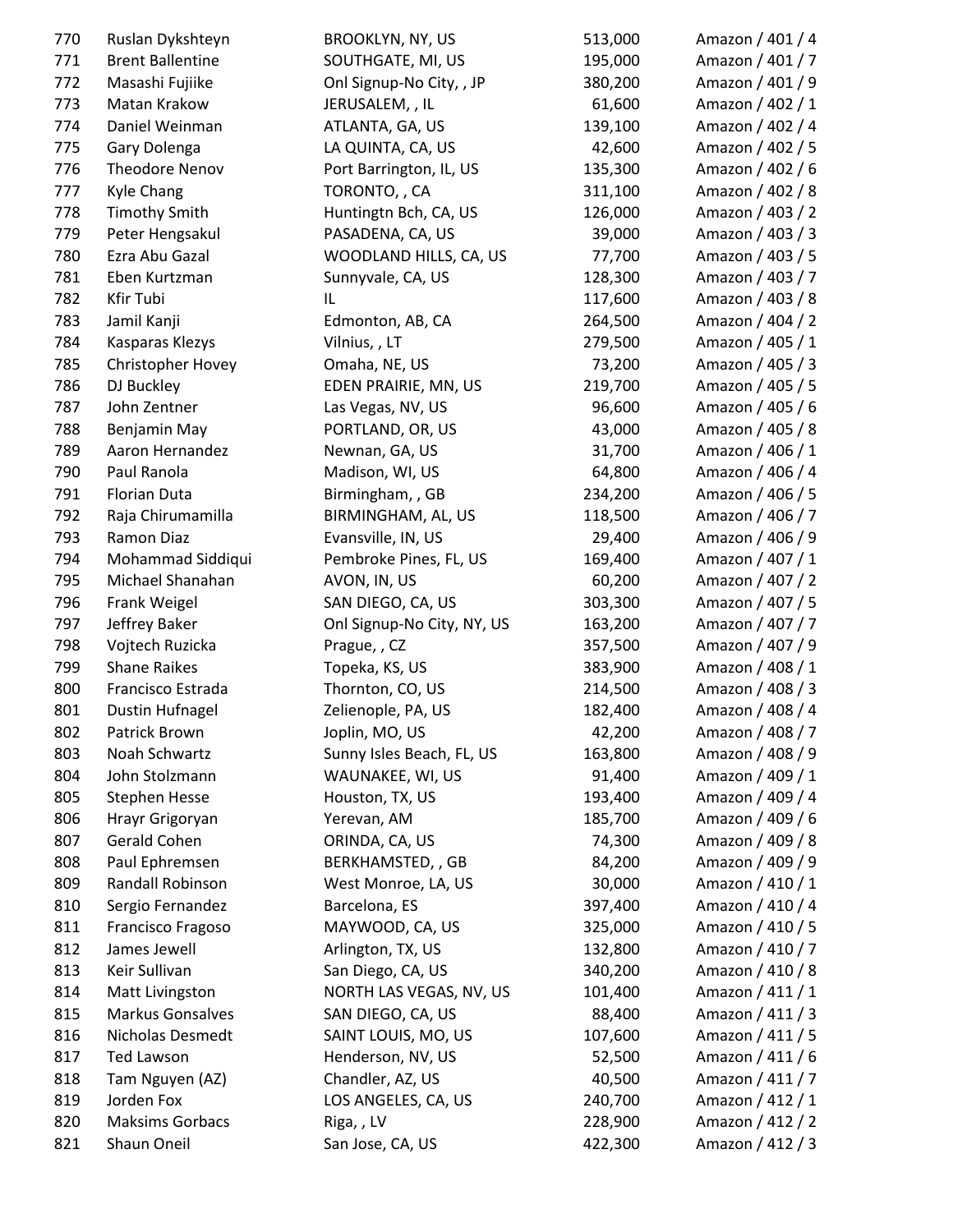| 822 | <b>Brian Hu</b>            | Chicago, IL, US             | 224,100 | Amazon / 412 / 6 |
|-----|----------------------------|-----------------------------|---------|------------------|
| 823 | Mimi Luu                   | SAN JOSE, CA, US            | 127,000 | Amazon / 412 / 8 |
| 824 | Shyam Ravindran            | SUNNYVALE, CA, US           | 113,800 | Amazon / 413 / 1 |
| 825 | <b>Fabian Gumz</b>         | DE                          | 180,600 | Amazon / 413 / 2 |
| 826 | Hyung Sun Jung             | KR                          | 234,400 | Amazon / 413 / 5 |
| 827 | Charles Michna             | LAS VEGAS, NV, US           | 28,300  | Amazon / 413 / 8 |
| 828 | <b>Taus Lilius</b>         | Frederiksberg, , DK         | 208,000 | Amazon / 414 / 5 |
| 829 | Joao Simao                 | <b>BR</b>                   | 251,900 | Amazon / 414 / 7 |
| 830 | Jeffrey Chang              | WASHINGTON, DC, US          | 202,800 | Amazon / 414 / 9 |
| 831 | Matija Dobric              | HR                          | 123,900 | Amazon / 417 / 1 |
| 832 | Wayne Lippman              | NEW YORK, NY, US            | 188,400 | Amazon / 417 / 2 |
| 833 | Dan Dyke                   | ATLANTA, GA, US             | 287,400 | Amazon / 417 / 3 |
| 834 | John Gulino                | Brooklyn, NY, US            | 62,000  | Amazon / 417 / 3 |
| 835 | Vijaya Rakesh Madala       | Onl Signup-No City, TX, US  | 166,000 | Amazon / 417 / 5 |
| 836 | Atanas Kodinov             | Bailey Island, ME, US       | 205,000 | Amazon / 417 / 5 |
| 837 | Junsheng Han               | Henderson, NV, US           | 158,700 | Amazon / 417 / 6 |
| 838 | Jaime Cervantes            | Vancouver, WA, US           | 267,500 | Amazon / 417 / 8 |
| 839 | Michael T McGrath          | Stamford, CT, US            | 56,200  | Amazon / 417 / 8 |
| 840 | Alessandro Siena           | $\mathsf{I}\mathsf{T}$      | 222,400 | Amazon / 417 / 9 |
| 841 | John Akin                  | ATLANTA, GA, US             | 183,600 | Amazon / 419 / 1 |
| 842 | Anton Grinkevich           | Coconut Creek, FL, US       | 223,200 | Amazon / 419 / 3 |
| 843 | John Lohmann               | SANTA ANA, CA, US           | 41,300  | Amazon / 419 / 4 |
| 844 | Nipun Java                 | NORTHRIDGE, CA, US          | 50,100  | Amazon / 419 / 6 |
| 845 | Jose Severino              | PANAMA CITY, , PA           | 317,400 | Amazon / 419 / 8 |
| 846 | Alex Bolotin               | BY                          | 98,200  | Amazon / 420 / 3 |
| 847 | Benjamin Mccoy             | Sioux Falls, IA, US         | 439,100 | Amazon / 420 / 5 |
| 848 | Michael Young              | Hudson, MA, US              | 179,400 | Amazon / 420 / 7 |
| 849 | Ken Aldridge               | Pleasant Garden, NC, US     | 182,000 | Amazon / 420 / 8 |
| 850 | Bryan Braswell             | Fort Worth, TX, US          | 373,900 | Amazon / 420 / 9 |
| 851 | Ryan Awwad                 | Ann Arbor, MI, US           | 159,500 | Amazon / 421 / 3 |
| 852 | Robert Guzman              | Greenville, PA, US          | 284,400 | Amazon / 421 / 4 |
| 853 | <b>Robert Slezak</b>       | OMAHA, NE, US               | 64,900  | Amazon / 421 / 6 |
| 854 | Takashi Matsushita         | JP                          | 236,000 | Amazon / 421 / 8 |
| 855 | Adam Owen                  | Folkestone, , GB            | 189,100 | Amazon / 421 / 9 |
| 856 | James Harrison             | Aurora, ON, CA              | 95,800  | Amazon / 422 / 1 |
| 857 | Jesse Kertland             | Ellensburg, WA, US          | 43,500  | Amazon / 422 / 2 |
| 858 | Noam Fliegelman            | San Diego, CA, US           | 93,900  | Amazon / 422 / 3 |
| 859 | Daniel Swartz              | N Ridgeville, OH, US        | 175,000 | Amazon / 422 / 7 |
|     | Jonathan Lawson            |                             |         | Amazon / 422 / 8 |
| 860 |                            | OMAHA, NE, US               | 125,400 |                  |
| 861 | Michael Tieu               | ALLISTON, ON, CA            | 76,300  | Amazon / 423 / 2 |
| 862 | <b>Michael Gross</b>       | Redondo Beach, CA, US       | 113,200 | Amazon / 423 / 4 |
| 863 | Jeanbaptiste Dequengo      | Louveciennes, , FR          | 240,600 | Amazon / 423 / 6 |
| 864 | Kosaku Akashi              | Tokyo,, JP                  | 159,300 | Amazon / 423 / 8 |
| 865 | <b>Miguel Use</b>          | Bambrugge, BE               | 219,000 | Amazon / 423 / 9 |
| 866 | Adam Richardson            | POWAY, CA, US               | 202,000 | Amazon / 424 / 3 |
| 867 | Jeremy Saderne             | St Nitre Les Remparts, , FR | 60,000  | Amazon / 424 / 5 |
| 868 | Bryan Brozman              | Charleston, SC, US          | 394,400 | Amazon / 424 / 6 |
| 869 | Stephen Pirri              | METAIRIE, LA, US            | 48,500  | Amazon / 425 / 1 |
| 870 | Nabil Cardoso              | ES                          | 262,900 | Amazon / 425 / 7 |
| 871 | Casey Glick                | Ashland, OH, US             | 141,100 | Amazon / 425 / 8 |
| 872 | Lisa Xie                   | Boyds, MD, US               | 188,000 | Amazon / 425 / 9 |
| 873 | <b>Christopher Perkins</b> | Evans City, PA, US          | 117,700 | Amazon / 426 / 1 |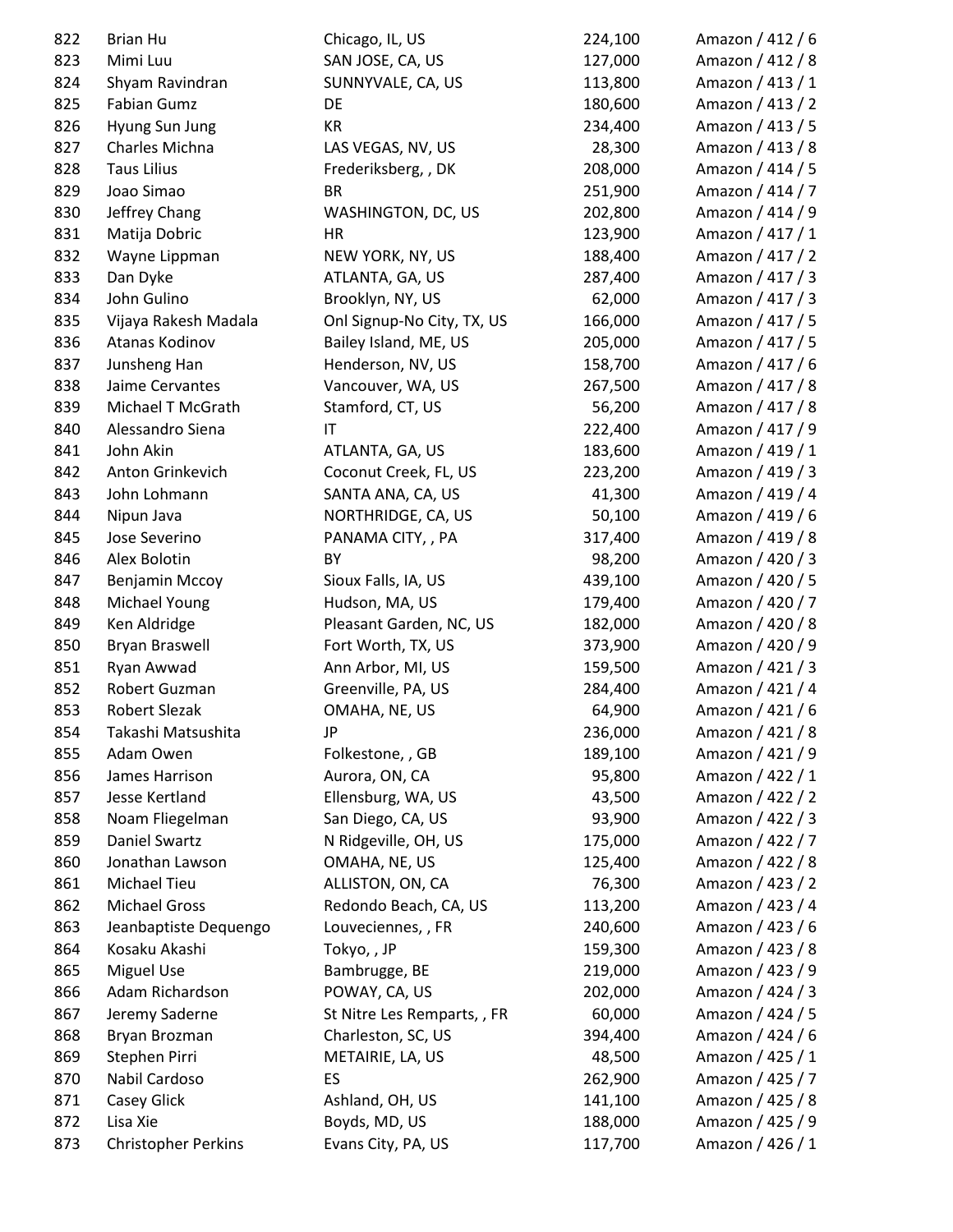| 874 | Samuel Gagnon            | Grand-Mere, , CA          | 305,100 | Amazon / 426 / 2 |
|-----|--------------------------|---------------------------|---------|------------------|
| 875 | Aaron Thivyanathan       | Renton, WA, US            | 146,500 | Amazon / 426 / 3 |
| 876 | <b>Curtis Phelps</b>     | OWENSBORO, KY, US         | 125,000 | Amazon / 426 / 6 |
| 877 | Jason Osser              | Annandale, VA, US         | 279,800 | Amazon / 426 / 8 |
| 878 | Jesse Cohen              | Ardmore, PA, US           | 53,000  | Amazon / 426 / 9 |
| 879 | Daxesh Patel             | Somerset, NJ, US          | 34,300  | Amazon / 427 / 1 |
| 880 | <b>Yuriy Starobinets</b> | Atlanta, GA, US           | 65,500  | Amazon / 427 / 2 |
| 881 | Itay Mashid              | IL                        | 61,800  | Amazon / 427 / 3 |
| 882 | Mojahed Abuhadba         | Downey, CA, US            | 158,400 | Amazon / 427 / 5 |
| 883 | Guillermo Bella          | Honolulu, HI, US          | 82,700  | Amazon / 427 / 6 |
| 884 | Sean Mehan               | Fridley, MN, US           | 155,600 | Amazon / 427 / 9 |
| 885 | <b>Bobby Ledtetter</b>   | Wade, NC, US              | 203,800 | Amazon / 428 / 1 |
| 886 | <b>Steven Sauser</b>     | Haddonfield, NJ, US       | 258,900 | Amazon / 428 / 2 |
| 887 | Kevin Campbell           | Bayonne, NJ, US           | 248,400 | Amazon / 428 / 5 |
| 888 | Matthew Shaw             | Calgary, , CA             | 333,200 | Amazon / 428 / 8 |
| 889 | Ronald Katz              | North Bay Village, FL, US | 103,100 | Amazon / 429 / 1 |
| 890 | <b>Sylvain Naets</b>     | Berchem, , BE             | 183,500 | Amazon / 429 / 3 |
| 891 | Julio Cacoilo            | Richmond Hill, ON, CA     | 125,400 | Amazon / 429 / 4 |
| 892 | Bas Woudstra             | Wageningen, , NL          | 92,900  | Amazon / 429 / 5 |
| 893 | Rafi Elharar             | Tel Aviv, , IL            | 305,100 | Amazon / 429 / 6 |
| 894 | <b>Tony Palermo</b>      | ARLINGTON, TX, US         | 55,600  | Amazon / 429 / 9 |
| 895 | Barny Boatman            | HENDON, GB                | 186,200 | Amazon / 430 / 1 |
| 896 | Chang Luo                | Guangzhou, CN             | 143,600 | Amazon / 430 / 2 |
| 897 | Gary Floyd               | Scottsdale, AZ, US        | 84,500  | Amazon / 430 / 4 |
| 898 | Meikat Siu               | NEW YORK, NY, US          | 85,300  | Amazon / 430 / 8 |
| 899 | Josep Galindo            | Barcelona, ES             | 78,300  | Amazon / 430 / 9 |
| 900 | <b>Matthew Higgins</b>   | Rossville, GA, US         | 160,500 | Amazon / 431 / 1 |
| 901 | Dan Barker               | POULSBO, WA, US           | 131,300 | Amazon / 431 / 2 |
| 902 | Danny Wong               | LAS VEGAS, NV, US         | 251,300 | Amazon / 431 / 3 |
| 903 | Kazuki Aiuchi            | Tokyo,, JP                | 88,200  | Amazon / 431 / 5 |
| 904 | Charbel Kanterjian       | Lasalle, ON, CA           | 159,100 | Amazon / 431 / 6 |
| 905 | Sean Loring              | Cincinnati, OH, US        | 119,100 | Amazon / 431 / 7 |
| 906 | Brayden Gazlay           | Scottsdale, AZ, US        | 160,800 | Amazon / 432 / 1 |
| 907 | Ashly Butler             | Metairie, LA, US          | 27,500  | Amazon / 432 / 2 |
| 908 | <b>Timothy Mina</b>      | CHANDLER, AZ, US          | 218,800 | Amazon / 432 / 3 |
| 909 | <b>Dominic Picinic</b>   | New Milford, NJ, US       | 239,500 | Amazon / 432 / 4 |
| 910 | William O'Neil           | Berwyn Heights, MD, US    | 545,100 | Amazon / 432 / 5 |
| 911 | Lawrence Ma              | Rowland Heights, CA, US   | 87,000  | Amazon / 432 / 6 |
| 912 | Marco Dittmann           | <b>US</b>                 | 72,000  | Amazon / 432 / 7 |
| 913 | Thanh Lam                | HOUSTON, TX, US           | 80,500  | Amazon / 432 / 8 |
| 914 | Mike Ruter               | Murrieta, CA, US          | 202,900 | Amazon / 432 / 9 |
| 915 | Mark Dumonski            | GREENSBORO, NC, US        | 75,800  | Amazon / 433 / 3 |
| 916 | Neil Yekell              | Pearland, TX, US          | 43,200  | Amazon / 433 / 5 |
| 917 | <b>Bradley Rhodes</b>    | INDIANAPOLIS, IN, US      | 143,600 | Amazon / 433 / 6 |
| 918 | Kevin Chan               | CHICAGO, IL, US           | 155,500 | Amazon / 433 / 8 |
| 919 | Dan Stavila              | Pleasanton, NV, US        | 62,100  | Amazon / 434 / 1 |
| 920 | <b>Bradley Moskowitz</b> | Bellmore, NY, US          | 47,300  | Amazon / 434 / 2 |
| 921 | Justin Turner            | MANASSAS, VA, US          | 157,000 | Amazon / 434 / 4 |
| 922 | Kory Mitchell            | DENVER, CO, US            | 164,000 | Amazon / 434 / 5 |
| 923 | <b>Griffin Paul</b>      | Northridge, CA, US        | 169,600 | Amazon / 434 / 6 |
| 924 | Abhinav Iyer             | Chennai, , IN             | 410,900 | Amazon / 434 / 9 |
| 925 | Dhimitri Lleshi          | Clawson, MI, US           | 219,600 | Amazon / 435 / 1 |
|     |                          |                           |         |                  |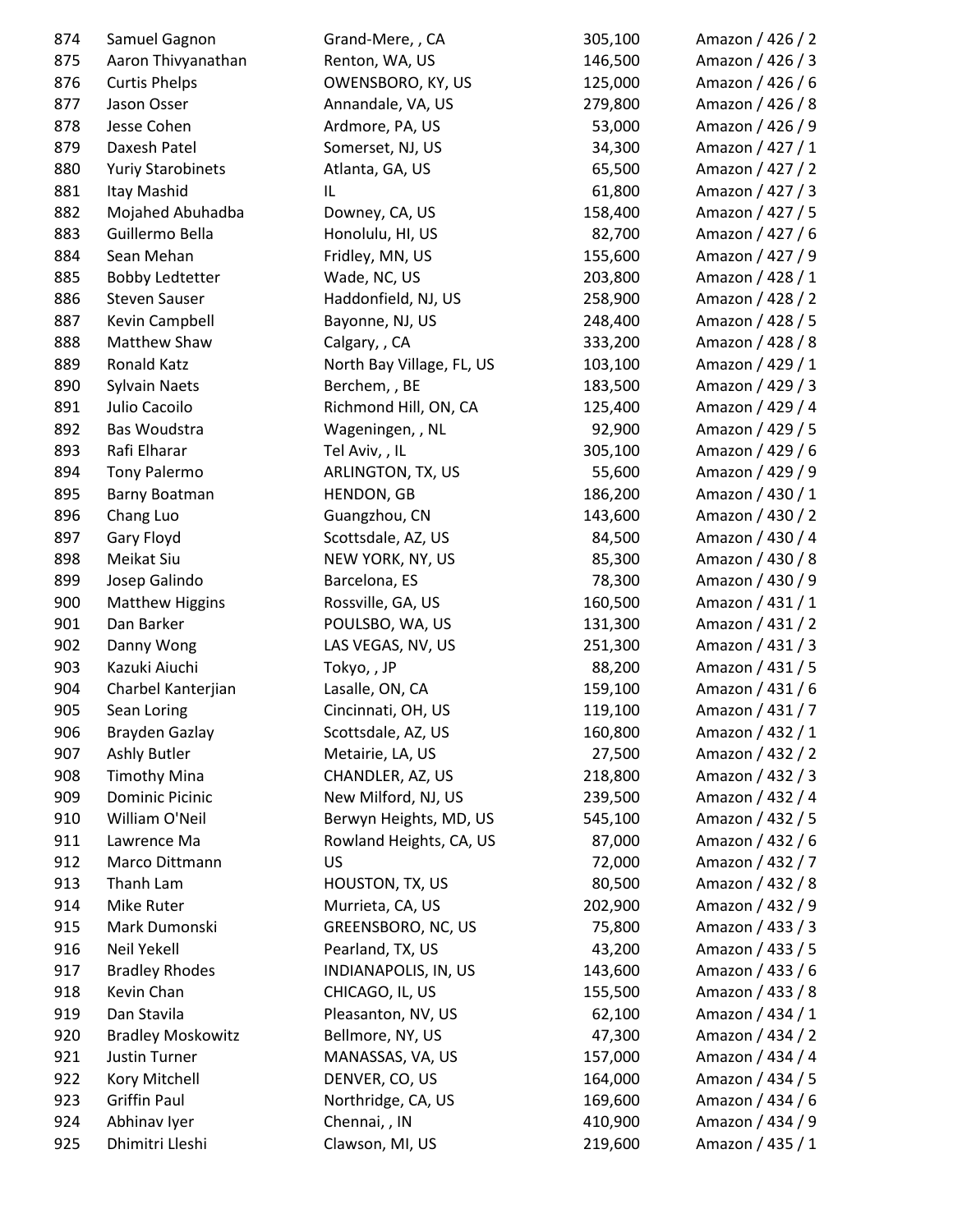| 926 | <b>Andy Spears</b>        | Buffalo, NY, US          | 227,000 | Amazon / 435 / 2 |
|-----|---------------------------|--------------------------|---------|------------------|
| 927 | Ronnie Day                | Fairborn, OH, US         | 74,800  | Amazon / 435 / 4 |
| 928 | Joshua Gordon             | Silver Spring, MD, US    | 68,700  | Amazon / 435 / 5 |
| 929 | Georgios Sotiropoulos     | Rhodes, , GR             | 280,100 | Amazon / 435 / 7 |
| 930 | Lion Lee                  | Los Angeles, CA, US      | 438,200 | Amazon / 435 / 8 |
| 931 | William Koenig            | Madison, WI, US          | 149,800 | Amazon / 436 / 1 |
| 932 | <b>Brian Burney</b>       | BRANSON, MO, US          | 106,200 | Amazon / 436 / 2 |
| 933 | Samuel Haber              | Woodmere, NY, US         | 274,500 | Amazon / 436 / 3 |
| 934 | <b>Clifford Conners</b>   | Boynton Beach, FL, US    | 88,700  | Amazon / 436 / 4 |
| 935 | <b>Kamal Bittar</b>       | Asuncion, , PY           | 268,600 | Amazon / 436 / 7 |
| 936 | Raymond Latinsky          | THORNHILL, ON, CA        | 218,500 | Amazon / 436 / 8 |
| 937 | Justin Liberto            | Fallston, MD, US         | 139,100 | Amazon / 437 / 2 |
| 938 | Robert Mather             | Redding, CA, US          | 164,100 | Amazon / 437 / 3 |
| 939 | Andy Li                   | Hilliard, OH, US         | 154,300 | Amazon / 437 / 4 |
| 940 | Vinh Nguyen               | Midway City, CA, US      | 253,500 | Amazon / 437 / 6 |
| 941 | <b>Harold Evans</b>       | EVANSVILLE, IN, US       | 152,500 | Amazon / 437 / 8 |
| 942 | Jean Guillette            | Rock Creek, , CA         | 224,200 | Amazon / 438 / 2 |
| 943 | Matthew Franklin          | Lake Havasu City, AZ, US | 141,900 | Amazon / 438 / 3 |
| 944 | Angelina Rich             | Los Angeles, NV, US      | 40,800  | Amazon / 438 / 4 |
| 945 | Jeremy Joseph             | Winter Garden, FL, US    | 330,200 | Amazon / 438 / 6 |
| 946 | William Wolf              | Tampa, FL, US            | 44,900  | Amazon / 438 / 8 |
| 947 | James Karamanis           | Barrington, IL, US       | 74,100  | Amazon / 438 / 9 |
| 948 | Jonathan Gilliam          | Rosedale, MD, US         | 105,600 | Amazon / 439 / 1 |
| 949 | Aneris Adomkevicius       | KLAIPEDA, , LT           | 215,100 | Amazon / 439 / 2 |
| 950 | Christopher Costa         | Dallas, TX, US           | 94,000  | Amazon / 439 / 3 |
| 951 | Punnat Punsri             | Bangkok, , TK            | 312,000 | Amazon / 439 / 4 |
| 952 | Deividas Daubaris         | LT                       | 85,500  | Amazon / 439 / 7 |
| 953 | <b>Daniel Couzens</b>     | WEST HARTFORD, CT, US    | 44,000  | Amazon / 439 / 9 |
| 954 | Jacob Connelly            | Indianapolis, IN, US     | 148,000 | Amazon / 440 / 2 |
| 955 | Jake Toole                | Hoboken, NJ, US          | 252,500 | Amazon / 440 / 4 |
| 956 | Adrian Jimenez            | HASTINGS, NE, US         | 69,700  | Amazon / 440 / 5 |
| 957 | <b>Vincas Tamasauskas</b> | Vilnius, , LT            | 259,600 | Amazon / 440 / 7 |
| 958 | Robert Shega              | CLEVELAND, OH, US        | 387,100 | Amazon / 440 / 8 |
| 959 | <b>Benjamin Armstrong</b> | Canton, GA, US           | 285,700 | Amazon / 440 / 9 |
| 960 | Raymond Lui               | HARBOR CITY, CA, US      | 206,000 | Amazon / 441 / 1 |
| 961 | Joseph Casale             | MANHATTAN BEACH, CA, US  | 76,000  | Amazon / 441 / 3 |
| 962 | <b>Gordon Granger</b>     | Henrico, VA, US          | 142,500 | Amazon / 441 / 5 |
| 963 | Roussos Koliakoudakis     | Athens, , GR             | 214,100 | Amazon / 441 / 6 |
| 964 | Shandhy Sitepu            | IE                       | 114,000 | Amazon / 441 / 7 |
| 965 | Matthew Volosevich        | RICHMOND, VA, US         | 206,200 | Amazon / 441 / 8 |
| 966 | Haim Gabay                | Brooklyn, NY, US         | 98,100  | Amazon / 442 / 1 |
| 967 | Tamas Lendvai             | FOT,, HU                 | 59,600  | Amazon / 442 / 2 |
| 968 | <b>Adam Duong</b>         | San Jose, CA, US         | 171,500 | Amazon / 442 / 3 |
| 969 | Thomas Lipka              | Canfield, OH, US         | 128,300 | Amazon / 442 / 5 |
| 970 | Hrand Valijani            | Chappaqua, NY, US        | 101,200 | Amazon / 442 / 6 |
| 971 | Jeffrey Smith             | INDIANAPOLIS, IN, US     | 146,500 | Amazon / 442 / 8 |
| 972 | Jason Bigelow             | ST JOHNS, NL, CA         | 162,400 | Amazon / 444 / 3 |
| 973 | Alan Spotts               | Henderson, TX, US        | 54,000  | Amazon / 444 / 5 |
| 974 | <b>Robert Feathers</b>    | BELLBROOK, OH, US        | 406,300 | Amazon / 444 / 6 |
| 975 | Joseph Marincola          | Philadelphia, PA, US     | 91,900  | Amazon / 444 / 7 |
| 976 | Alex Jim                  | Brooklyn, NY, US         | 59,100  | Amazon / 444 / 8 |
| 977 | Liina Vark                | SAN FRANCISCO, CA, US    | 38,600  | Amazon / 444 / 9 |
|     |                           |                          |         |                  |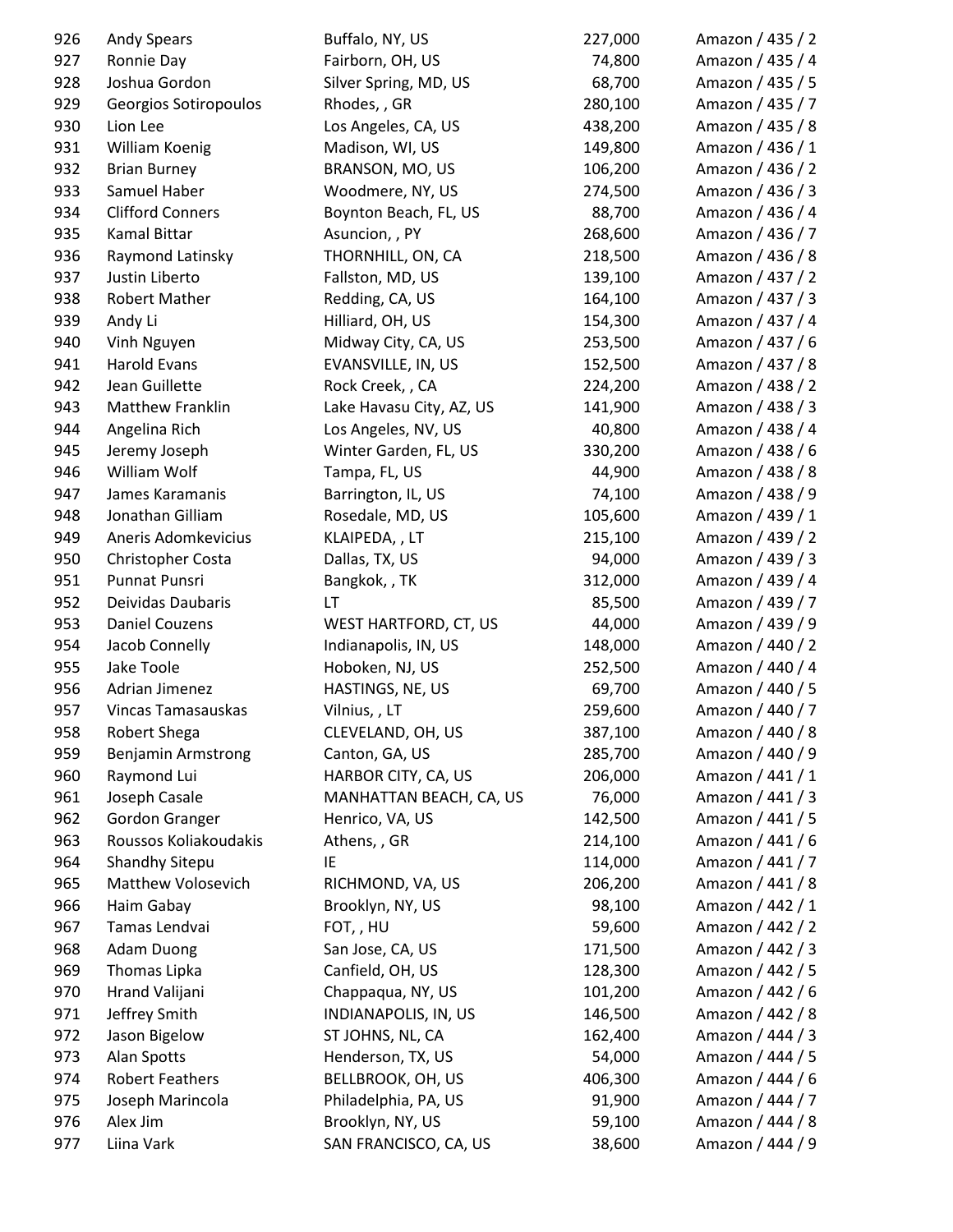| 978  | Hiroyuki Noda           | Tokyo, , JP                  | 74,400  | Pavilion / 445 / 2 |
|------|-------------------------|------------------------------|---------|--------------------|
| 979  | <b>Matthew Mcneil</b>   | Phoenixville, PA, US         | 37,200  | Amazon / 445 / 3   |
| 980  | Tony Hartmann           | SHAKOPEE, MN, US             | 69,900  | Amazon / 445 / 4   |
| 981  | <b>Mike Sowers</b>      | CHARLOTTE, NC, US            | 162,600 | Amazon / 445 / 5   |
| 982  | Nikolas Metaxas         | Boston, MA, US               | 194,700 | Amazon / 445 / 8   |
| 983  | Shahram Rezaiamiri      | Atlanta, GA, US              | 63,400  | Amazon / 445 / 9   |
| 984  | Yuki Yamasaki           | Chicago, IL, US              | 59,200  | Amazon / 447 / 2   |
| 985  | Zachary Grech           | Belmont, CA, US              | 233,500 | Amazon / 447 / 3   |
| 986  | Andony Wasaya           | San Mateo, CA, US            | 40,000  | Amazon / 447 / 4   |
| 987  | Yi Klassen              | Eden Prairie, MN, US         | 108,100 | Amazon / 447 / 5   |
| 988  | Adam Monaghan           | London, GB                   | 437,200 | Amazon / 447 / 6   |
| 989  | Michael Morgan          | Columbus, OH, US             | 190,500 | Amazon / 447 / 9   |
| 990  | Gary Patanjo            | EAST PATCHOGUE, NY, US       | 87,800  | Amazon / 448 / 2   |
| 991  | Justin Nguyen           | Stockton, NV, US             | 101,800 | Amazon / 448 / 3   |
| 992  | Cole Ferraro            | Denver, NC, US               | 272,000 | Amazon / 448 / 4   |
| 993  | Justin Lunin-Pack       | New York, NY, US             | 203,100 | Amazon / 448 / 5   |
| 994  | Alex Livingston         | Halifax, NS, CA              | 442,700 | Amazon / 448 / 6   |
| 995  | Mark Thompson           |                              | 73,700  | Amazon / 449 / 1   |
| 996  | <b>Scott Bain</b>       | Grand Blanc, MI, US          | 111,200 | Amazon / 449 / 2   |
| 997  | Todd Studenicka         | San Jose, CA, US             | 40,500  | Amazon / 449 / 4   |
| 998  | Adedapo Ajayi           | Littleton, CO, US            | 344,300 | Amazon / 449 / 5   |
| 999  | Rodrigo Rishmague       | Santiago, , CL               | 57,800  | Amazon / 449 / 6   |
| 1000 | <b>Blaine Neufeld</b>   | Surrey, BC, CA               | 41,000  | Amazon / 449 / 9   |
| 1001 | Jeffrey Early           | Fort Worth, TX, US           | 129,400 | Amazon / 450 / 1   |
| 1002 | Zu Zhou                 | Temple City, CA, US          | 89,600  | Amazon / 450 / 3   |
| 1003 | John Young              | Morrisville, NC, US          | 169,300 | Amazon / 450 / 4   |
| 1004 | Zachary Fischer         | E Northport, NY, US          | 45,700  | Amazon / 450 / 6   |
| 1005 | <b>Matthew Myers</b>    | LINCOLN, NE, US              | 54,500  | Amazon / 450 / 8   |
| 1006 | Kenny Smaron            | Philadelphia, PA, US         | 252,500 | Amazon / 450 / 9   |
| 1007 | Chuanhao Zhang          | Corona, CA, US               | 131,800 | Amazon / 451 / 3   |
| 1008 | Robert Hover            | WHITMAN, MA, US              | 121,400 | Amazon / 451 / 4   |
| 1009 | Maurice Tan             | SG                           | 57,100  | Amazon / 451 / 5   |
| 1010 | Joshua Bobrosky         | Monterey Park, CA, US        | 39,300  | Amazon / 451 / 7   |
| 1011 | Robert Lipkin           | <b>BUFFALO GROVE, IL, US</b> | 275,000 | Amazon / 451 / 8   |
| 1012 | Cody Wiegmann           | San Jose, CA, US             | 82,000  | Amazon / 452 / 1   |
| 1013 | Wang Lee                | ST. LOUIS, MO, US            | 124,000 | Amazon / 452 / 4   |
| 1014 | <b>Matias Salas</b>     | Chascomos, , AR              | 167,500 | Amazon / 452 / 5   |
| 1015 | Laura Desantis          | ORADELL, NJ, US              | 331,800 | Amazon / 452 / 6   |
| 1016 | <b>Michael Sugg</b>     | Boca Raton, FL, US           | 124,700 | Amazon / 452 / 7   |
| 1017 | Anthony Ortega          | San Antonio, TX, US          | 193,100 | Amazon / 452 / 9   |
| 1018 | Samantha Branch         | Newbury Park, CA, US         | 33,100  | Amazon / 453 / 2   |
| 1019 | Kevin Dicke             | Carmel, IN, US               | 142,100 | Amazon / 453 / 3   |
| 1020 | Michael Rhodes          | Jenkintown, PA, US           | 242,700 | Amazon / 453 / 6   |
| 1021 | <b>Steve Merrifield</b> | LAS VEGAS, NV, US            | 195,200 | Amazon / 453 / 7   |
| 1022 | Jacob Marples           | Farmington Hills, MI, US     | 215,200 | Amazon / 453 / 9   |
| 1023 | <b>Connor Stuewe</b>    | Brookline, MA, US            | 220,500 | Amazon / 454 / 4   |
| 1024 | <b>Todd Hovenden</b>    | <b>BLOOMINGTON, IL, US</b>   | 77,100  | Amazon / 454 / 6   |
| 1025 | Nick Guagenti           | Westerville, OH, US          | 65,000  | Amazon / 454 / 7   |
| 1026 | Mike Gao                | Roslyn, NY, US               | 1       | Amazon / 454 / 8   |
| 1027 | Jordan Scott            | COLUMBUS, OH, US             | 226,000 | Amazon / 454 / 9   |
| 1028 | Joshua Paige Remitio    | Gilbert, AZ, US              | 356,600 | Amazon / 455 / 6   |
| 1029 | Oscar Blanco            | MADRID, , ES                 | 216,800 | Amazon / 456 / 1   |
|      |                         |                              |         |                    |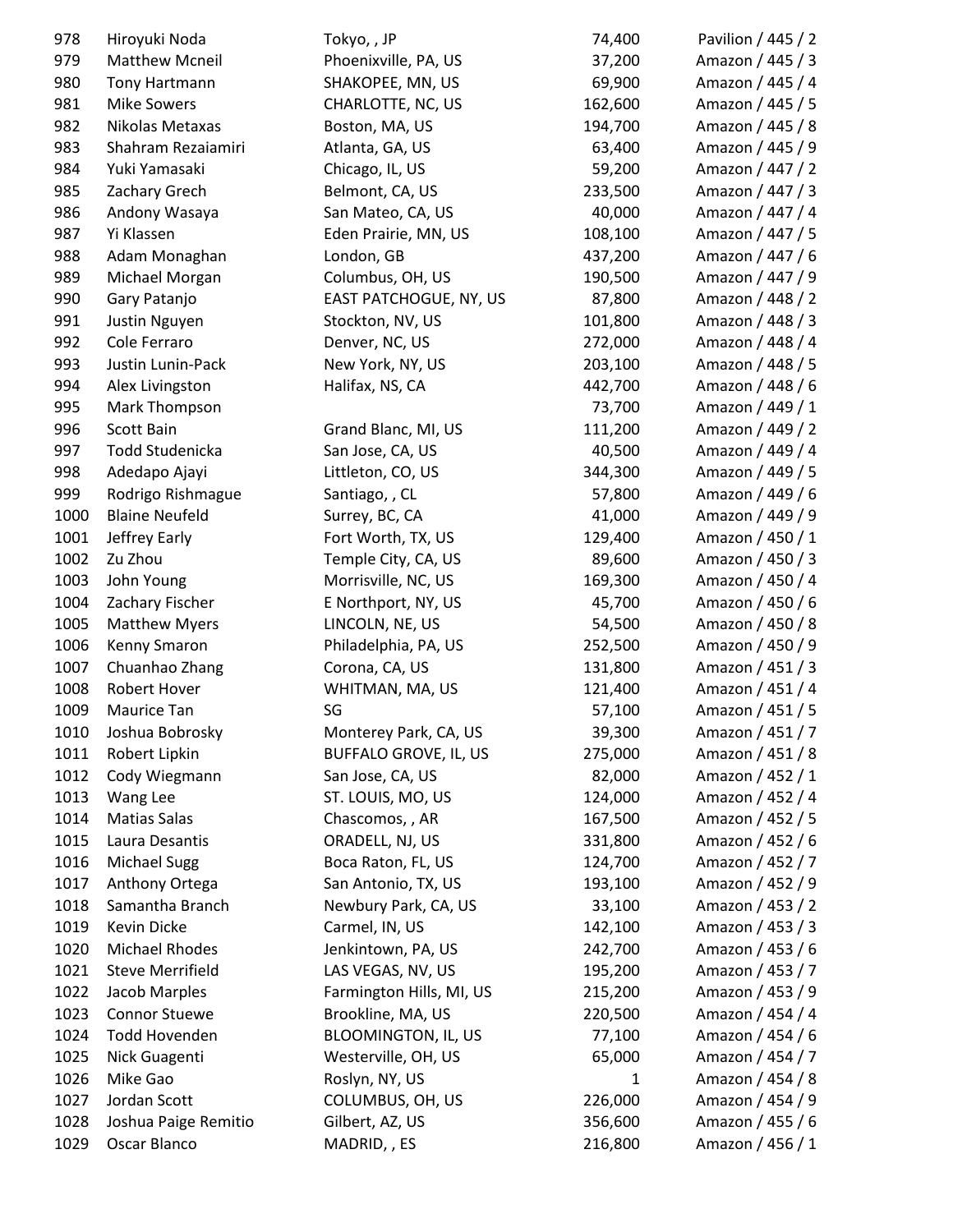| 1030 | Dennis Wamsley          | DAYTON, OH, US               | 57,800       | Amazon / 456 / 2 |
|------|-------------------------|------------------------------|--------------|------------------|
| 1031 | Michael Pedulla         | Lynbrook, NY, US             | 238,400      | Amazon / 456 / 3 |
| 1032 | Ross Novak              | FAIRBANKS, AK, US            | 139,600      | Amazon / 456 / 4 |
| 1033 | Mark Zullo              | SEVILLE, OH, US              | 506,600      | Amazon / 456 / 5 |
| 1034 | Mike Wattel             | CHANDLER, AZ, US             | 154,900      | Amazon / 456 / 8 |
| 1035 | <b>Bruno Lopes</b>      | COURBEVOIE, , FR             | 177,400      | Amazon / 457 / 4 |
| 1036 | <b>Kirk Yancey</b>      | MILFORD, MI, US              | 118,600      | Amazon / 457 / 5 |
| 1037 | Cole Chait              | Napa, CA, US                 | 262,900      | Amazon / 457 / 6 |
| 1038 | Alphonsus Yoon          | Toronto, ON, CA              | 183,000      | Amazon / 457 / 7 |
| 1039 | Kevin Sun               | Chicago, IL, US              | 153,100      | Amazon / 457 / 8 |
| 1040 | Chad Salswedel          | Almont, MI, US               | 75,600       | Amazon / 457 / 9 |
| 1041 | Tai Tran                | Richmond, CA, US             | 60,800       | Amazon / 458 / 1 |
| 1042 | <b>Ulysse Harry</b>     | London, GB                   | 287,000      | Amazon / 458 / 3 |
| 1043 | Johnnie Moreno          | LAS VEGAS, NV, US            | 68,400       | Amazon / 458 / 5 |
| 1044 | Bogdan Munteanu         | <b>RO</b>                    | 197,700      | Amazon / 458 / 7 |
| 1045 | Ryuji Aoki              | Kanagawa, , JP               | 136,900      | Amazon / 458 / 8 |
| 1046 | Edo Zucker              | Arvada, CO, US               | 165,100      | Amazon / 458 / 9 |
| 1047 | Aditya Agarwal          | Kolkata, IN                  | 217,000      | Amazon / 459 / 2 |
| 1048 | Xuan Liu                | Mississauga, ON, CA          | 114,500      | Amazon / 459 / 3 |
| 1049 | Shayna Bott             | Henderson, NV, US            | 27,900       | Amazon / 459 / 4 |
| 1050 | Robert Fikac            | STERLING, VA, US             | 244,600      | Amazon / 459 / 7 |
| 1051 | Michael Smith           | SASKATCHEWAN, SK, CA         | 57,000       | Amazon / 459 / 8 |
| 1052 | Hlib Kovtunov           | Kiev, , UA                   | 234,200      | Amazon / 459 / 9 |
| 1053 | Robert Kuhn             | LAS VEGAS, NV, US            | 229,400      | Amazon / 460 / 1 |
| 1054 | Aaron Earthman          | Bronx, NY, US                | 353,200      | Amazon / 460 / 2 |
| 1055 | Sanjeev Kapoor          | Pembroke Pines, FL, US       | 154,000      | Amazon / 460 / 5 |
| 1056 | Chulhan Choi            | Seoul, Republic, , KR        | 57,200       | Amazon / 460 / 7 |
| 1057 | Raymond Henson          | Spring, TX, US               | 132,300      | Amazon / 460 / 8 |
| 1058 | <b>Ugur Secilmis</b>    | Istanbul, , TC               | 405,000      | Amazon / 460 / 9 |
| 1059 | JJ Liu                  | Las Vegas, NV, US            | 292,200      | Amazon / 461 / 2 |
| 1060 | <b>Brian Yee</b>        | MANCHESTER, NH, US           | 91,000       | Amazon / 461 / 5 |
| 1061 | Zachary Donovan         | Franklin, MA, US             | 415,000      | Amazon / 461 / 6 |
| 1062 | Dmitrii Kamalov         | Menlo Park, CA, US           | 177,800      | Amazon / 461 / 7 |
| 1063 | Stephen Hemsworth       | Saratoga Springs, NY, US     | 24,700       | Amazon / 461 / 8 |
| 1064 | Joel Grunberger         | <b>GRAND PRAIRIE, TX, US</b> | 96,700       | Amazon / 461 / 9 |
| 1065 | <b>DID NOT REPORT 5</b> | <b>US</b>                    | 361,700      | Amazon / 462 / 1 |
| 1066 | Joseph Di Chiaro        | Jacksonville, FL, US         | 89,900       | Amazon / 462 / 2 |
| 1067 | David Berman            | SOLON, OH, US                | 151,400      | Amazon / 462 / 3 |
| 1068 | <b>Tanner Lefferts</b>  | Phoenix, AZ, US              | 234,000      | Amazon / 462 / 4 |
| 1069 | Daniel Wokoun           | Palatine, IL, US             | 141,600      | Amazon / 462 / 6 |
| 1070 | Neo On                  | Chino Hills, CA, US          | $\mathbf{1}$ | Amazon / 462 / 8 |
| 1071 | <b>Tye Smoole</b>       | Phoenix, AZ, US              | 118,100      | Amazon / 463 / 1 |
| 1072 | Yaniv Peretz            | Dollard Es Omeaux, , IL      | 179,000      | Amazon / 463 / 2 |
| 1073 | Sohale Khalili          | LOS ANGELES, CA, US          | 34,700       | Amazon / 463 / 6 |
| 1074 | John Reading            | ROCHESTER, MN, US            | 43,400       | Amazon / 463 / 7 |
| 1075 | <b>Brian Ganon</b>      | Capital Pederal, , AR        | 235,800      | Amazon / 463 / 8 |
| 1076 | <b>Benedikt Eberle</b>  | Huntington, MA, US           | 146,300      | Amazon / 463 / 9 |
| 1077 | Gary Olson              | Cedar Point, IL, US          | 24,500       | Amazon / 464 / 1 |
| 1078 | <b>Todd Ivens</b>       | Chicago, IL, US              | 452,200      | Amazon / 464 / 3 |
| 1079 | Chris Moorman           | Benfleet, , GB               | 259,700      | Amazon / 464 / 5 |
| 1080 | Jeff Lennon             | FRESNO, CA, US               | 199,300      | Amazon / 464 / 6 |
| 1081 | Liyingxue Ji            | Onl Signup-No City, CA, US   | 23,600       | Amazon / 464 / 7 |
|      |                         |                              |              |                  |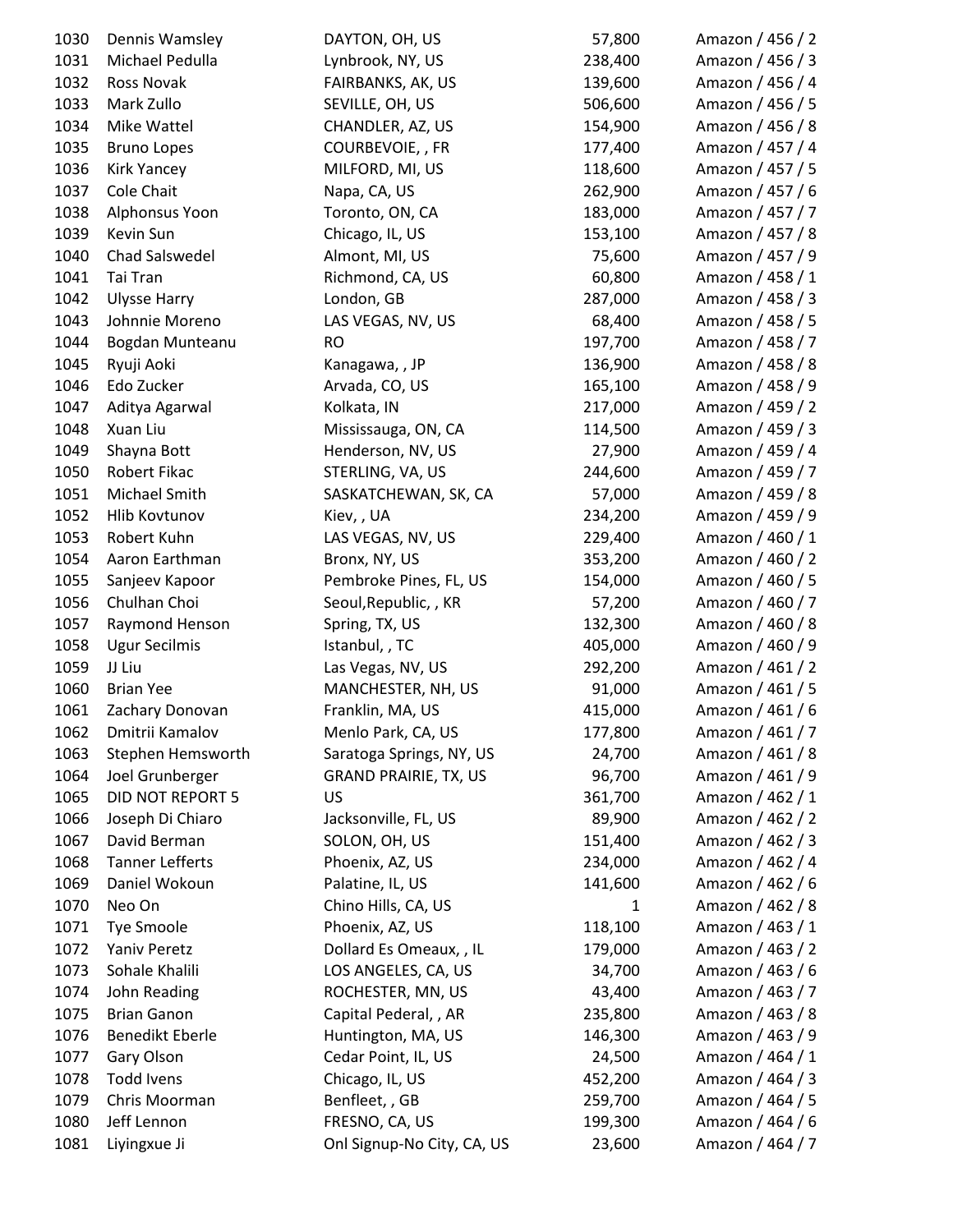| 1082 | Cristobal Luna           | Hutto, TX, US           | 84,200  | Amazon / 464 / 8 |
|------|--------------------------|-------------------------|---------|------------------|
| 1083 | <b>Fred Goldberg</b>     | HOOLLYWOOD, FL, US      | 47,700  | Amazon / 465 / 2 |
| 1084 | Alberto Meran            | Santo Domingo, , DM     | 154,600 | Amazon / 465 / 5 |
| 1085 | Chuc Nguyen              | San Lorenzo, CA, US     | 320,000 | Amazon / 465 / 6 |
| 1086 | Hunter Frey              | HOUSTON, TX, US         | 100,000 | Amazon / 465 / 7 |
| 1087 | Daniel Oneill            | Charlotte, NC, US       | 150,500 | Amazon / 465 / 8 |
| 1088 | Andrew Yakubovich        | New York, NY, US        | 191,600 | Amazon / 465 / 9 |
| 1089 | Michael Scarborough (OH) | CINCINNATI, OH, US      | 145,300 | Amazon / 466 / 1 |
| 1090 | <b>Brian Berlin</b>      | Chicago, IL, US         | 117,600 | Amazon / 466 / 4 |
| 1091 | <b>Matthew Gawel</b>     | Portland, ME, US        | 465,300 | Amazon / 466 / 6 |
| 1092 | <b>Gary Margolis</b>     | SUNLAND, CA, US         | 200,900 | Amazon / 466 / 8 |
| 1093 | <b>Scott Ross</b>        | Tallahassee, FL, US     | 134,100 | Amazon / 466 / 9 |
| 1094 | Giovanni Di Donato       | Motta Visconti, , IT    | 125,200 | Amazon / 467 / 1 |
| 1095 | <b>Timothy Garles</b>    | Windsor Heights, IA, US | 210,400 | Amazon / 467 / 2 |
| 1096 | Faraz Jaka               | US                      | 304,000 | Amazon / 467 / 7 |
| 1097 | <b>Stephen Song</b>      | Greenwich, CT, US       | 540,300 | Amazon / 467 / 8 |
| 1098 | Michael Debs             | Troy, MI, US            | 135,500 | Amazon / 468 / 2 |
| 1099 | Boris Kasabov            | Houston, TX, US         | 217,900 | Amazon / 468 / 3 |
| 1100 | Tamer Alkamli            | Toronto, ON, US         | 275,400 | Amazon / 468 / 4 |
| 1101 | Thomas Zanot             | Phoenix, AZ, US         | 317,800 | Amazon / 468 / 5 |
| 1102 | James Barnett            | Tulare, CA, US          | 67,900  | Amazon / 468 / 6 |
| 1103 | Jerry Yang               | MADERA, CA, US          | 57,500  | Amazon / 468 / 8 |
| 1104 | Mark Miele               | Victoria, BC, CA        | 170,500 | Amazon / 469 / 1 |
| 1105 | Alexander Wong           | Ottawa, ON, CA          | 169,000 | Amazon / 469 / 2 |
| 1106 | Andreas Kniep            | DE                      | 289,200 | Amazon / 469 / 3 |
| 1107 | Michael Faulkner         | Viola, ID, US           | 343,000 | Amazon / 469 / 4 |
| 1108 | Kenneth Johnson          | Lakeville, MN, US       | 363,300 | Amazon / 469 / 7 |
| 1109 | Rafal Michalowski        | SYOSSET, NY, US         | 342,270 | Amazon / 469 / 8 |
| 1110 | Jim Willerson            | San Antonio, TX, US     | 46,100  | Amazon / 470 / 1 |
| 1111 | Michael Anvari           | Pikesville, MD, US      | 51,700  | Amazon / 470 / 3 |
| 1112 | Jed Hoffman              | Reno, NV, US            | 50,500  | Amazon / 470 / 4 |
| 1113 | Erik Gorman              | MATTHEWS, NC, US        | 94,500  | Amazon / 470 / 5 |
| 1114 | Anton Panelo             | Pittsburg, CA, US       | 96,600  | Amazon / 470 / 7 |
| 1115 | Ryan Tillmann            | Wynnewood, PA, US       | 115,300 | Amazon / 470 / 9 |
| 1116 | Nadya Magnus             | Palatine, IL, US        | 353,400 | Amazon / 471 / 1 |
| 1117 | Matthew Godbey           | N HOLLYWOOD, CA, US     | 93,800  | Amazon / 471 / 3 |
| 1118 | Joel Casper              | CHICAGO, IL, US         | 116,600 | Amazon / 471 / 6 |
| 1119 | Chase Bianchi            | Columbia, MD, US        | 282,800 | Amazon / 471 / 7 |
| 1120 | Yuhei Sanada             | Saitama, , JP           | 320,500 | Amazon / 471 / 8 |
| 1121 | Ryan Vanderpoorten       | Richmond, TX, US        | 217,200 | Amazon / 472 / 1 |
| 1122 | Guilebaldo Flores        | Sinaloa, , MX           | 139,100 | Amazon / 472 / 3 |
| 1123 | Joseph Shoemaker         | Streamwood, IL, US      | 124,800 | Amazon / 472 / 4 |
| 1124 | Jarrett Hlavaty          | Martinez, GA, US        | 329,600 | Amazon / 472 / 7 |
| 1125 | Lachezar Petkov          | BG                      | 255,700 | Amazon / 472 / 8 |
| 1126 | Thomas Abbas             | Enola, PA, US           | 15,200  | Amazon / 472 / 9 |
| 1127 | <b>Steven Gomric</b>     | BELLEVILLE, IL, US      | 207,200 | Amazon / 473 / 1 |
| 1128 | <b>Eric Stamey</b>       | KENT, WA, US            | 104,200 | Amazon / 473 / 2 |
| 1129 | Mike Linster             | Island Park, NY, US     | 467,500 | Amazon / 473 / 3 |
| 1130 | Gal Erlichman            | Tel-Aviv,, IL           | 96,600  | Amazon / 473 / 4 |
| 1131 | John Weiss               | North Haven, CT, US     | 80,500  | Amazon / 474 / 3 |
| 1132 | Joseph Roh               | BREA, CA, US            | 304,900 | Amazon / 474 / 4 |
| 1133 | Avi Mukherjee            | FREMONT, CA, US         | 224,100 | Amazon / 474 / 5 |
|      |                          |                         |         |                  |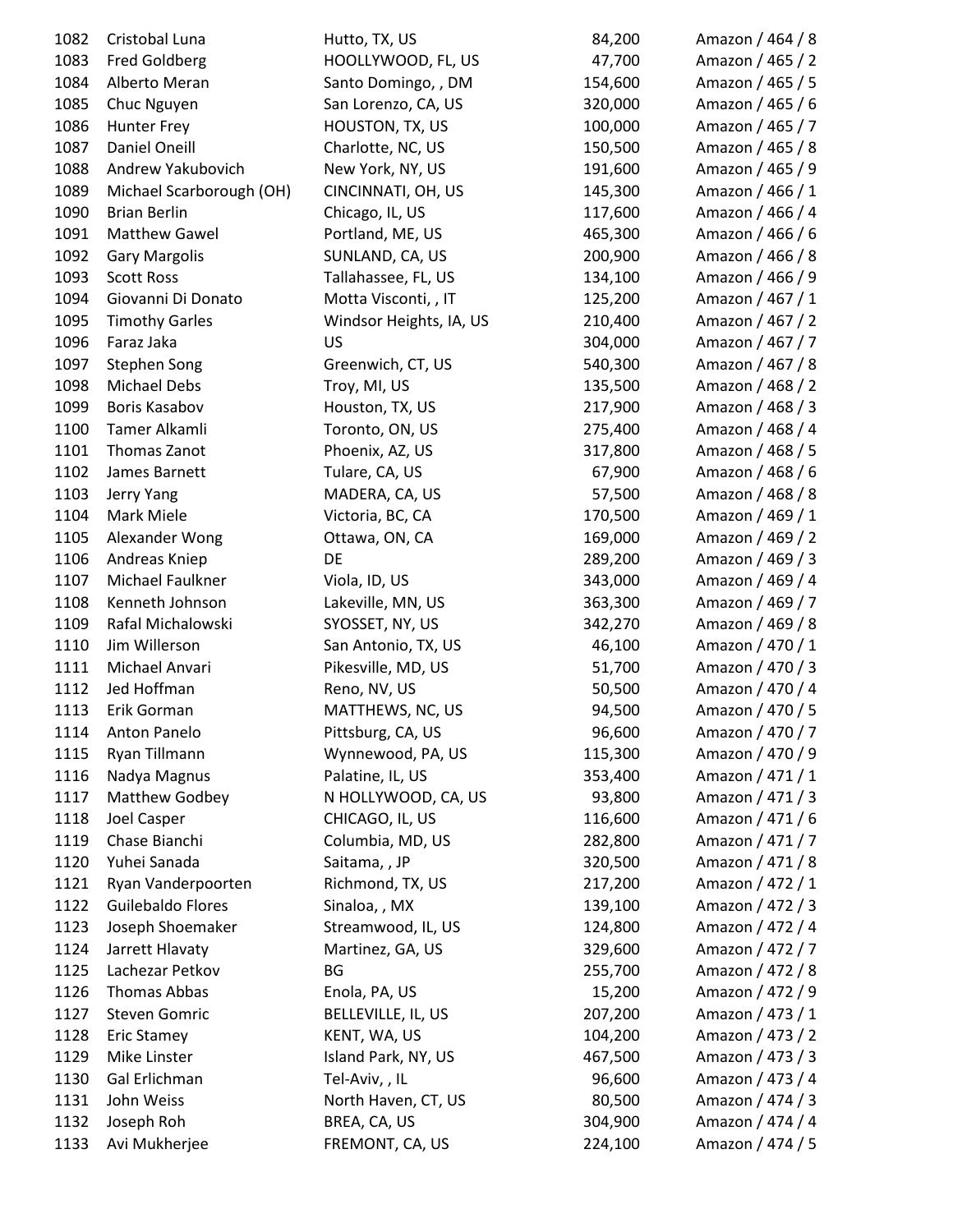| 1134 | Arthur Harb                 | CHICAGO, IL, US            | 136,000      | Amazon / 474 / 6 |
|------|-----------------------------|----------------------------|--------------|------------------|
| 1135 | Alvaro Puchol-Vina          | Madrid, ES                 | 72,000       | Amazon / 474 / 7 |
| 1136 | Gary Friedman               | BEACHWOOD, OH, US          | 104,900      | Amazon / 474 / 8 |
| 1137 | <b>Brian Hunkins</b>        | El Segundo, CA, US         | 47,800       | Amazon / 476 / 1 |
| 1138 | Adam Croffut                | BELLINGHAM, WA, US         | 122,600      | Amazon / 476 / 2 |
| 1139 | Gregory Defeo               | LINDENHURST, NY, US        | 91,100       | Amazon / 476 / 3 |
| 1140 | Craig Schauer               | GRANADA HILLS, CA, US      | 160,100      | Amazon / 476 / 5 |
| 1141 | Roderick Chavez             | KIRKLAND, WA, US           | 121,000      | Amazon / 476 / 6 |
| 1142 | Vito Geruzzi                | Bari, , IT                 | 49,700       | Amazon / 476 / 8 |
| 1143 | Jay Romano                  | <b>BOCA RATON, FL, US</b>  | 144,400      | Amazon / 477 / 7 |
| 1144 | Anthony Zinno               | BOSTON, MA, US             | 309,400      | Amazon / 478 / 3 |
| 1145 | <b>Bob Shao</b>             | Las Vegas, NV, US          | 145,800      | Amazon / 478 / 4 |
| 1146 | Lawrence Brandt             | Arlington, TX, US          | 137,400      | Amazon / 478 / 7 |
| 1147 | Rodney Hurlbut              | DENVER, CO, US             | 135,500      | Amazon / 478 / 8 |
| 1148 | Michael Krasienko           | Pittsburgh, PA, US         | 164,300      | Amazon / 479 / 1 |
| 1149 | David Szafarz               | ANDOVER, MA, US            | $\mathbf{1}$ | Amazon / 479 / 2 |
| 1150 | Shahriar Fahim              | REDMOND, WA, US            | 62,600       | Amazon / 479 / 4 |
| 1151 | Ivin Arquiza                | Vallejo, CA, US            | 119,500      | Amazon / 479 / 6 |
| 1152 | <b>Gabriel Post</b>         | SEATTLE, WA, US            | 137,500      | Amazon / 479 / 7 |
| 1153 | Mario Arribas               | Lake Orion, MI, US         | 64,300       | Amazon / 479 / 8 |
| 1154 | Joseph Jean                 | Miami, FL, US              | 153,700      | Amazon / 480 / 2 |
| 1155 | Jeanpaul Norero             | Brooklyn, NY, US           | 121,100      | Amazon / 480 / 3 |
| 1156 | Saya Ono                    | Cerritos, CA, US           | 217,100      | Amazon / 480 / 4 |
| 1157 | Ryan Buchardt               | Onl Signup-No City, CA, US | 45,300       | Amazon / 480 / 7 |
| 1158 | Lewe Thiessen               | An Der Nybro, , DE         | 233,100      | Amazon / 480 / 8 |
| 1159 | <b>Niall Farrell</b>        | Glasgow, , GB              | 120,300      | Amazon / 480 / 9 |
| 1160 | Michael Belov               | Dresher, PA, US            | 158,000      | Amazon / 481 / 1 |
| 1161 | <b>Rick Whitesell</b>       | Vancouver, WA, US          | 67,700       | Amazon / 481 / 2 |
| 1162 | Alejandro Lococo            | AR                         | 174,000      | Amazon / 481 / 3 |
| 1163 | Sammy Lafleur               | Shawinigan, QB, CA         | 226,100      | Amazon / 481 / 5 |
| 1164 | Yashuo Chin                 | Wichita, KS, US            | 229,100      | Amazon / 481 / 8 |
| 1165 | Eliran Yamin                | Holon, , IL                | 316,900      | Amazon / 481 / 9 |
| 1166 | Garrett Greer               | New Port Beach, CA, US     | 93,400       | Amazon / 482 / 2 |
| 1167 | <b>Breno Silva</b>          | Belo Horizonte, BZ         | 182,800      | Amazon / 482 / 3 |
| 1168 | Andrew Donabedian           | Las Vegas, NV, US          | 281,500      | Amazon / 482 / 6 |
| 1169 | Drew Geiger                 | Northampton, PA, US        | 23,900       | Amazon / 482 / 7 |
| 1170 | <b>Brett Richey</b>         | NEW YORK, NY, US           | 35,000       | Amazon / 482 / 8 |
| 1171 | Ron Fetsch                  | San Jose, CA, US           | 290,600      | Amazon / 482 / 9 |
| 1172 | Aditya Prasetyo             | Cambridge, MA, US          | 86,900       | Amazon / 483 / 1 |
| 1173 | Junhyoung Ki                | KR                         | 191,300      | Amazon / 483 / 2 |
| 1174 | Michael Farrow              | Rockwood, ON, CA           | 309,800      | Amazon / 483 / 3 |
| 1175 | Lewis Spencer               | Stockport, , GB            | 209,500      | Amazon / 483 / 5 |
| 1176 | Anthony Augustino           | Weston, FL, US             | 91,100       | Amazon / 484 / 3 |
| 1177 | Gary Gelman                 | Brooklyn, NY, US           | 118,100      | Amazon / 484 / 4 |
| 1178 | Jeanphilippe Goulet-Ratelle | St-Jerome, QC, CA          | 165,600      | Amazon / 484 / 5 |
| 1179 | Jeremy Becker               | Tampa, FL, US              | 158,600      | Amazon / 484 / 6 |
| 1180 | Olav Prinzvonsachsen        | Las Vegas, NV, US          | 88,300       | Amazon / 484 / 7 |
| 1181 | Nilesh Choudhary            | Charlotte, NC, US          | 125,700      | Amazon / 484 / 9 |
| 1182 | <b>William Draper</b>       | Milton, DE, US             | 38,200       | Amazon / 485 / 1 |
| 1183 | Philip Yeh                  | STENUNGSUND, , SE          | 16,900       | Amazon / 485 / 4 |
| 1184 | Hui Liu                     | Las Vegas, NV, US          | 37,500       | Amazon / 485 / 5 |
| 1185 | <b>Adrian State</b>         | GB                         | 150,000      | Amazon / 485 / 6 |
|      |                             |                            |              |                  |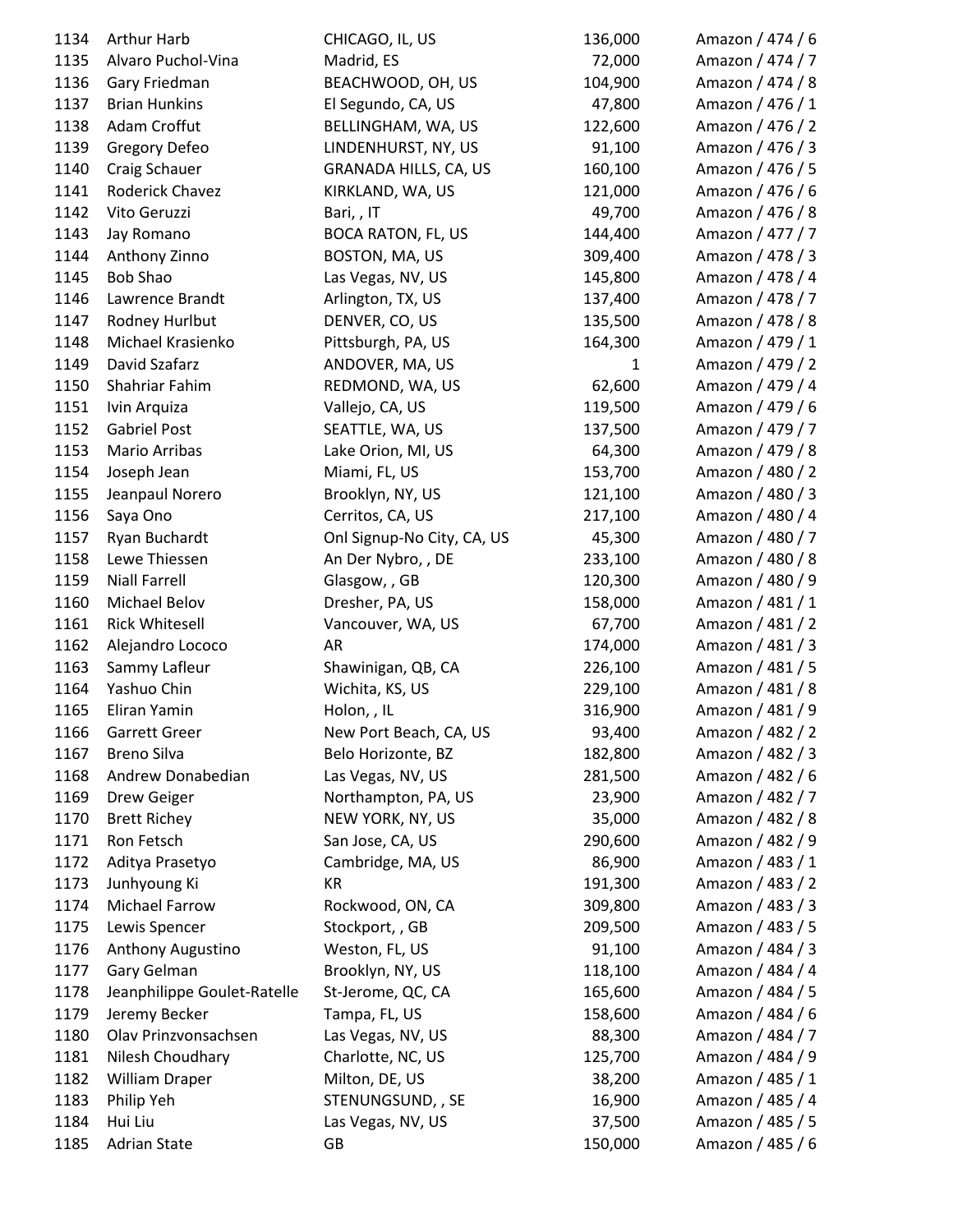| 1186 | Hayden Toole            | Hamilton, , CA          | 248,800 | Amazon / 485 / 8 |
|------|-------------------------|-------------------------|---------|------------------|
| 1187 | Ryan Roeder             | MISSOULA, MT, US        | 250,900 | Amazon / 485 / 9 |
| 1188 | Young Ryu               | Austin, TX, US          | 49,900  | Amazon / 486 / 2 |
| 1189 | Karim Lehoussine        | <b>FR</b>               | 292,500 | Amazon / 486 / 3 |
| 1190 | <b>Matthew Misna</b>    | Minneapolis, MN, US     | 103,500 | Amazon / 486 / 5 |
| 1191 | David Swift             | North Falmouth, MA, US  | 227,000 | Amazon / 486 / 6 |
| 1192 | Sonia Shashikhina       | Podvoyskogo, , RU       | 242,100 | Amazon / 486 / 8 |
| 1193 | Lee Markholt            | EATONVILLE, WA, US      | 99,500  | Amazon / 486 / 9 |
| 1194 | Sai Ming Poon           | Dorval, QC, CA          | 258,200 | Amazon / 487 / 3 |
| 1195 | Ryan Thorpe             | VANCOUVER, BC, CA       | 144,500 | Amazon / 488 / 1 |
| 1196 | <b>Timothy Flattery</b> | Newbury Park, CA, US    | 108,400 | Amazon / 488 / 2 |
| 1197 | Jeffrey Reardon         | Whitby, , CA            | 168,300 | Amazon / 488 / 4 |
| 1198 | Takashi Yagura          | Yokkaichi, , JP         | 94,900  | Amazon / 488 / 5 |
| 1199 | <b>Brett Bader</b>      | Jericho, NY, US         | 215,800 | Amazon / 488 / 6 |
| 1200 | Paul Lewis              | New York, NY, US        | 228,000 | Amazon / 488 / 9 |
| 1201 | Michael Aukerman        | Kettering, OH, US       | 182,400 | Amazon / 489 / 5 |
| 1202 | <b>Tim Reilly</b>       | NATICK, MA, US          | 222,200 | Amazon / 489 / 6 |
| 1203 | Javier Fernandez        | Cardiff, , GB           | 105,000 | Amazon / 490 / 1 |
| 1204 | Nick Petrangelo         | FEEDING HILLS, MA, US   | 580,000 | Amazon / 490 / 2 |
| 1205 | <b>Brad Anderson</b>    | FRESNO, CA, US          | 123,200 | Amazon / 490 / 4 |
| 1206 | <b>Russell Thomas</b>   | HARTFORD, CT, US        | 469,400 | Amazon / 490 / 5 |
| 1207 | <b>Garry Gates</b>      | HENDERSON, NV, US       | 93,100  | Amazon / 490 / 7 |
| 1208 | <b>Audrius Stakelis</b> | Vilnius, , LT           | 312,400 | Amazon / 490 / 9 |
| 1209 | Martin Gavasci          | AR                      | 252,600 | Amazon / 491 / 1 |
| 1210 | David Santucci          | Monroeville, PA, US     | 97,400  | Amazon / 491 / 4 |
| 1211 | Dae Woong Song          | Gyeonggi-Do, KR         | 287,700 | Amazon / 491 / 5 |
| 1212 | Thanh Nguyen            | Frankfurt Germany, , DE | 119,900 | Amazon / 491 / 6 |
| 1213 | <b>Scott Davies</b>     | Vancouver, BC, CA       | 615,100 | Amazon / 492 / 1 |
| 1214 | <b>Robert Matos</b>     | Middle Vlg, NY, US      | 254,200 | Amazon / 492 / 3 |
| 1215 | Jason Marshman          | Tamarac, FL, US         | 159,800 | Amazon / 492 / 4 |
| 1216 | Jeramiah Daugherty      | Spring, TX, US          | 250,400 | Amazon / 492 / 6 |
| 1217 | Oleksii Kravchuk        | Kiev,, GB               | 267,400 | Amazon / 492 / 8 |
| 1218 | Yulian Bogdanov         | BG                      | 334,200 | Amazon / 492 / 9 |
| 1219 | James Jones             | SADIEVILLE, KY, US      | 60,900  | Amazon / 493 / 1 |
| 1220 | Hamid Nourafchan        | LOS ANGELES, CA, US     | 135,600 | Amazon / 493 / 4 |
| 1221 | Joseph Seimas           | TRACY, CA, US           | 106,000 | Amazon / 493 / 9 |
| 1222 | Dylan Collingwood       | VANCOUVER, BC, CA       | 179,600 | Amazon / 494 / 1 |
| 1223 | Ran Ilani               | Herzliya, , IL          | 151,100 | Amazon / 494 / 2 |
| 1224 | Shawn Silber            | HENDERSON, NV, US       | 145,600 | Amazon / 494 / 3 |
| 1225 | <b>Anthony Potis</b>    | <b>SCRANTON, PA, US</b> | 218,400 | Amazon / 494 / 5 |
| 1226 | Anthony Giliberti       | Massapequa, NY, US      | 185,200 | Amazon / 494 / 6 |
| 1227 | Vlada Stojanovic        | Belgrade, , RU          | 98,700  | Amazon / 494 / 9 |
| 1228 | Pablo Rodriguez         | Bsas Argentina, , AR    | 44,700  | Amazon / 495 / 1 |
| 1229 | Tim Seidensticker       | MIAMI, FL, US           | 69,200  | Amazon / 495 / 2 |
| 1230 | Pedram Shokouhi         | ES                      | 71,200  | Amazon / 495 / 5 |
| 1231 | <b>Brandon Hamlet</b>   | Rye Brook, NY, US       | 253,500 | Amazon / 495 / 6 |
| 1232 | Wayne Windholz          | Centennial, CO, US      | 98,200  | Amazon / 495 / 8 |
| 1233 | Michael Wang            | LIVINGSTON, NJ, US      | 105,000 | Amazon / 496 / 1 |
| 1234 | John Dolan              | Bonita Springs, FL, US  | 85,700  | Amazon / 496 / 3 |
| 1235 | Evan Cutler             | HOBOKEN, NJ, US         | 203,400 | Amazon / 496 / 4 |
| 1236 | Gary Fessia             | CHULA VISTA, CA, US     | 295,600 | Amazon / 496 / 8 |
| 1237 | Alex Goulder            | Nottingham, GB          | 410,200 | Amazon / 497 / 1 |
|      |                         |                         |         |                  |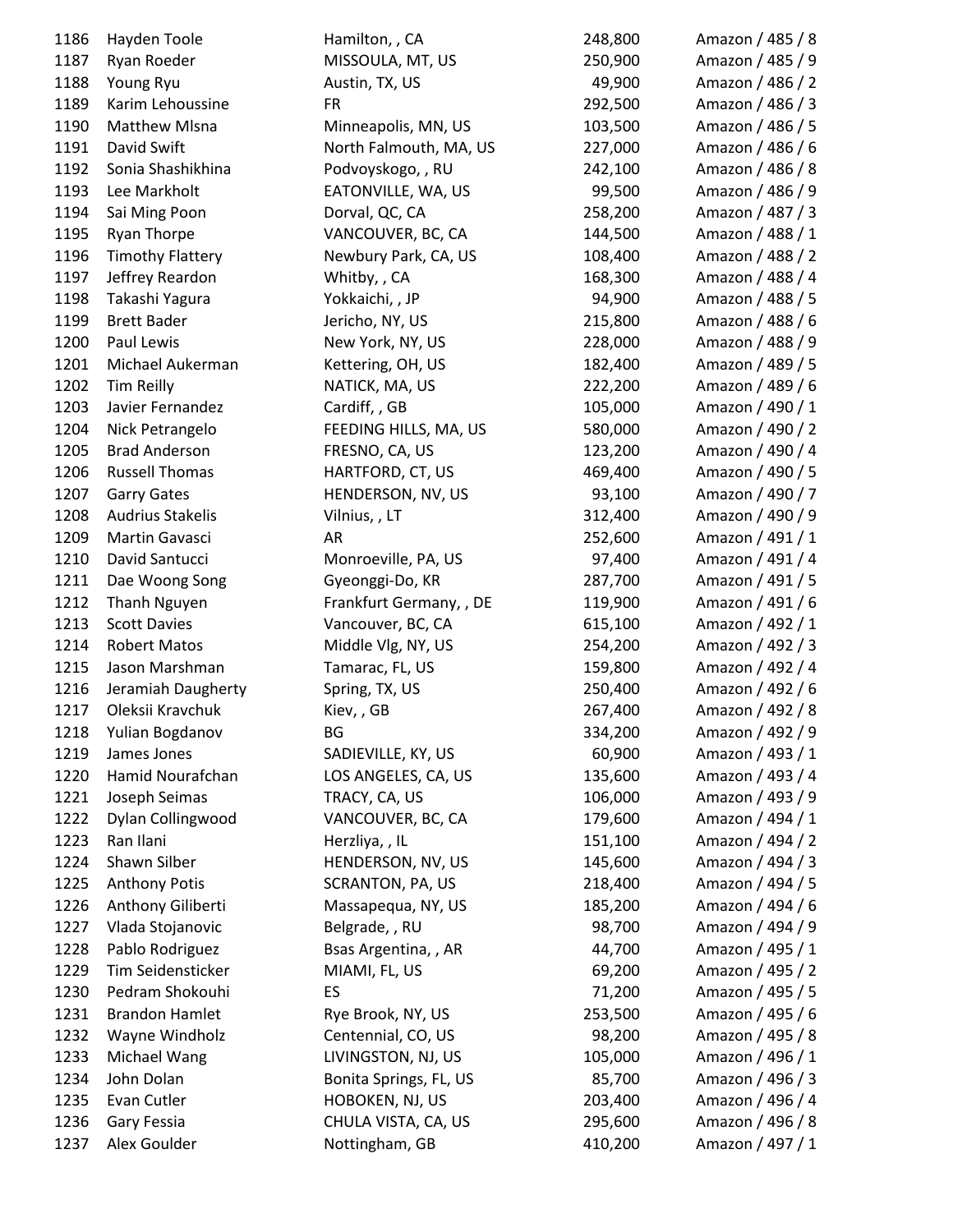| 1238 | Eric Froehlich              | LAS VEGAS, NV, US          | 71,300  | Amazon / 497 / 2 |
|------|-----------------------------|----------------------------|---------|------------------|
| 1239 | Amir Mirrasouli             | Santa Ana, CA, US          | 473,200 | Amazon / 497 / 3 |
| 1240 | Sameer Aljanedi             | MARINA DEL REY, CA, US     | 72,800  | Amazon / 497 / 7 |
| 1241 | Marco Zevola                | La Plata, , AR             | 259,600 | Amazon / 497 / 8 |
| 1242 | Jose Montes                 | BRONX, NY, US              | 270,000 | Amazon / 497 / 9 |
| 1243 | Alan Merdita                | DEARBORN HEIGHTS, MI, US   | 198,600 | Amazon / 498 / 1 |
| 1244 | <b>Edward Konarske</b>      | Englewood, CO, US          | 106,200 | Amazon / 498 / 2 |
| 1245 | Derek Worley                | Riverview, FL, US          | 402,000 | Amazon / 498 / 4 |
| 1246 | David Mirth                 | Reynoldsburg, OH, US       | 45,300  | Amazon / 498 / 5 |
| 1247 | Jonathan Aguiar             | PT                         | 116,600 | Amazon / 498 / 6 |
| 1248 | Peter Mugar                 | Las Vegas, NV, US          | 266,100 | Amazon / 498 / 8 |
| 1249 | Florian Ribouchon           | <b>FR</b>                  | 120,300 | Amazon / 499 / 2 |
| 1250 | Josip Simunic               | Vienna, , AT               | 153,100 | Amazon / 499 / 3 |
| 1251 | Duane Kilgus                | Stone Mountain, GA, US     | 107,500 | Amazon / 499 / 4 |
| 1252 | Parminder Kumar             | Bellingham, WA, US         | 224,300 | Amazon / 499 / 5 |
| 1253 | Xing Wei                    | San Francisco, CA, US      | 257,600 | Amazon / 499 / 8 |
| 1254 | Charles Lee                 | Santa Monica, CA, US       | 42,900  | Amazon / 499 / 9 |
| 1255 | DID NOT REPORT 4            | US                         | 401,300 | Amazon / 500 / 1 |
| 1256 | Sarah Stefan                | CHICAGO, IL, US            | 129,400 | Amazon / 500 / 3 |
| 1257 | Christopher Paolino         | Onl Signup-No City, CT, US | 155,200 | Amazon / 500 / 4 |
| 1258 | Dario Marinelli             | Las Vegas, NV, US          | 409,500 | Amazon / 500 / 6 |
| 1259 | Melissa French              | Lynnwood, WA, US           | 66,700  | Amazon / 500 / 7 |
| 1260 | Chad Gallimore              | Myrtle Beach, SC, US       | 34,500  | Amazon / 500 / 8 |
| 1261 | <b>Ted Gonzalez</b>         | East Stroudsburg, PA, US   | 151,100 | Amazon / 501 / 2 |
| 1262 | Martin Jacobson             | STOCKHOLM, , SE            | 288,100 | Amazon / 501 / 4 |
| 1263 | Gilles Lamy                 | <b>FR</b>                  | 47,800  | Amazon / 501 / 5 |
| 1264 | Keith Mclaurin              | Raleigh, NC, US            | 221,700 | Amazon / 501 / 6 |
| 1265 | <b>Tiahang Zhang</b>        | EAST LANSING, MI, US       | 74,000  | Amazon / 501 / 7 |
| 1266 | Lance Steinberg             | NEW YORK, NY, US           | 111,200 | Amazon / 501 / 9 |
| 1267 | Alan Howard                 | OWENSBORO, KY, US          | 52,100  | Amazon / 502 / 1 |
| 1268 | Nuno Capucho                | LISBON, , PT               | 57,400  | Amazon / 502 / 2 |
| 1269 | Larry Ribaudo               | FAIR LAWN, NJ, US          | 66,800  | Amazon / 502 / 4 |
| 1270 | Jacob Millstein             | New York, NY, US           | 231,000 | Amazon / 502 / 5 |
| 1271 | Nicholas Cushman            | SAGINAW, MI, US            | 74,700  | Amazon / 502 / 6 |
| 1272 | Jared Bleznick              | NEW YORK, NY, US           | 161,200 | Amazon / 502 / 9 |
| 1273 | Eric Lange                  | PALO ALTO, CA, US          | 163,000 | Amazon / 503 / 1 |
| 1274 | Charles Lampe               | Kaktovik, AK, US           | 56,100  | Amazon / 503 / 2 |
| 1275 | <b>Brian Deutschmeister</b> | Scotch Plains, NJ, US      | 82,200  | Amazon / 503 / 3 |
| 1276 | Jessica Cai                 | US                         | 303,000 | Amazon / 503 / 5 |
| 1277 | Rumen Nanev                 | VARNA, , BG                | 213,800 | Amazon / 503 / 6 |
| 1278 | Kevin Alexander             | Avon, CT, US               | 189,200 | Amazon / 503 / 8 |
| 1279 | Osman Ihlamur               | Duisburg, , DE             | 131,600 | Amazon / 504 / 1 |
| 1280 | David Williams              | LAS VEGAS, NV, US          | 499,100 | Amazon / 504 / 2 |
| 1281 | Maria Ho                    | ARCADIA, CA, US            | 199,000 | Amazon / 504 / 3 |
| 1282 | Bernadeta Wisniewska        | Vista, NV, US              | 98,500  | Amazon / 504 / 5 |
| 1283 | Aaron Mermelstein           | Miami, FL, US              | 75,800  | Amazon / 504 / 6 |
| 1284 | Vincent Giuliano            | Poestenkill, NY, US        | 173,400 | Amazon / 504 / 9 |
| 1285 | Jordan Semel                | Fort Lauderdale, FL, US    | 228,600 | Amazon / 505 / 2 |
| 1286 | <b>Bryan Ngo</b>            | Richmond, VA, US           | 32,000  | Amazon / 505 / 4 |
| 1287 | John Andress                | DOYLESTOWN, PA, US         | 48,400  | Amazon / 505 / 5 |
| 1288 | Filip Nechansky             | PRAGUE, , CZ               | 92,100  | Amazon / 505 / 9 |
| 1289 | Dave Stefanski              | EAST LYME, CT, US          | 404,800 | Amazon / 506 / 1 |
|      |                             |                            |         |                  |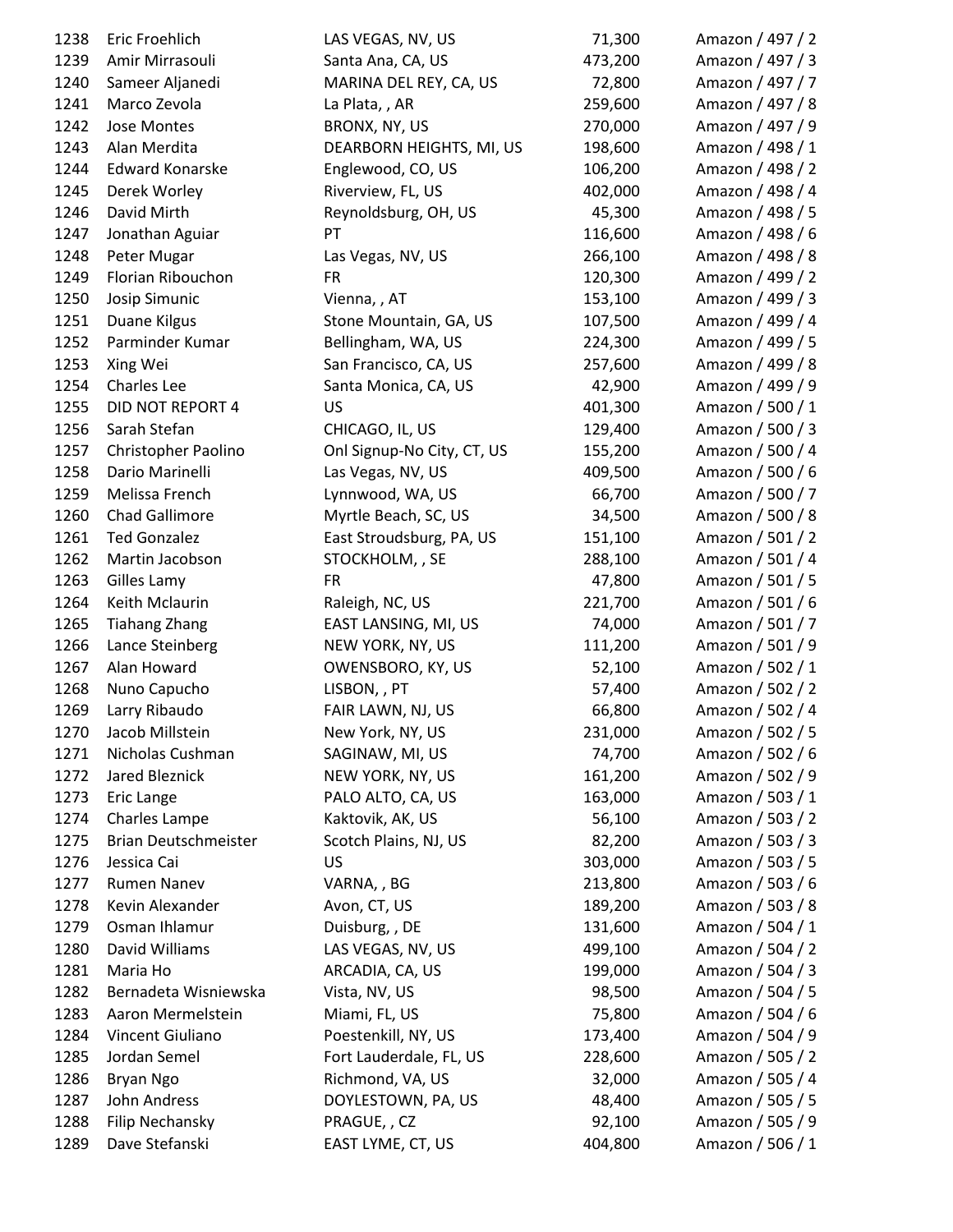| 1290 | Igor Yaroshevskyy      | Dnipropetrovsk, , UA   | 122,900 | Amazon / 506 / 3 |
|------|------------------------|------------------------|---------|------------------|
| 1291 | Joshua Steiner         | Chevy Chase, MD, US    | 135,400 | Amazon / 506 / 6 |
| 1292 | Aladin Reskallah       | Montreal, QC, CA       | 80,000  | Amazon / 506 / 8 |
| 1293 | <b>Rick Marting</b>    | Las Vegas, NV, US      | 90,600  | Amazon / 506 / 9 |
| 1294 | Douglas Adkins         | HIGH POINT, NC, US     | 91,400  | Amazon / 507 / 1 |
| 1295 | Erwin Dewald           | Fort Worth, TX, US     | 189,500 | Amazon / 507 / 2 |
| 1296 | Joseph Hebert          | METAIRIE, LA, US       | 31,600  | Amazon / 507 / 3 |
| 1297 | Kunal Shah             | Baltimore, MD, US      | 364,200 | Amazon / 507 / 4 |
| 1298 | Diogo Veiga            | PT                     | 43,300  | Amazon / 507 / 7 |
| 1299 | Lisa Hamilton          | LAS VEGAS, NV, US      | 106,400 | Amazon / 507 / 8 |
| 1300 | Anuj Kwatra            | Girard, OH, US         | 127,600 | Amazon / 508 / 1 |
| 1301 | Dale Jones             | Huntsville, AL, US     | 189,700 | Amazon / 508 / 3 |
| 1302 | Jim Anderson           | WOOSTER, OH, US        | 92,200  | Amazon / 508 / 4 |
| 1303 | Adam Reynolds          | Hoddesdon, , GB        | 135,100 | Amazon / 508 / 7 |
| 1304 | David Kaleel           | MENDOTA, IL, US        | 123,000 | Amazon / 508 / 8 |
| 1305 | Michael Hew            | Lantana, TX, US        | 114,600 | Amazon / 508 / 9 |
| 1306 | Daniel Shiff           | Aventura, FL, US       | 57,800  | Amazon / 509 / 1 |
| 1307 | Akihide Shimizu        | Tokyo,, JP             | 171,900 | Amazon / 509 / 2 |
| 1308 | Joshua Zucchet         | Windsor, ON, CA        | 59,000  | Amazon / 509 / 3 |
| 1309 | Johnykutty Sam         | ITASCA, IL, US         | 121,300 | Amazon / 509 / 4 |
| 1310 | Michael Rossitto       | Brooklyn, NY, US       | 132,600 | Amazon / 509 / 7 |
| 1311 | Vidur Sethi            | Dubai, IN              | 183,400 | Amazon / 509 / 8 |
| 1312 | Christopher Conrad     | Peachtree City, GA, US | 65,000  | Amazon / 510 / 1 |
| 1313 | <b>Brian Batt</b>      | CHICAGO, IL, US        | 111,300 | Amazon / 510 / 2 |
| 1314 | <b>Harry Ross</b>      | <b>GB</b>              | 253,500 | Amazon / 510 / 4 |
| 1315 | Ben Yu                 | LAS VEGAS, NV, US      | 304,800 | Amazon / 510 / 6 |
| 1316 | Kou Vang               | Brooklyn Park, MN, US  | 201,200 | Amazon / 510 / 7 |
| 1317 | <b>Gregory Roberts</b> | TUSTIN, CA, US         | 104,000 | Amazon / 510 / 8 |
| 1318 | Sara Cholhagian        | LAS VEGAS, NV, US      | 159,700 | Amazon / 511 / 1 |
| 1319 | Jim McCrink            | LAS VEGAS, NV, US      | 85,400  | Amazon / 511 / 2 |
| 1320 | Joel Worcester         | Parkville, MO, US      | 314,600 | Amazon / 511 / 5 |
| 1321 | <b>Craig Varnell</b>   | FT COLLINS, CO, US     | 181,000 | Amazon / 511 / 6 |
| 1322 | John Song              | FORT WORTH, TX, US     | 261,800 | Amazon / 511 / 7 |
| 1323 | Keith Kordowski        | Lebanon, OH, US        | 374,400 | Amazon / 511 / 9 |
| 1324 | Rui Milhomens          | PT                     | 334,400 | Amazon / 512 / 1 |
| 1325 | <b>Tony Hoang</b>      | EDMONTON, AB, CA       | 103,300 | Amazon / 512 / 4 |
| 1326 | Andjelko Andrejevic    | Miami, FL, US          | 309,900 | Amazon / 512 / 5 |
| 1327 | Dragana Lim            | Henderson, NV, US      | 559,800 | Amazon / 512 / 6 |
| 1328 | <b>Travis Herzing</b>  | SAINT MARYS, PA, US    | 133,400 | Amazon / 512 / 7 |
| 1329 | Nicholas Sena-Hopkins  | SEATTLE, WA, US        | 220,600 | Amazon / 512 / 9 |
| 1330 | George Holmes          | Atlanta, GA, US        | 151,900 | Amazon / 513 / 3 |
| 1331 | Mauricio Solano        | El Paso, TX, US        | 243,500 | Amazon / 513 / 5 |
| 1332 | Chase Turnquest        | Virginia Beach, VA, US | 168,200 | Amazon / 513 / 6 |
| 1333 | Michael Schneider      | COVINGTON, GA, US      | 290,400 | Amazon / 513 / 7 |
| 1334 | David Gutfreund        | CHICAGO, IL, US        | 160,500 | Amazon / 513 / 8 |
| 1335 | Bryan Leskowitz        | LEOMINSTER, MA, US     | 73,000  | Amazon / 513 / 9 |
| 1336 | Ray Foley              | NORTHVILLE, MI, US     | 125,200 | Amazon / 514 / 2 |
| 1337 | Adam Grossack          | Somerville, MA, US     | 164,300 | Amazon / 514 / 3 |
| 1338 | Tatsuya Nishikawa      | Tokyo,, JP             | 85,700  | Amazon / 514 / 4 |
| 1339 | <b>Billy Baxter</b>    | LAS VEGAS, NV, US      | 190,300 | Amazon / 514 / 7 |
| 1340 | Cosmin Joldis          | Floresti, RO           | 28,800  | Amazon / 514 / 8 |
| 1341 | Daniel Gagne           | Norcross, GA, US       | 118,700 | Amazon / 514 / 9 |
|      |                        |                        |         |                  |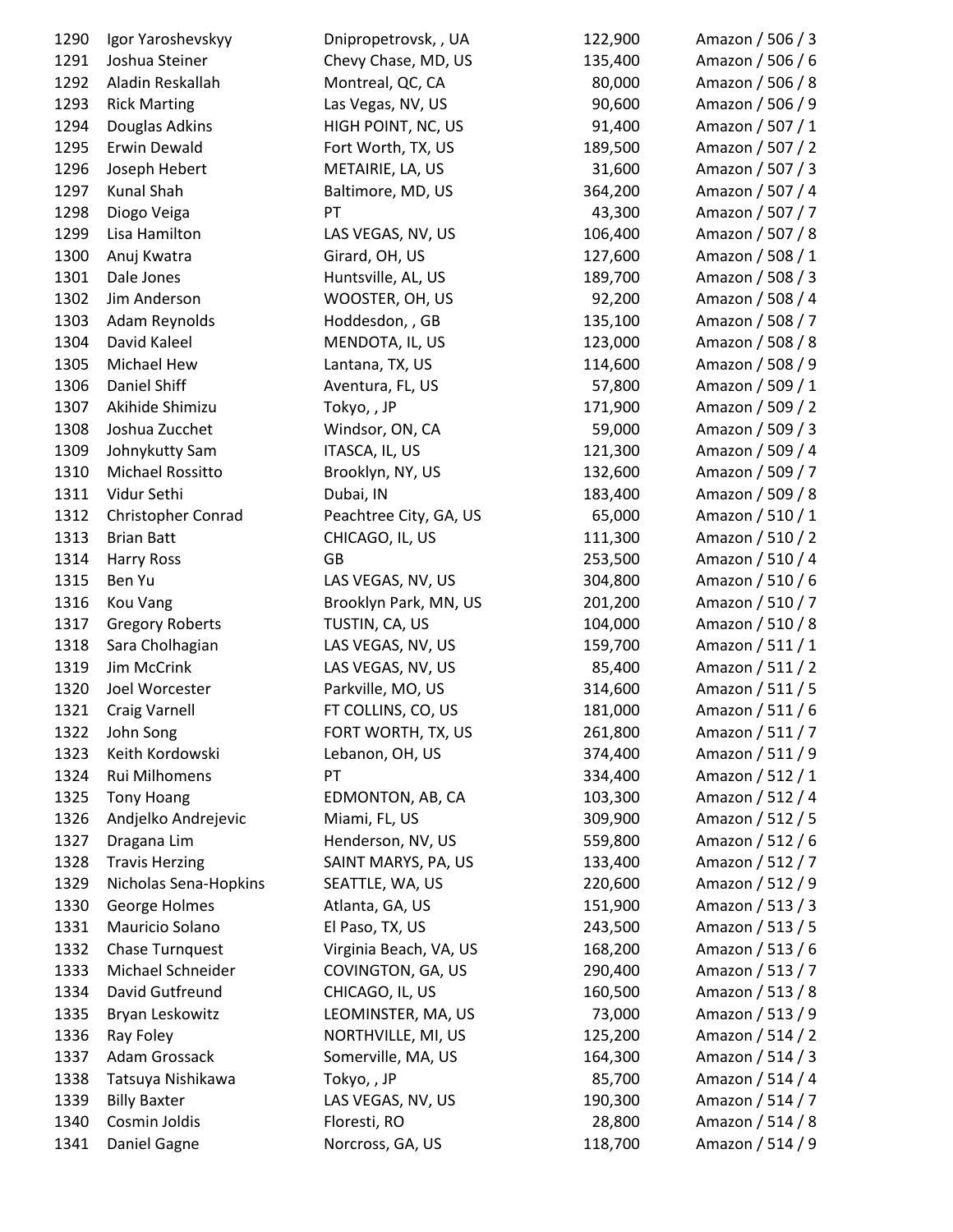| 1342 | Jeffrey Thoney            | STEPHENSON, MI, US                   | 236,400      | Amazon / 515 / 1 |
|------|---------------------------|--------------------------------------|--------------|------------------|
| 1343 | Jonathan Pransky          | Swampscott, MA, US                   | 86,200       | Amazon / 515 / 3 |
| 1344 | Lukas Volman              | Grand Junction, CO, US               | 252,300      | Amazon / 515 / 4 |
| 1345 | Christine Familetti       | BROOMALL, PA, US                     | 59,800       | Amazon / 515 / 5 |
| 1346 | Milagros Peterson         | Houston, TX, US                      | 111,900      | Amazon / 515 / 6 |
| 1347 | <b>Troy Acton</b>         | HEMET, CA, US                        | 42,000       | Amazon / 515 / 7 |
| 1348 | Marle Cordeiro            | New York, NY, US                     | 245,000      | Amazon / 516 / 1 |
| 1349 | <b>Tyler Mathers</b>      | Washington, DC, US                   | 41,900       | Amazon / 516 / 2 |
| 1350 | <b>Todd Melander</b>      | MINNEAPOLIS, MN, US                  | 86,000       | Amazon / 516 / 3 |
| 1351 | James Gilbert             | BENSALEM, PA, US                     | 289,600      | Amazon / 516 / 4 |
| 1352 | Gabor Szabo               | HU                                   | 59,700       | Amazon / 516 / 7 |
| 1353 | Marco Guibert             | Buenos Aires, , AR                   | 126,100      | Amazon / 516 / 9 |
| 1354 | William Joyner            | Jackson, TN, US                      | 104,100      | Amazon / 517 / 2 |
| 1355 | John Krpan                | BURLINGTON, ON, CA                   | 125,000      | Amazon / 517 / 4 |
| 1356 | Jesus Martinez            | San Antonio, TX, US                  | 154,200      | Amazon / 517 / 5 |
| 1357 | Hassan Mechammil          | Encino, CA, US                       | 170,500      | Amazon / 517 / 8 |
| 1358 | Jason Riesenberg          | Halbur, IA, US                       | 133,500      | Amazon / 518 / 1 |
| 1359 | <b>Victor Dong</b>        | Oakland, NJ, US                      | 102,500      | Amazon / 518 / 2 |
| 1360 | David Weinstein           | BATON ROUGE, LA, US                  | 61,800       | Amazon / 518 / 5 |
| 1361 | Ismael Bojang             | VIENNA, , AT                         | 68,000       | Amazon / 518 / 6 |
| 1362 | <b>Tzur Levy</b>          | Play Del Carmenity, , MX             | 146,500      | Amazon / 518 / 7 |
| 1363 | Andrew Whitaker           | LUTZ, FL, US                         | 76,700       | Amazon / 518 / 9 |
| 1364 | Marc Evanier              | Clinton, CT, US                      | 28,000       | Amazon / 519 / 1 |
| 1365 | Slaven Popov              | VARNA, , BG                          | 157,200      | Amazon / 519 / 2 |
| 1366 | Conrad Bowens             | Twinsburg, OH, US                    | 122,000      | Amazon / 519 / 5 |
| 1367 | Jack Oliver               | Markyate, , GB                       | 417,000      | Amazon / 519 / 6 |
| 1368 | Raymond Ho                | Cerritos, CA, US                     | 43,800       | Amazon / 519 / 7 |
| 1369 | Hieu Tran                 | Egg Harbor Township, NJ, US          | 210,300      | Amazon / 519 / 9 |
| 1370 | Kevin Bayer               | Jasper, IN, US                       | 76,000       | Amazon / 520 / 2 |
| 1371 | Robert Cowen              | Swansea, , GB                        | 596,400      | Amazon / 520 / 5 |
| 1372 | Daniel Fuhs               | San Diego, CA, US                    | 382,000      | Amazon / 520 / 6 |
| 1373 | DID NOT REPORT 6          | US                                   | $\mathbf{1}$ | Amazon / 520 / 7 |
| 1374 | Juan Sosa                 | TUCSON, AZ, US                       | 23,200       | Amazon / 520 / 9 |
| 1375 | David Goscinak            | Saugus, MA, US                       | 57,100       | Amazon / 521 / 2 |
| 1376 | <b>Tyler Sigman</b>       | Boulder, CO, US                      | 147,900      | Amazon / 521 / 4 |
| 1377 | Parker Rodriguez          | Lyme, CT, US                         | 111,400      | Amazon / 521 / 8 |
| 1378 | Justin Harvell            | Nashville, TN, US                    | 238,200      | Amazon / 521 / 9 |
| 1379 | <b>Gregory Wilhelm</b>    | Lakeland, FL, US                     | 57,900       | Amazon / 522 / 1 |
| 1380 | Steven Snyder             | Huntersville, NC, US                 | 130,300      | Amazon / 522 / 2 |
| 1381 | James Stansbury           | Elkhart, IN, US                      | 137,400      | Amazon / 522 / 3 |
| 1382 | Avi Zikry                 | Onl Signup-No City, NY, US           | 212,300      | Amazon / 523 / 2 |
| 1383 | Jeffrey Cullis            | VINELAND, NJ, US                     | 119,200      | Amazon / 523 / 3 |
| 1384 | Ronald Jensen             | Euless, TX, US                       | 206,200      | Amazon / 523 / 5 |
| 1385 | <b>Travis Maly</b>        | Denver, CO, US                       | 187,300      | Amazon / 523 / 6 |
| 1386 | John Newman               | Las Vegas, NV, US                    | 60,400       | Amazon / 524 / 1 |
| 1387 | Michael Katz              | EAST BRUNSWICK, NJ, US               | 240,400      | Amazon / 524 / 4 |
| 1388 | Michael Delvecchio        |                                      | 236,000      | Amazon / 524 / 5 |
| 1389 | <b>Michael Blomstrand</b> | Las Vegas, NV, US<br>CHICAGO, IL, US | 117,200      | Amazon / 524 / 6 |
| 1390 | Paul Avezzie              | Stratford, CT, US                    | 151,100      | Amazon / 524 / 8 |
| 1391 | Ori Eshel                 | IL                                   | 71,000       | Amazon / 525 / 2 |
| 1392 | David Hagmann             | SI                                   | 43,300       | Amazon / 525 / 3 |
| 1393 | Ardit Kurshumi            | REVERE, MA, US                       | 220,300      | Amazon / 525 / 4 |
|      |                           |                                      |              |                  |